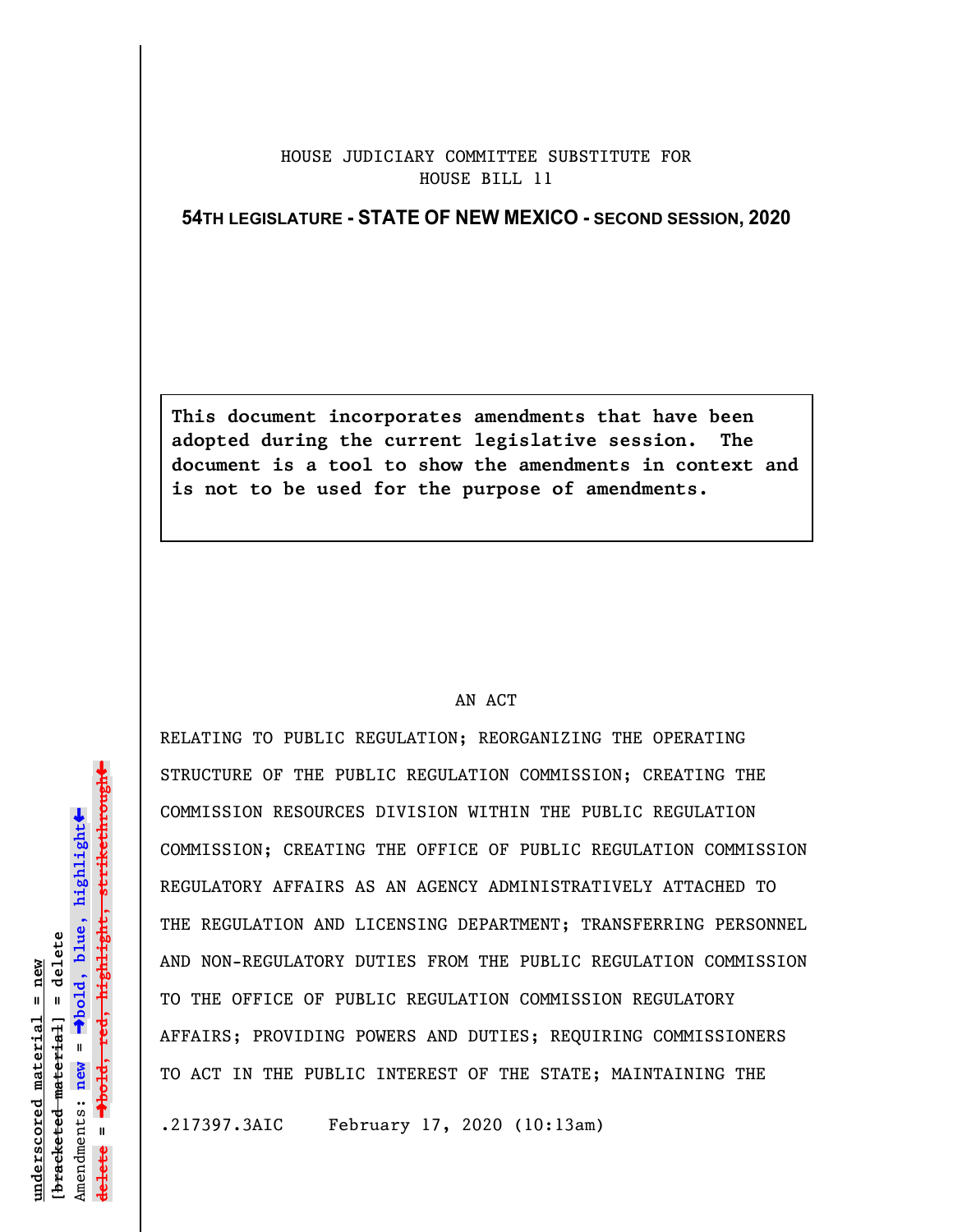FIRE MARSHAL DIVISION AND PIPELINE SAFETY DUTIES WITHIN THE PUBLIC REGULATION COMMISSION; AMENDING, REPEALING AND ENACTING SECTIONS OF THE NMSA 1978; MAKING TECHNICAL AND CONFORMING CHANGES **Hfl**º**; DECLARING AN EMERGENCY**»**Hfl**.

BE IT ENACTED BY THE LEGISLATURE OF THE STATE OF NEW MEXICO:

**SECTION 1.** A new section of the Public Regulation Commission Act is enacted to read:

"[NEW MATERIAL] COMMISSION RESOURCES DIVISION-- ORGANIZATION--CHIEF OF STAFF--STAFF--DUTIES.--

A. The "commission resources division" is created in the public regulation commission and shall consist of staff necessary to carry out the duties and responsibilities of the commission, including:

- (1) commission resources staff;
- (2) hearing examiners;
- (3) administrative services staff; and
- (4) pipeline safety bureau staff.

B. A chief of staff of the commission resources division shall be appointed to serve a six-year term beginning January 1; provided that the initial chief of staff shall **Hfl**º**be appointed as soon as practical on or after the effective date of this 2020 act, subject to senate confirmation at the** next legislative session, and shall<sup>+</sup>Hfl serve for a term ending December 31, 2023. If Article 11, Section 1 of the .217397.3AIC February 17, 2020 (10:13am)

 $- 2 -$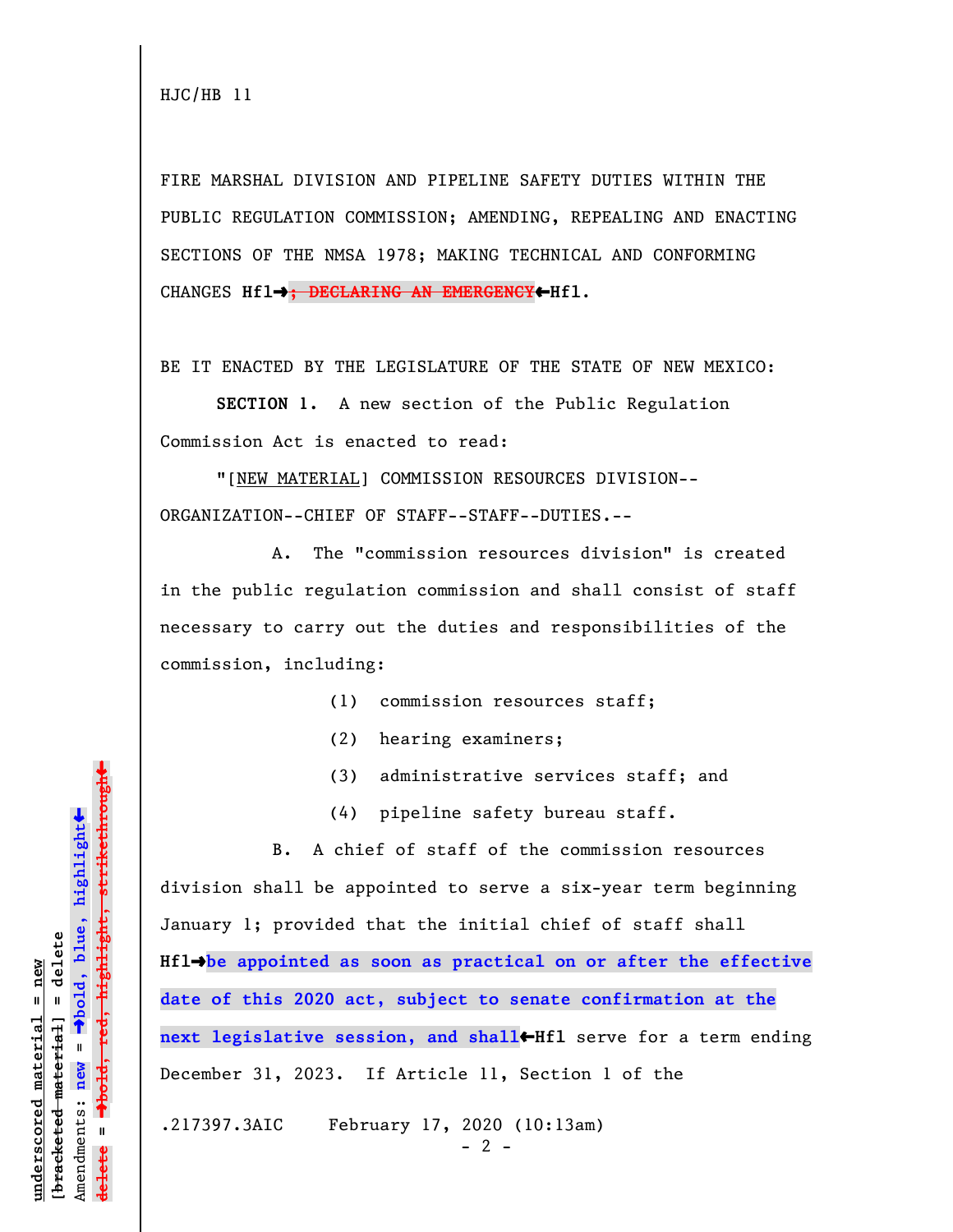constitution of New Mexico provides for the election of commissioners, the governor shall provide the commission with a list of finalists for the position of chief of staff and, within thirty days, the commission shall select a person from the list to be appointed chief of staff; provided that if the commission fails to select a chief of staff within thirty days, the governor shall appoint the chief of staff. If Article 11, Section 1 of the constitution of New Mexico provides for the appointment of commissioners, the commission shall appoint the chief of staff. Appointment of the chief of staff by the governor or commission shall be subject to senate confirmation. The chief of staff may only be removed for cause by the appointing authority **Hfl**º**, and a**»**Hfl Hfl**º**; provided that notice and an opportunity for a hearing shall first be provided and the governor and a majority of the commissioners shall** approve the removal. A-Hfl vacancy shall be filled for the remainder of the unexpired term in the same manner as the original appointment was made. If reappointed in accordance with this subsection, a person may serve multiple terms as the chief of staff.

C. The chief of staff shall:

(1) manage the operations of the commission resources division;

(2) hire and direct the staff of the

.217397.3AIC February 17, 2020 (10:13am)

 $-3 -$ 

º**bold, red, highlight, strikethrough**  $\ddot{\bullet}$ º**bold, blue, highlight** bracketed material] = delete **[bracketed material] = delete** inderscored material = new **underscored material = new** Amendments: **new** =  $\mathbf{u}$ Amendments: new **delete =**

»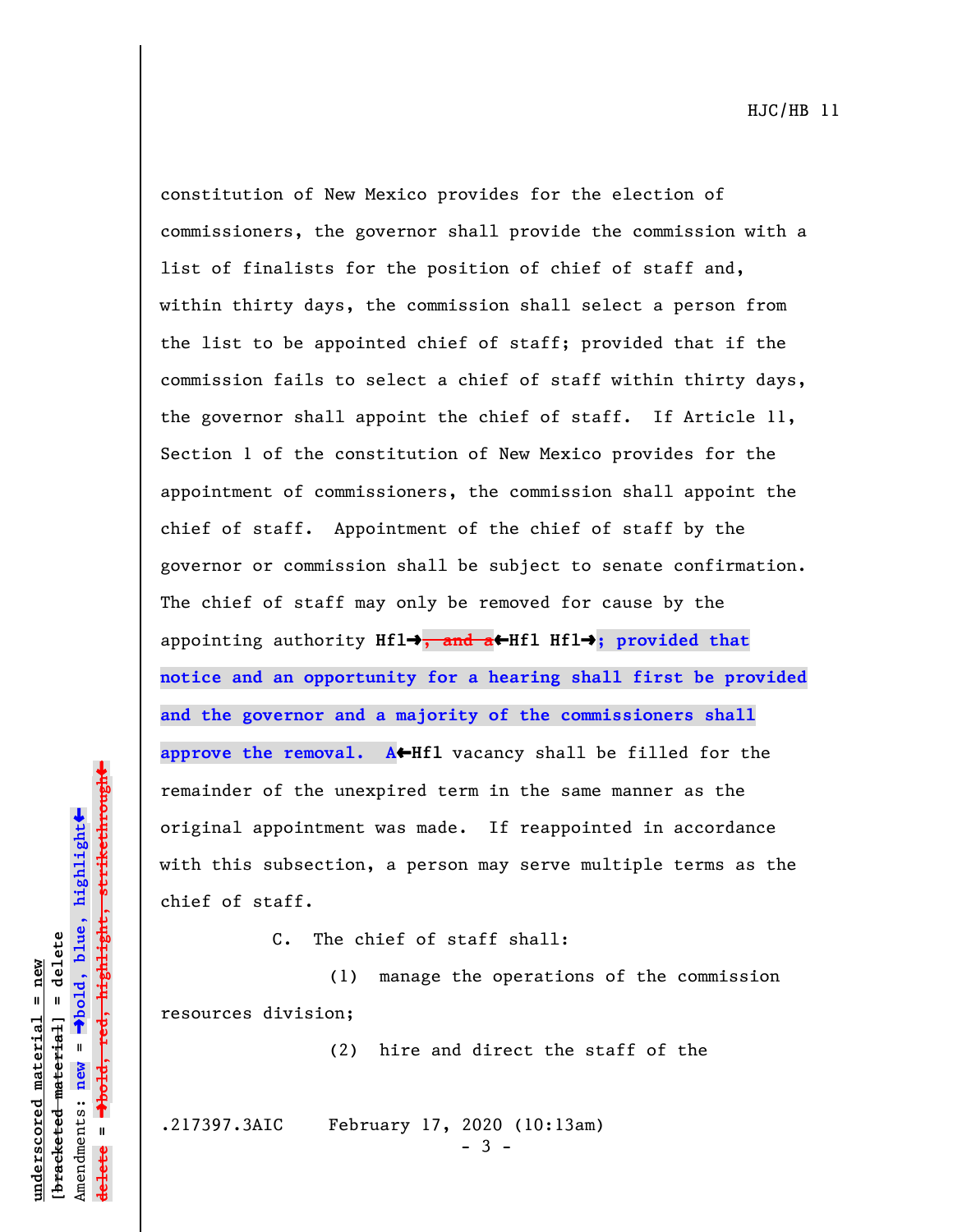commission resources division, including hearing examiners, pipeline safety bureau staff, administrative services staff and commission resources staff with expertise in regulatory law, engineering, utility accounting, motor carrier regulation, railroad safety, pipeline safety, ambulance standards, telecommunications, economics and other professional or technical disciplines to carry out the duties of the division. The chief of staff may hire on a temporary, term or contract basis other experts or staff as the commission requires for a particular case. The staff shall be subject to the Personnel Act, as applicable; and

(3) ensure that hearing examiners have decisional independence.

D. Commission resources staff shall:

(1) serve as staff to the commission in carrying out its duties and responsibilities;

(2) provide advice and counsel to the commission, including hearing examiners, on legal or technical issues and to commissioners on policy issues;

(3) analyze case records;

(4) analyze recommended decisions;

(5) assist the commission in the development

of rules;

(6) assist the commission in writing final

orders;

.217397.3AIC February 17, 2020 (10:13am)

 $\overline{4}$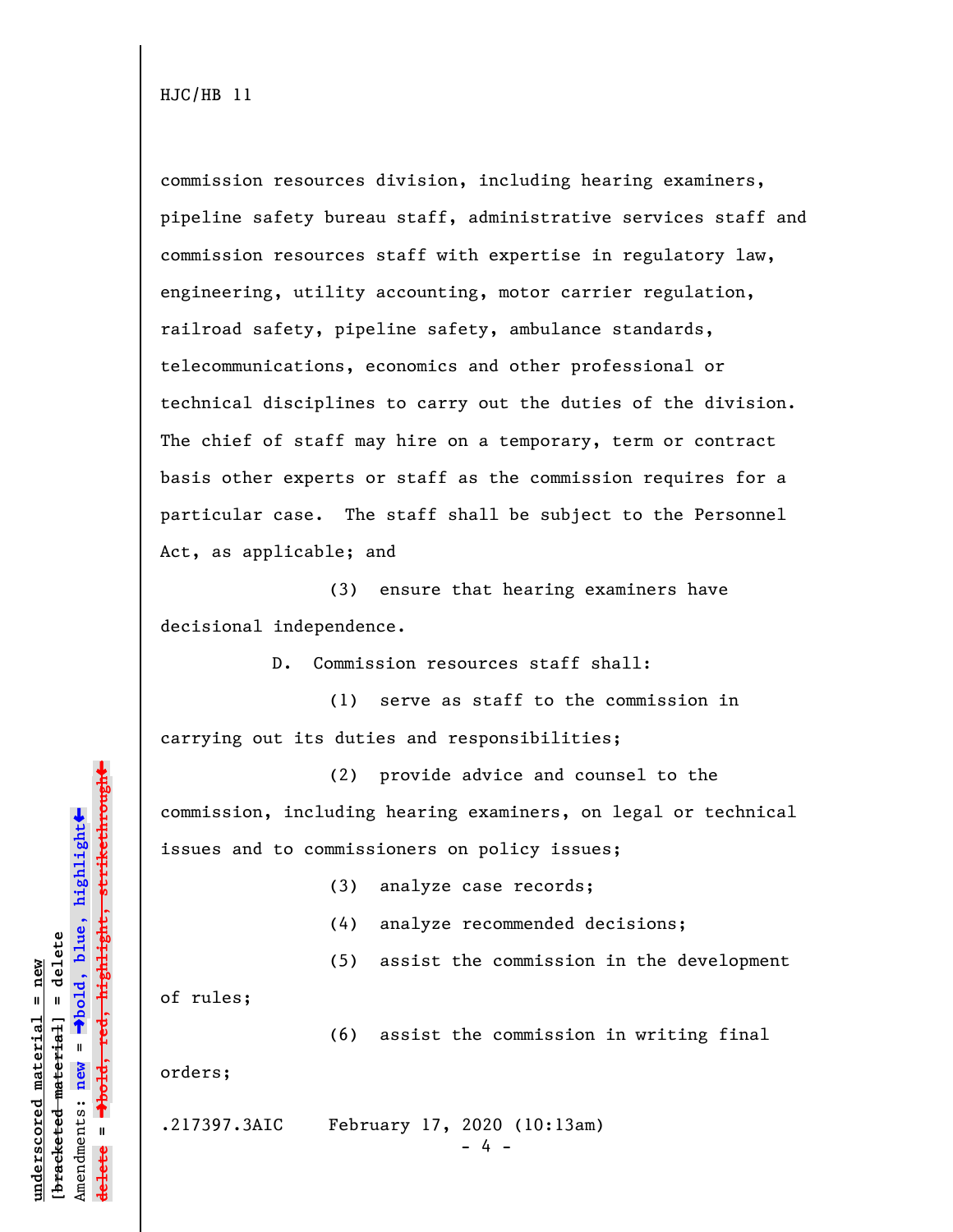(7) record and track post-order compliance by regulated entities;

(8) conduct research; and

(9) perform other duties as required by the chief of staff or the commission.

E. The administrative services staff shall perform the following functions for the commission:

(1) case docketing;

(2) records management;

(3) budget and accounting;

(4) human resources;

(5) procurement; and

(6) information systems services.

F. The administrative services staff shall record the rules, orders and other proceedings of the commission and make a complete index to the rules, orders and other proceedings; issue and attest all processes issuing from the commission and affix the seal of the commission to them; and preserve the seal and other property belonging to the commission.

G. Upon request and consent of all parties to a formal consumer complaint, the chief of staff, or a commission resources staff member appointed by the chief of staff, may arbitrate the complaint. The arbitration shall be completed

.217397.3AIC February 17, 2020 (10:13am)

 $-5 -$ 

»highlight, strikethrough º**bold, red, highlight, strikethrough**  $\ddot{\bullet}$ º**bold, blue, highlight** bracketed material] = delete **[bracketed material] = delete** inderscored material = new **underscored material = new** Amendments: new = Amendments: **new** = **delete =**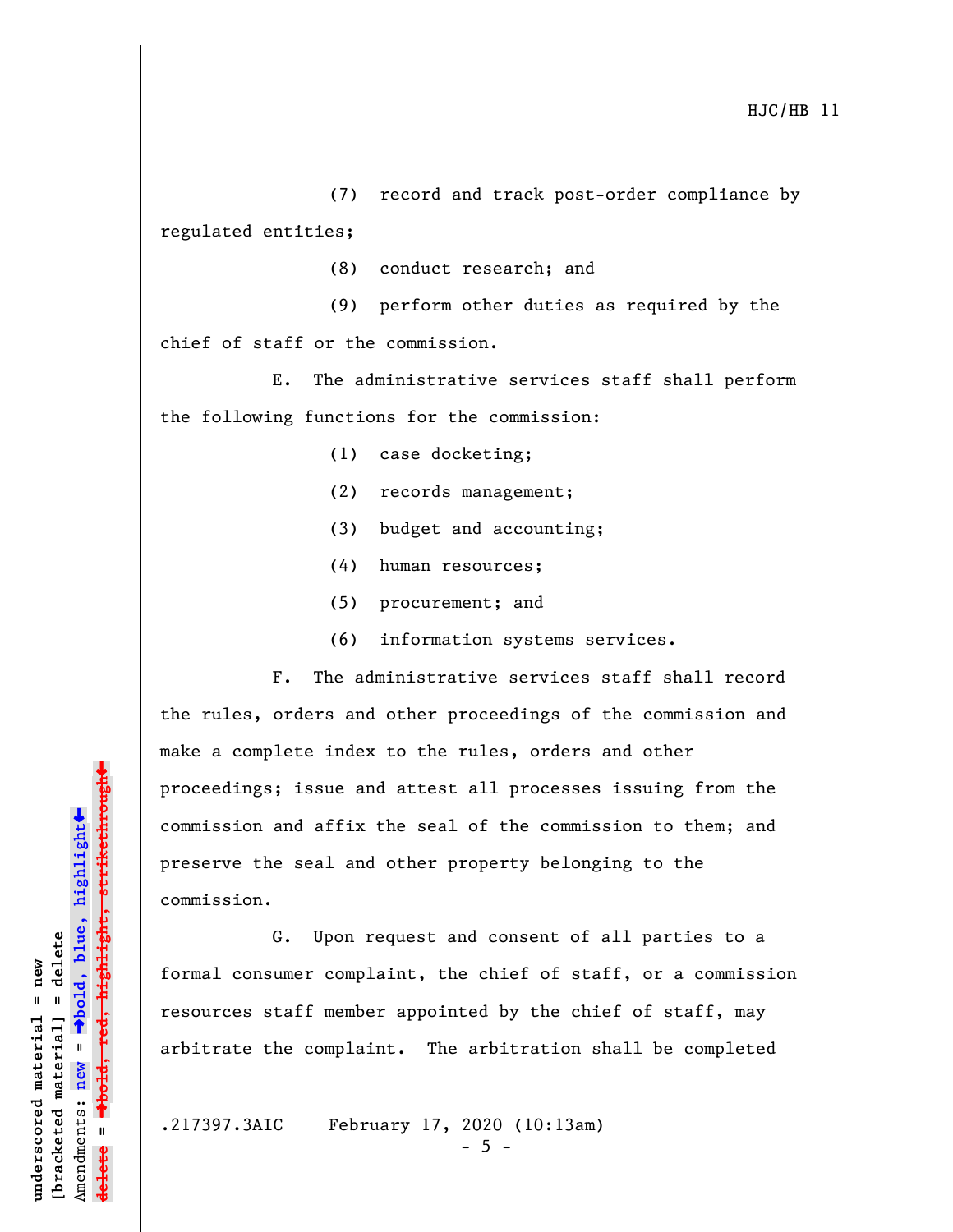within a time period set by the chief of staff, and the decision may be appealed to the commission. The commission shall adopt rules for arbitration of formal complaints.

H. Informal consumer complaints received by the commission resources division against a regulated entity shall be referred to the office of public regulation commission regulatory affairs."

**SECTION 2.** A new section of the Public Regulation Commission Act is enacted to read:

"[NEW MATERIAL] OFFICE OF PUBLIC REGULATION COMMISSION REGULATORY AFFAIRS--DIVISIONS--DIRECTOR--DUTIES.--

A. The "office of public regulation commission regulatory affairs" is created and is administratively attached to the regulation and licensing department. The office of public regulation commission regulatory affairs consists of:

(1) the legal division;

- (2) the utility division;
- (3) the transportation division;
- (4) the administrative services division; and
- (5) the consumer relations division.

B. The office of public regulation commission regulatory affairs shall represent the public interest in proceedings before the commission. In order to represent the public interest, the office shall, as the office deems necessary:

.217397.3AIC February 17, 2020 (10:13am)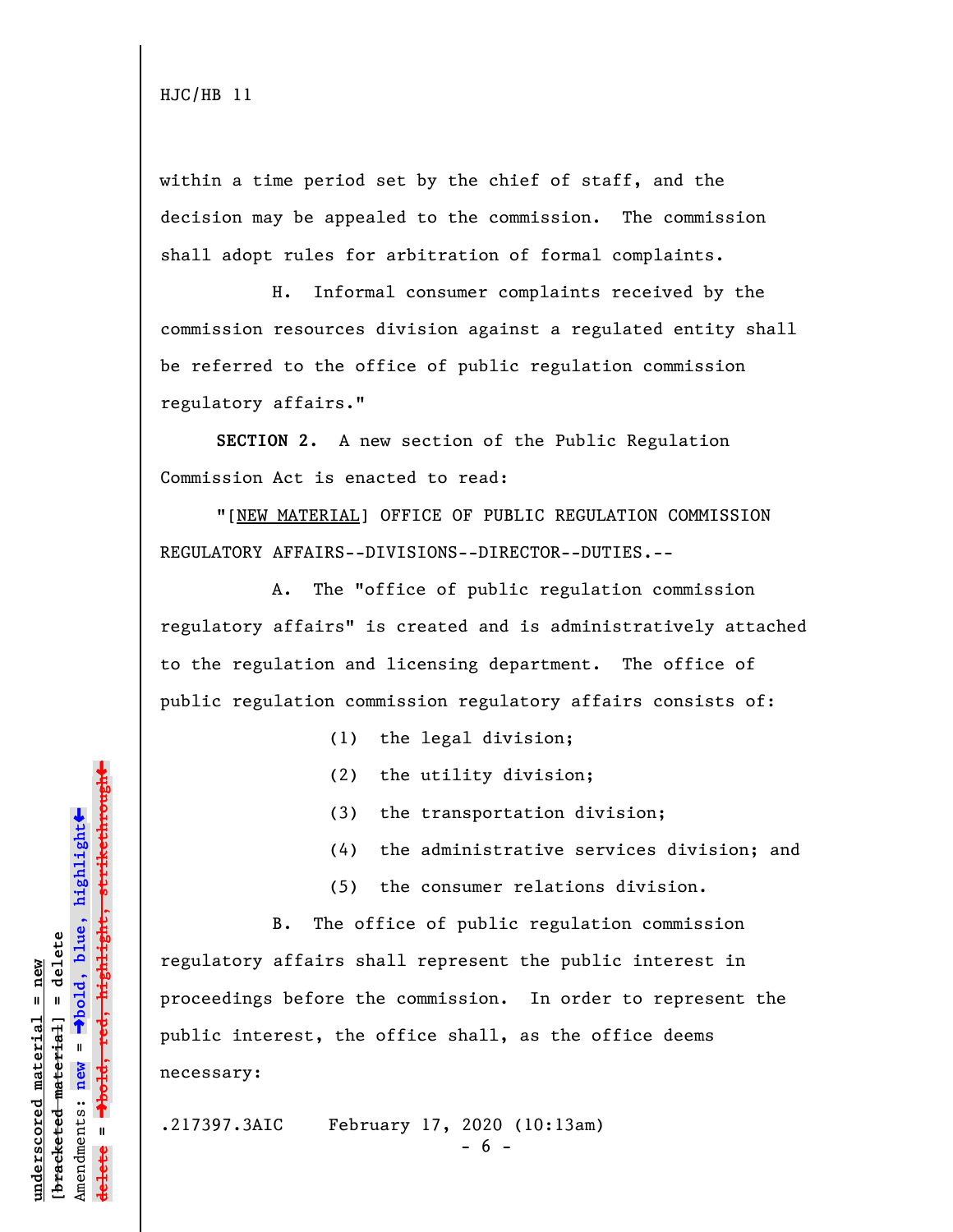(1) present the commission with its recommendations on how the commission should fulfill its responsibility to the public interest and balance the interests of consumers and investors;

(2) have the status of a party in any proceeding before the commission, without being required to file a motion to intervene, but shall not have a right to appeal;

(3) be entitled to enter an appearance, conduct discovery, file written testimony and exhibits, introduce evidence, examine and cross-examine witnesses, make arguments and generally participate in the conduct of a proceeding before the commission;

(4) be entitled to petition the commission and file motions with the commission, including protests to decisions of the commission and motions for the commission to review rate proposals;

(5) perform economic, accounting and engineering review and analysis of a commission-regulated entity's operations, regulatory compliance and applications and other filings before the commission;

(6) submit written recommendations to the commission as to whether a commission-regulated entity's applications or filings with the commission comply with the

.217397.3AIC February 17, 2020 (10:13am)

- 7 -

»red<del>, highlight, strikethrough</del> º**bold, red, highlight, strikethrough**  $\ddot{\bullet}$ º**bold, blue, highlight** bracketed material] = delete **[bracketed material] = delete** inderscored material = new **underscored material = new** Amendments: **new** =  $\bar{\mathbf{u}}$ Amendments: new **delete =**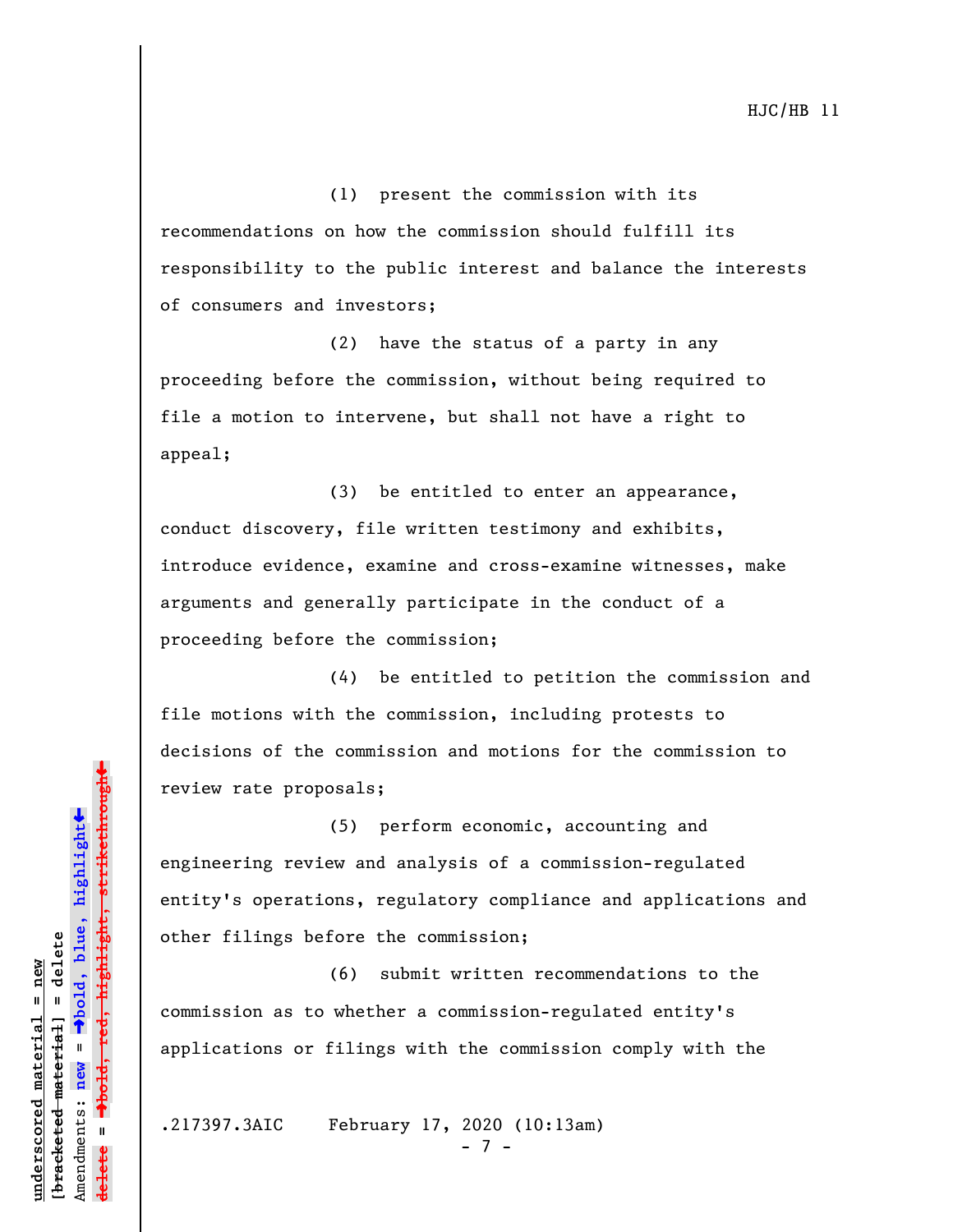procedures and objectives of the particular application or filing; and

(7) do all other things necessary to carry out its duties **Hfl-**<sup>or</sup> those duties delegated to it by the **commission**»**Hfl**.

C. A director of the office of public regulation commission regulatory affairs shall be appointed by the governor and confirmed by the senate to serve a six-year term beginning January 1; provided that, as soon as practical on or after the effective date of this 2020 act, the governor shall appoint an initial director, who shall be subject to senate confirmation at the next legislative session, for a term ending December 31, 2026. The director may only be removed for cause by the governor Hfl<sup>+</sup>, and the<sup>t</sup>Hfl Hfl<sup>+</sup>; provided that notice **and an opportunity for a hearing shall first be provided. The**»**Hfl** same individual, if reappointed and confirmed, may serve multiple terms as the director. **Hfl**º**A vacancy shall be filled for the remainder of the unexpired term in the same** manner as the original appointment was made.<br /> **Health**  $\bullet$  Hfl

D. The director shall:

(1) manage the operations of the office of public regulation commission regulatory affairs;

(2) direct the legal, utility and transportation divisions in representing the public interest in matters before the commission;

.217397.3AIC February 17, 2020 (10:13am)

 $\ddag$ º**bold, red, highlight, strikethrough**  $\ddot{\bullet}$ º**bold, blue, highlight** bracketed material] = delete **[bracketed material] = delete** inderscored material = new **underscored material = new** Amendments: **new** =  $\bar{\mathbf{u}}$ Amendments: new  $\mathbf{u}$ **delete =** <del>ielete</del>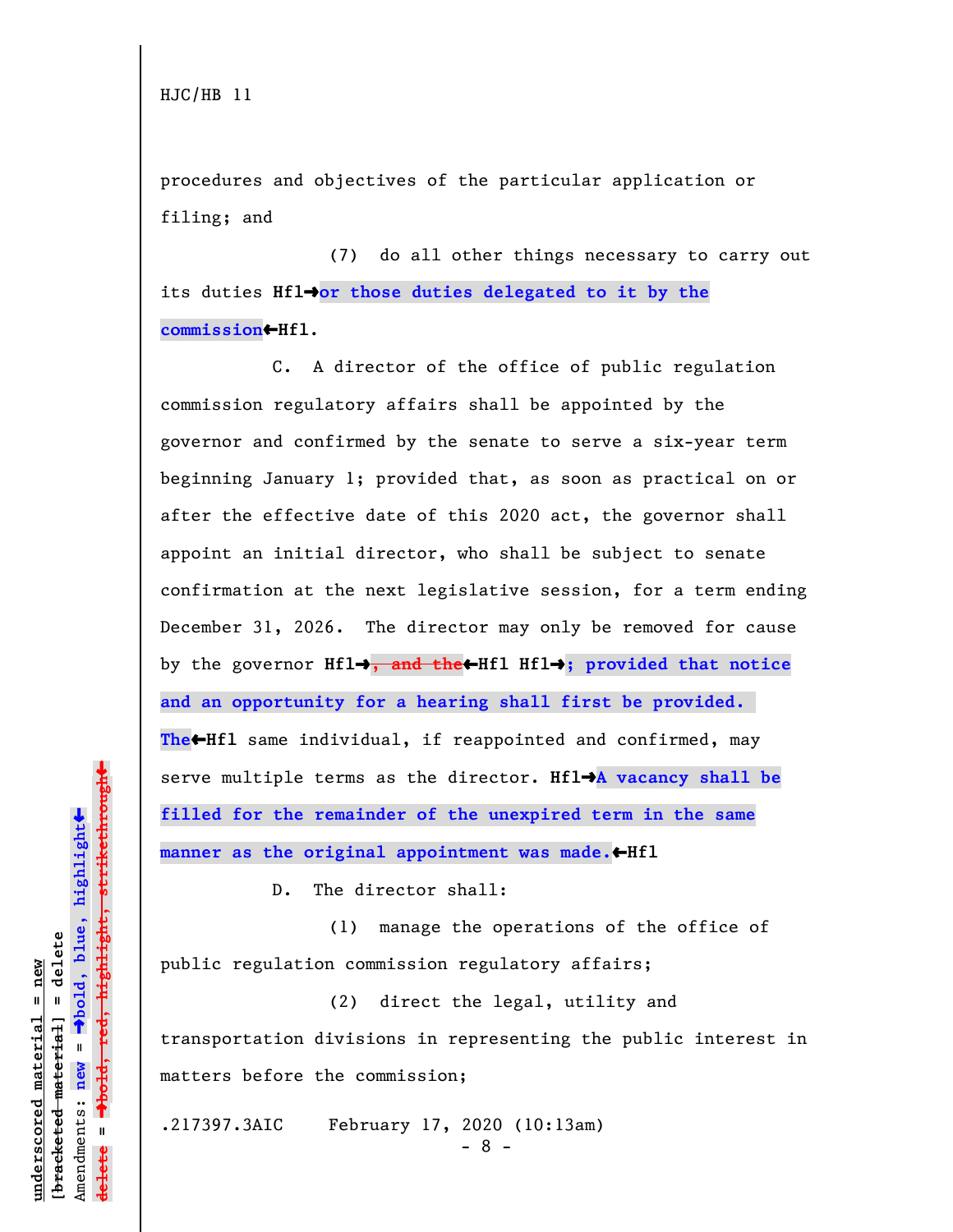(3) direct the work of the consumer relations division; and

(4) hire division directors and the professional, technical and support staff necessary to carry out the duties of the office. Division directors and staff shall be subject to the Personnel Act.

E. The director may:

(1) apply for and receive, with the governor's approval, in the name of the office any public or private funds, including United States government funds, available to the office to carry out its programs, duties or services;

(2) enter into contracts to carry out the office's powers and duties; and

(3) adopt reasonable administrative, regulatory and procedural rules as may be necessary or appropriate to carry out the duties of the office.

F. The legal division shall serve as counsel to the office of public regulation commission regulatory affairs and represent the office in matters before the commission.

G. The utility division shall serve as subject matter experts in the areas of electric, natural gas, renewable energy sources, telecommunications and water and wastewater systems regulation.

H. The transportation division shall serve as

.217397.3AIC February 17, 2020 (10:13am)

- 9 -

»º**bold, red, highlight, strikethrough** highlight, strikethrou  $\ddot{\bullet}$ º**bold, blue, highlight** bracketed material] = delete **[bracketed material] = delete** inderscored material = new **underscored material = new** Amendments: **new** =  $\mathbf{u}$ Amendments: new **delete =**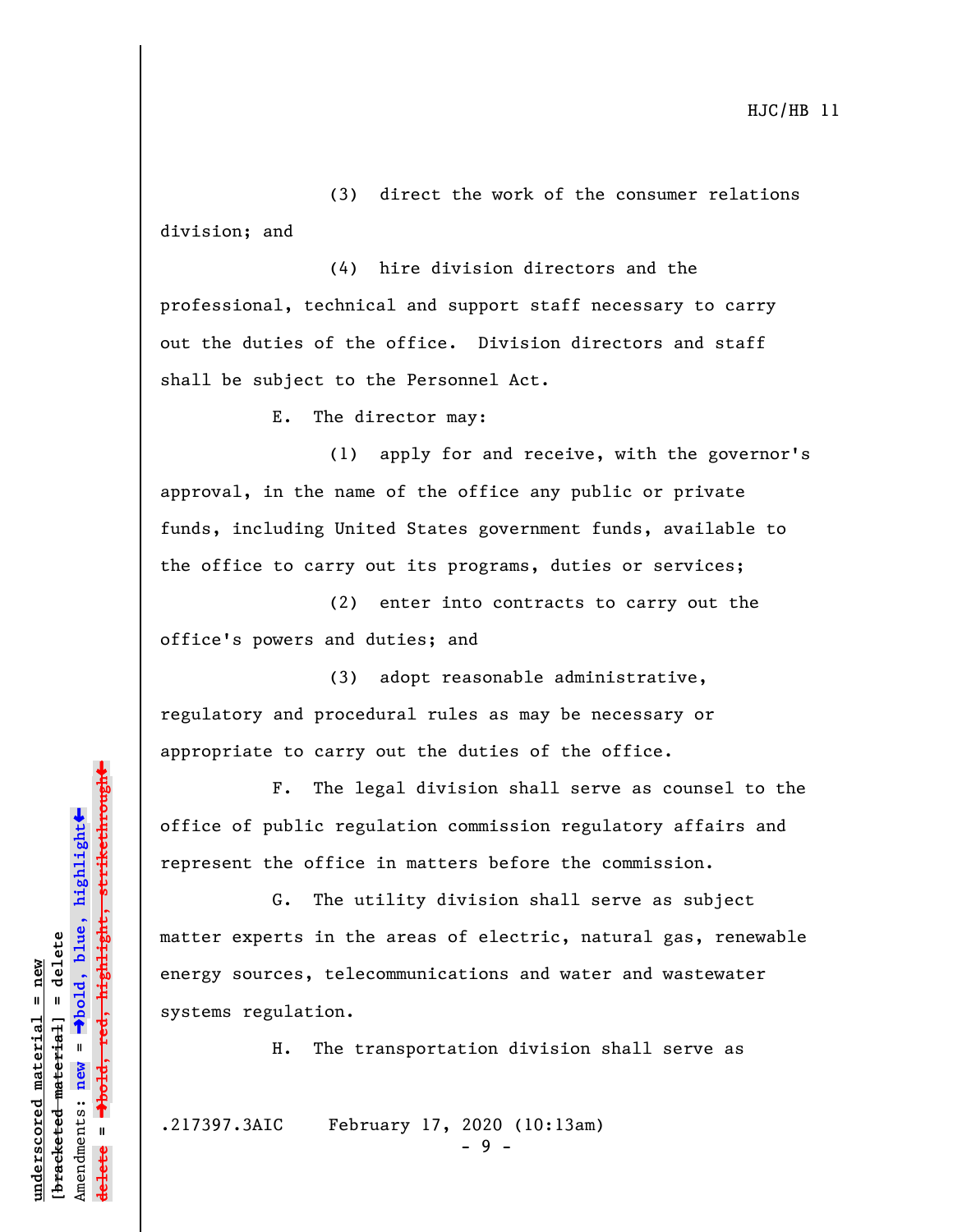subject matter experts and technical staff in the areas of motor carrier regulation and enforcement, railroad safety enforcement, pipeline safety and ambulance standards.

I. The administrative services division shall provide administrative services to the office of public regulation commission regulatory affairs, including:

(1) budget and accounting;

(2) human resources;

(3) procurement; and

(4) information systems services.

J. The consumer relations division shall:

(1) receive and investigate informal consumer complaints and assist consumers in resolving, in a fair manner and within sixty days unless extended by the director, complaints against a person under the authority of the commission, including mediation and other methods of alternative dispute resolution; provided, however, that assistance pursuant to this paragraph does not include legal representation of a private complainant in an adjudicatory proceeding;

(2) record complaints received regarding quality or quantity of service provided by a regulated entity or its competitors to determine general concerns of consumers. A report of consumer complaints and their status shall be included in the commission's annual report;

.217397.3AIC February 17, 2020 (10:13am)  $- 10 -$ 

»highlight, strikethrough º**bold, red, highlight, strikethrough**  $\ddot{\bullet}$ º**bold, blue, highlight** bracketed material] = delete **[bracketed material] = delete** inderscored material = new **underscored material = new** Amendments: **new** =  $\bar{\mathbf{u}}$ Amendments: new **delete =**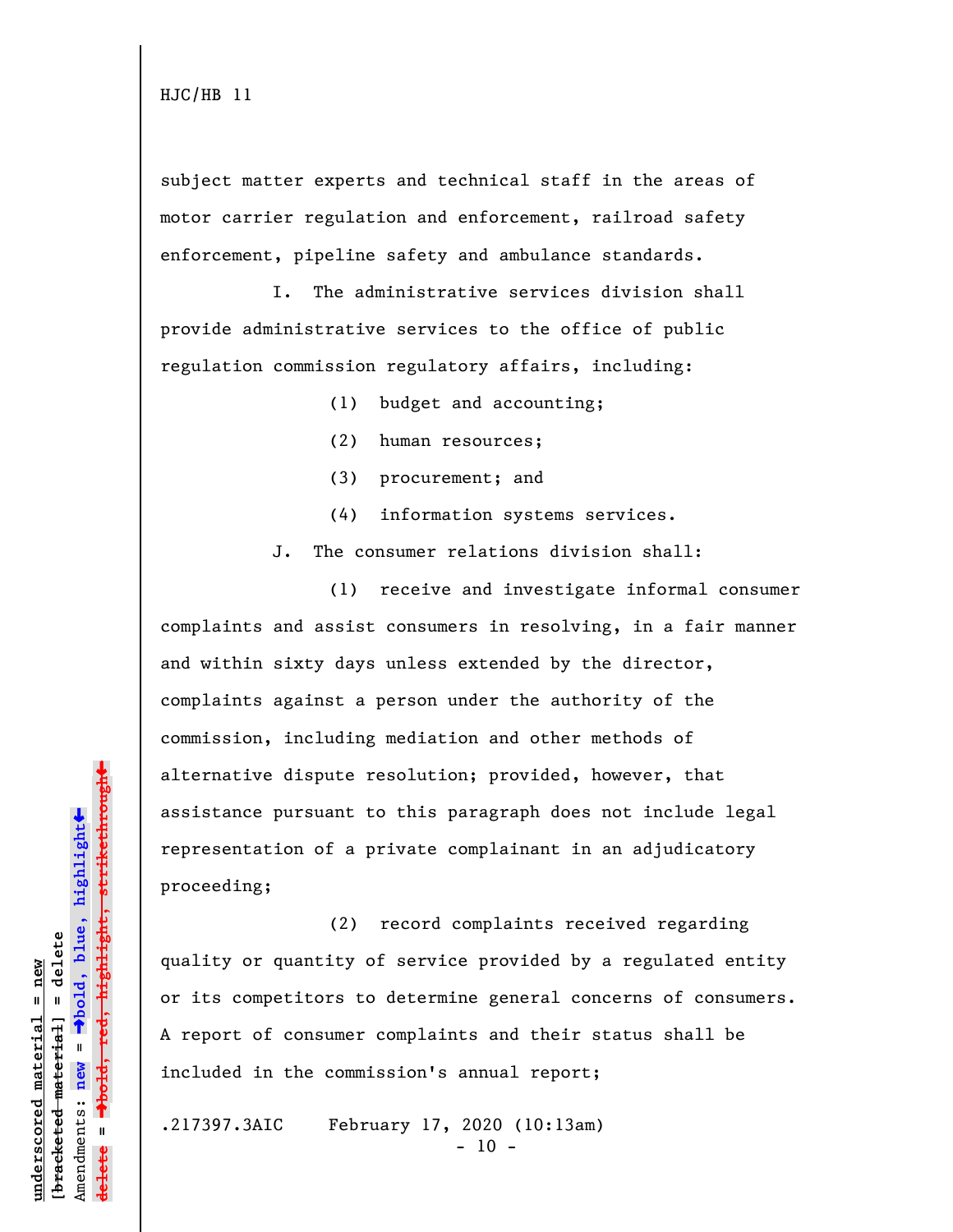(3) inform the commission of the necessity for and progress of corrective action against a regulated entity based on complaints received against a regulated entity;

(4) work with the consumer protection division of the attorney general's office, the governor's constituent services office and other state agencies as needed to ensure fair and timely resolution of complaints; and

(5) identify, research and advise the commission on consumer issues and assist the commission in the development and implementation of consumer policies and programs.

K. Office of public regulation commission regulatory affairs staff shall not have ex parte communications with commissioners or a hearing examiner assigned to a pending matter before the commission, except as expressly permitted by Section 8-8-17 NMSA 1978."

**SECTION 3.** Section 8-8-4 NMSA 1978 (being Laws 1998, Chapter 108, Section 4) is amended to read:

"8-8-4. COMMISSION--GENERAL POWERS AND DUTIES.--

A. The commission shall administer and enforce the laws with which it is charged and has every power conferred by law.

B. In carrying out the duties of the commission, commissioners shall act in the public interest of the state.

.217397.3AIC February 17, 2020 (10:13am) - 11 -

»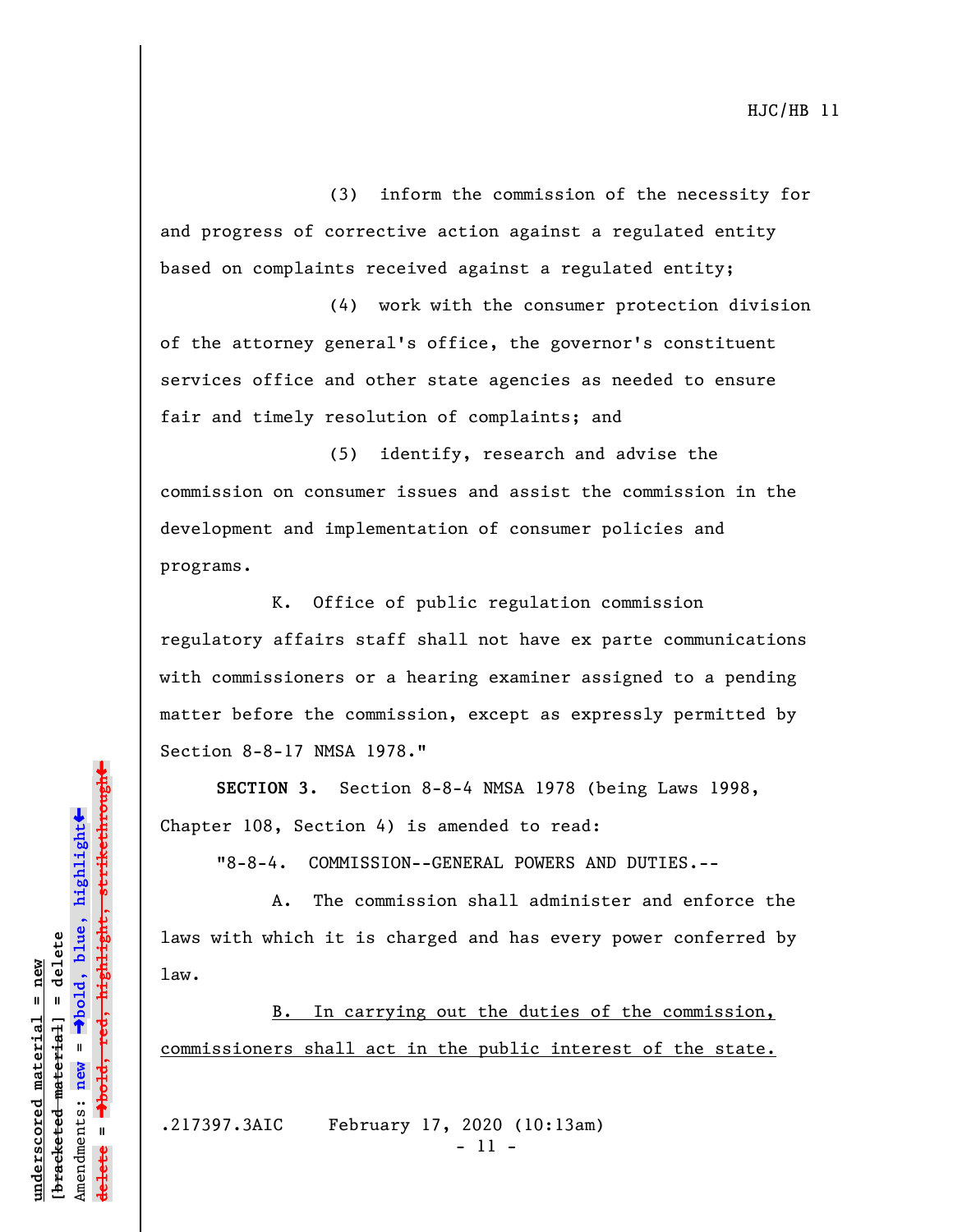$[B<sub>1</sub>]$  C. The commission may:

(1) [subject to legislative appropriation] appoint and employ [such professional, technical and clerical assistance] administrative staff as it deems necessary and may direct the chief of staff of the commission resources division to hire, subject to the Personnel Act, professional and technical staff, as needed, to assist it in performing its powers and duties;

(2) delegate authority to subordinates **Hfl**º**or the office of public regulation commission regulatory affairs**»**Hfl** as it deems necessary and appropriate, clearly delineating such delegated authority and any limitations;

(3) retain competent attorneys to handle the legal matters of the commission and give advice and counsel in regard to any matter connected with the duties of the commission and, in the discretion of the commission, to represent the commission in any legal proceeding;

(4) organize into organizational units as necessary to enable it to function most efficiently, subject to provisions of law requiring or establishing specific organizational units;

(5) take administrative action by issuing orders not inconsistent with law to assure implementation of and compliance with the provisions of law for which the commission is responsible and to enforce those orders by

.217397.3AIC February 17, 2020 (10:13am) - 12 -

º**bold, red, highlight, strikethrough**  $\ddot{\bullet}$ º**bold, blue, highlight** bracketed material] = delete **[bracketed material] = delete** inderscored material = new **underscored material = new** Amendments: **new** =  $\bar{\mathbf{u}}$ Amendments: new **delete =** lelete

 $\ddag$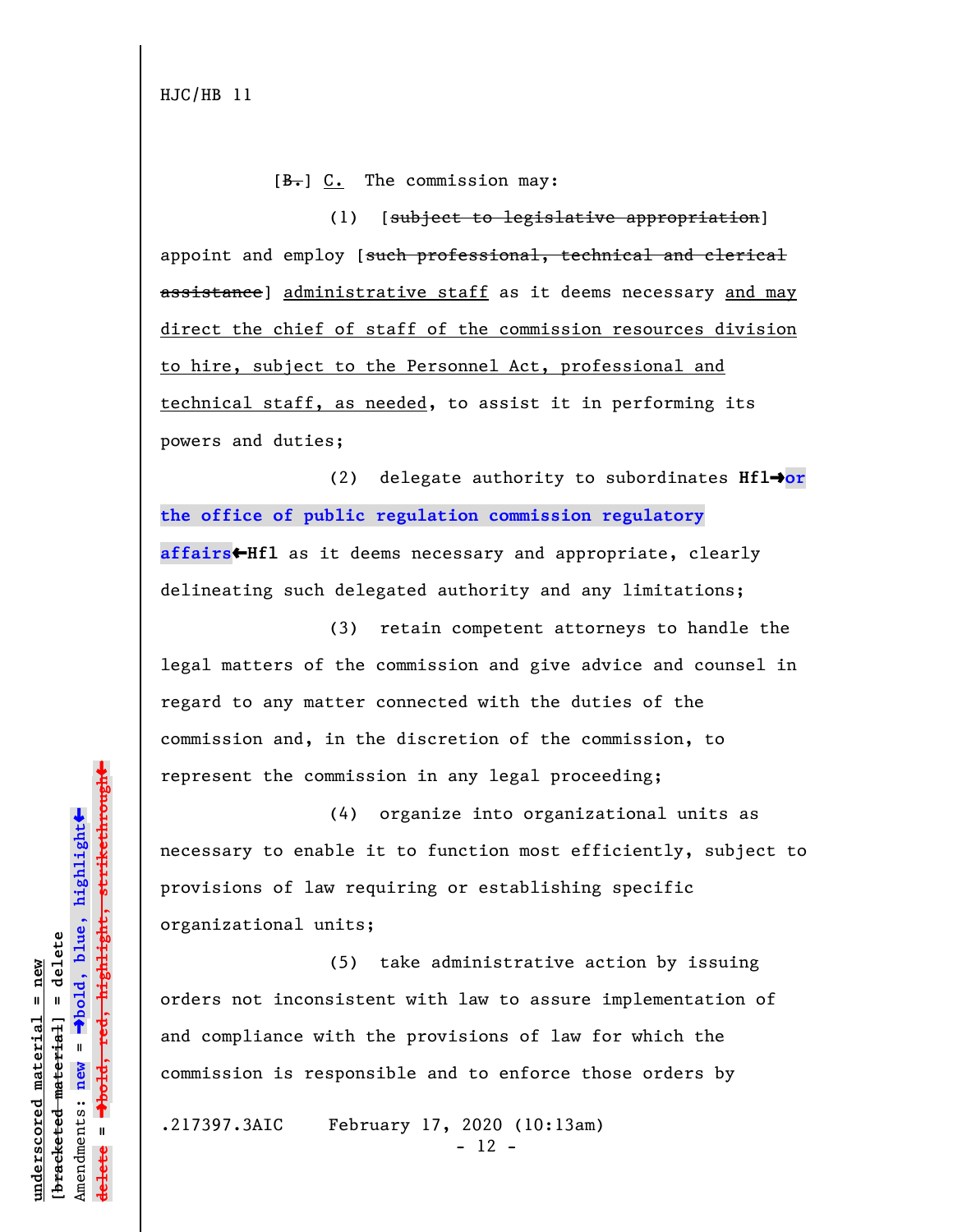appropriate administrative action and court proceedings;

(6) conduct research and studies to improve the commission's operations or the provision of services to the citizens of New Mexico;

(7) conduct investigations as necessary to carry out the commission's responsibilities;

(8) apply for and accept grants and donations in the name of the state to carry out its powers and duties;

(9) enter into contracts to carry out its powers and duties;

(10) adopt such reasonable administrative, regulatory and procedural rules as may be necessary or appropriate to carry out its powers and duties;

(11) cooperate with tribal and pueblo governments on topics over which the commission and the other governments have jurisdiction and conduct joint investigations, hold joint hearings and issue joint or concurrent orders as appropriate; and

(12) apply to the district court for injunctions to prevent violations of any laws that it administers or rules or orders adopted pursuant to those laws.

 $[G-]$  D. The commission shall:

(1) prepare an annual budget for submission to the legislature;

.217397.3AIC February 17, 2020 (10:13am)

 $- 13 -$ 

»º**bold, red, highlight, strikethrough** highlight, strikethrough  $\ddot{\bullet}$ º**bold, blue, highlight** bracketed material] = delete **[bracketed material] = delete** inderscored material = new **underscored material = new** Amendments: **new** =  $\mathbf{u}$ Amendments: new **delete =**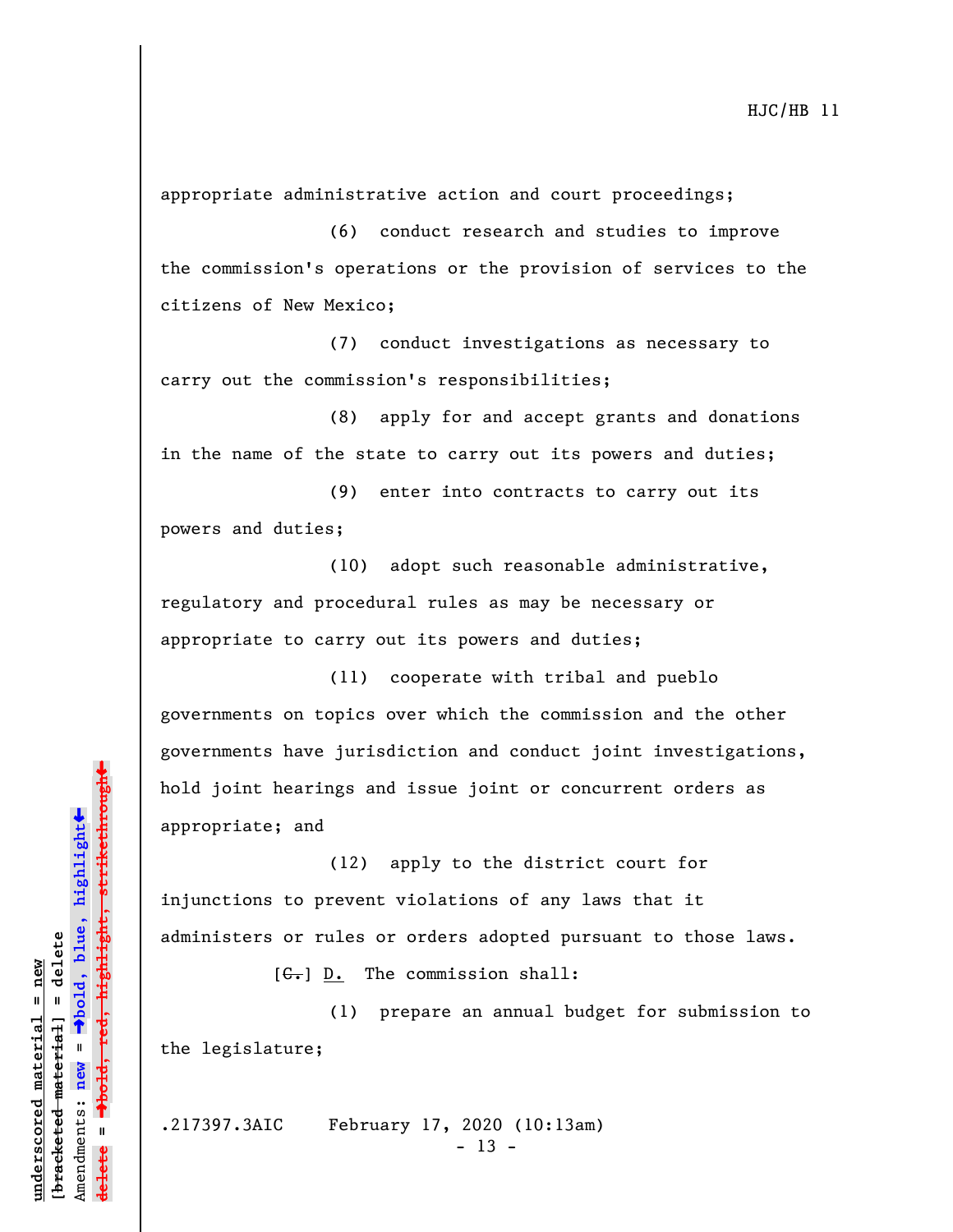$(2)$  provide for surety bond coverage for all employees of the commission as provided in the Surety Bond Act and pay the costs of such bonds;

 $(3)$ ] (2) adopt rules to streamline the resolution of cases before it when appropriate by:

(a) the use of hearing examiners;

(b) the taking of evidence with the

least delay practicable;

(c) limiting repetitious testimony; and

(d) adopting procedures for resolving cases in ways other than by trial-type hearings when appropriate, including consent calendars, conferences, settlements, mediation, arbitration and other alternative dispute resolution methods and the use of staff decisions; and

 $[$ (4)]  $(3)$  provide a toll-free telephone number and publish it and the commission's general telephone number in local telephone directories.

 $[\frac{D-1}{2}]$  E. A majority of the commission constitutes a quorum for the transaction of business; provided, however, that a majority vote of the commission is needed for a final decision of the commission."

**SECTION 4.** Section 8-8-9.3 NMSA 1978 (being Laws 2007, Chapter 161, Section 4) is amended to read:

"8-8-9.3. FIRE MARSHAL DIVISION.--

A. The fire marshal division is created in the

.217397.3AIC February 17, 2020 (10:13am)

 $- 14 -$ 

»º**bold, red, highlight, strikethrough**  $\ddot{\bullet}$ º**bold, blue, highlight** bracketed material] = delete **[bracketed material] = delete** inderscored material = new **underscored material = new** Amendments: **new** =  $\mathbf{I}$ Amendments: new **delete =**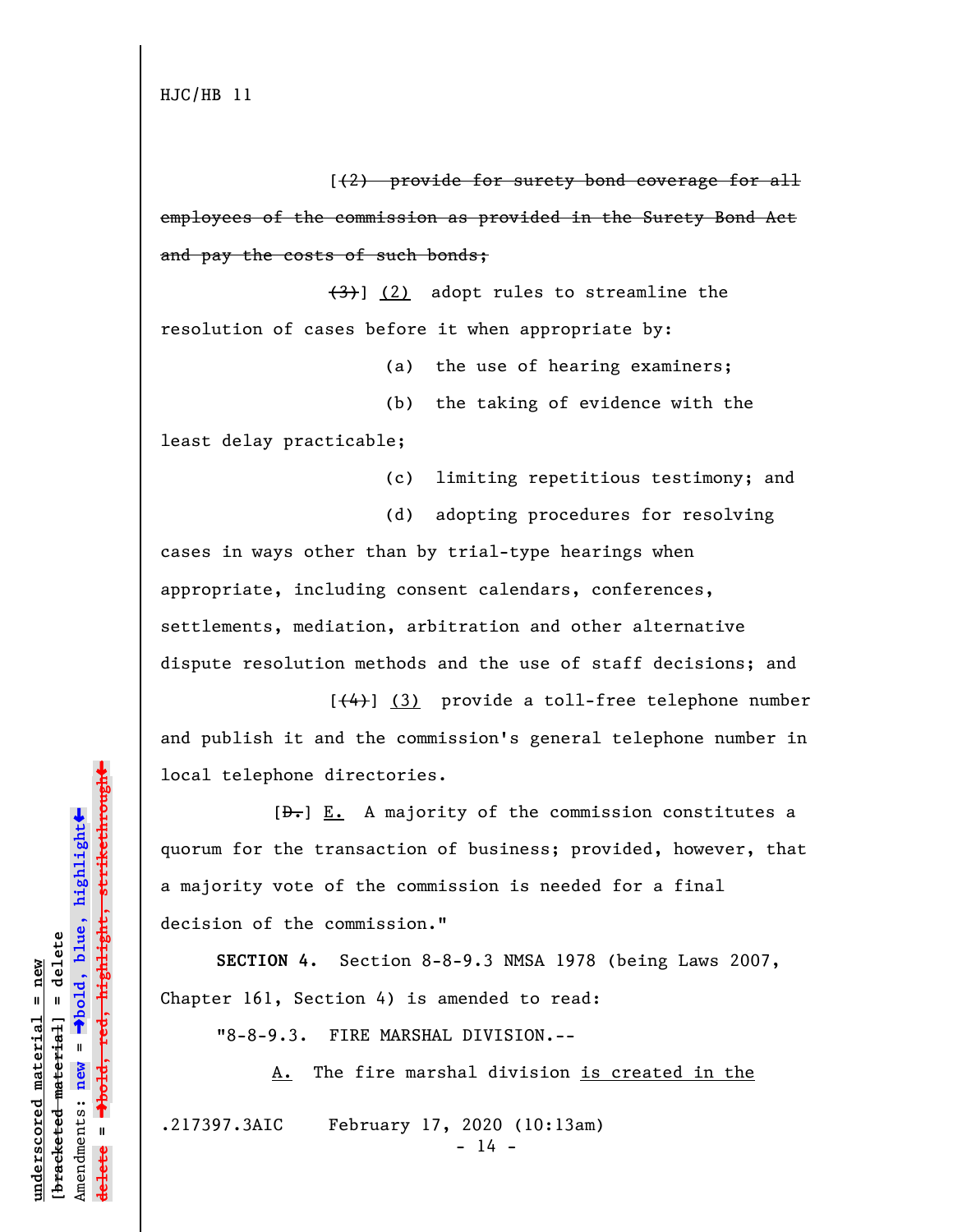commission and includes the following:

 $[A,-]$   $(1)$  the firefighter training academy bureau;

 $[\frac{B-}{C}]$  (2) the fire service support bureau;

 $[G<sub>1</sub>]$  (3) the fire investigations bureau; and

 $[\frac{D-1}{2}]$  (4) the fire code enforcement bureau.

B. The chief of staff of the commission resources division shall oversee the operations of the fire marshal division."

**SECTION 5.** Section 59A-52-3 NMSA 1978 (being Laws 1984, Chapter 127, Section 949, as amended) is amended to read:

"59A-52-3. DEPUTY STATE FIRE MARSHAL AND OTHER EMPLOYEES--QUALIFICATIONS OF DEPUTY.--The state fire marshal may employ, with the consent of the chief of staff of the commission resources division of the public regulation commission, deputy state fire marshals and other employees to assist in the execution of the marshal's duties."

**SECTION 6.** Section 62-6-17 NMSA 1978 (being Laws 1941, Chapter 84, Section 29, as amended) is amended to read:

"62-6-17. OFFICE, BOOKS AND RECORDS--SANCTION--PENALTY.--

A. Every utility furnishing service within the state shall maintain an office located in the state. The commission by order may require any utility or any officer or agent of any utility to produce within the state or provide

.217397.3AIC February 17, 2020 (10:13am)  $- 15 -$ 

º**bold, red, highlight, strikethrough** red<del>, highlight, strikethrough</del>  $\ddot{\bullet}$ º**bold, blue, highlight** bracketed material] = delete **[bracketed material] = delete** inderscored material = new **underscored material = new** Amendments: **new** =  $\mathbf{I}$ Amendments: new **delete =**

»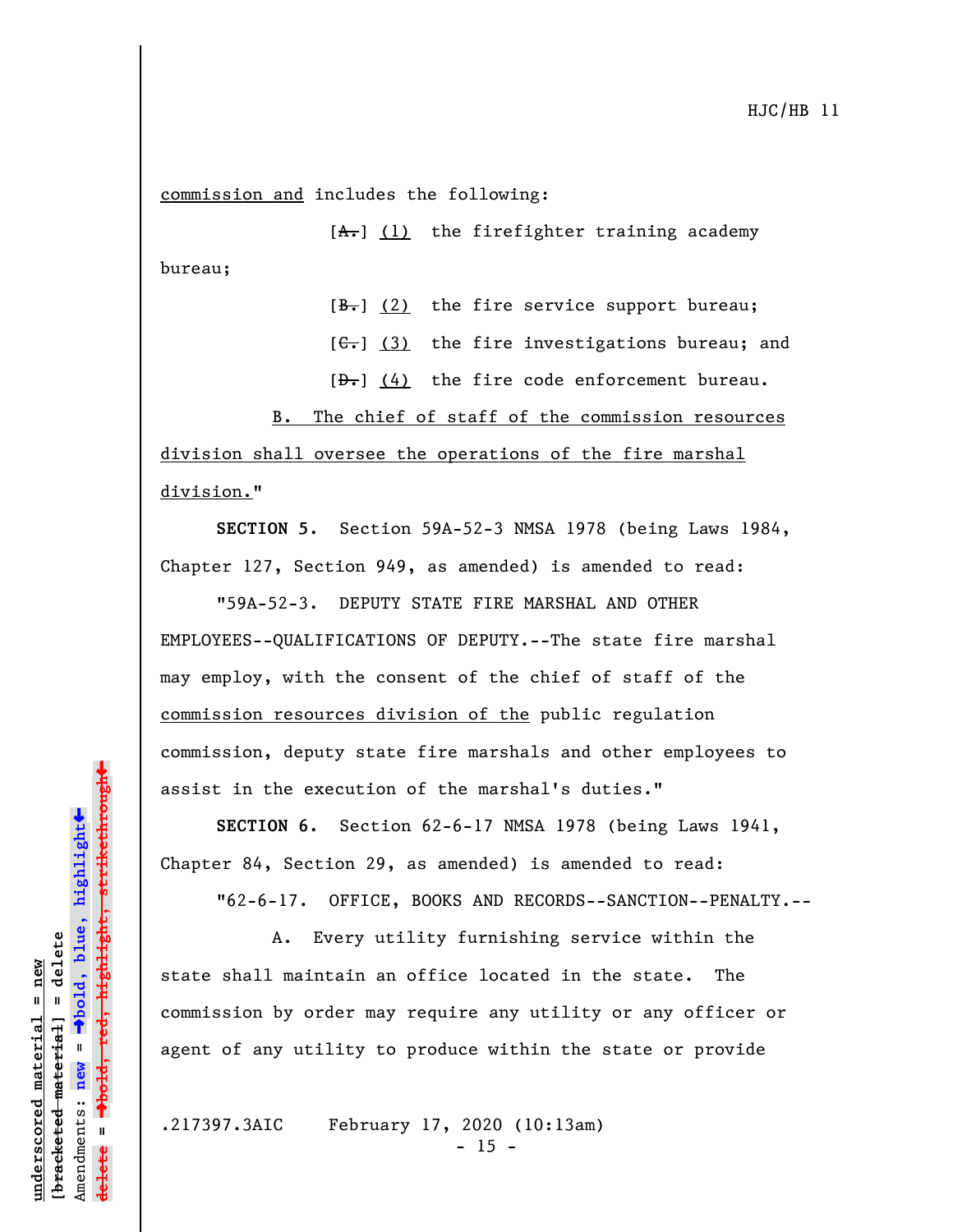access to, at such reasonable time and place as the commission may designate, any books, records, accounts or documents kept in any office or place within or without the state, or certified copies thereof, whenever the production thereof is reasonably required and pertinent to any matter under investigation before the commission.

B. Whenever the production of books, records, accounts or documents is reasonably required by the commission and pertinent to any matter under investigation before the commission, the commission may require the utility or any affiliated interest participating in a Class I or II transaction to produce or provide access to, at such reasonable time and place as the commission may designate, such books, records, accounts or documents.

C. Any person whose interest may be adversely affected by the production of any books, records, accounts or documents may petition the commission for a protective order for confidential or proprietary information. The commission shall determine the materiality and relevancy of the books, records, accounts or documents to any matter before the commission and determine whether such books, records, accounts or documents contain confidential or proprietary information. If the commission determines such books, records, accounts or documents contain confidential or proprietary information that is material and relevant to the proceeding, it shall determine

.217397.3AIC February 17, 2020 (10:13am)

 $- 16 -$ 

 $\ddag$ º**bold, red, highlight, strikethrough**  $\ddot{\bullet}$ º**bold, blue, highlight** bracketed material] = delete **[bracketed material] = delete** inderscored material = new **underscored material = new** Amendments: **new** = Amendments: new =  $\mathbf{I}$ **delete =**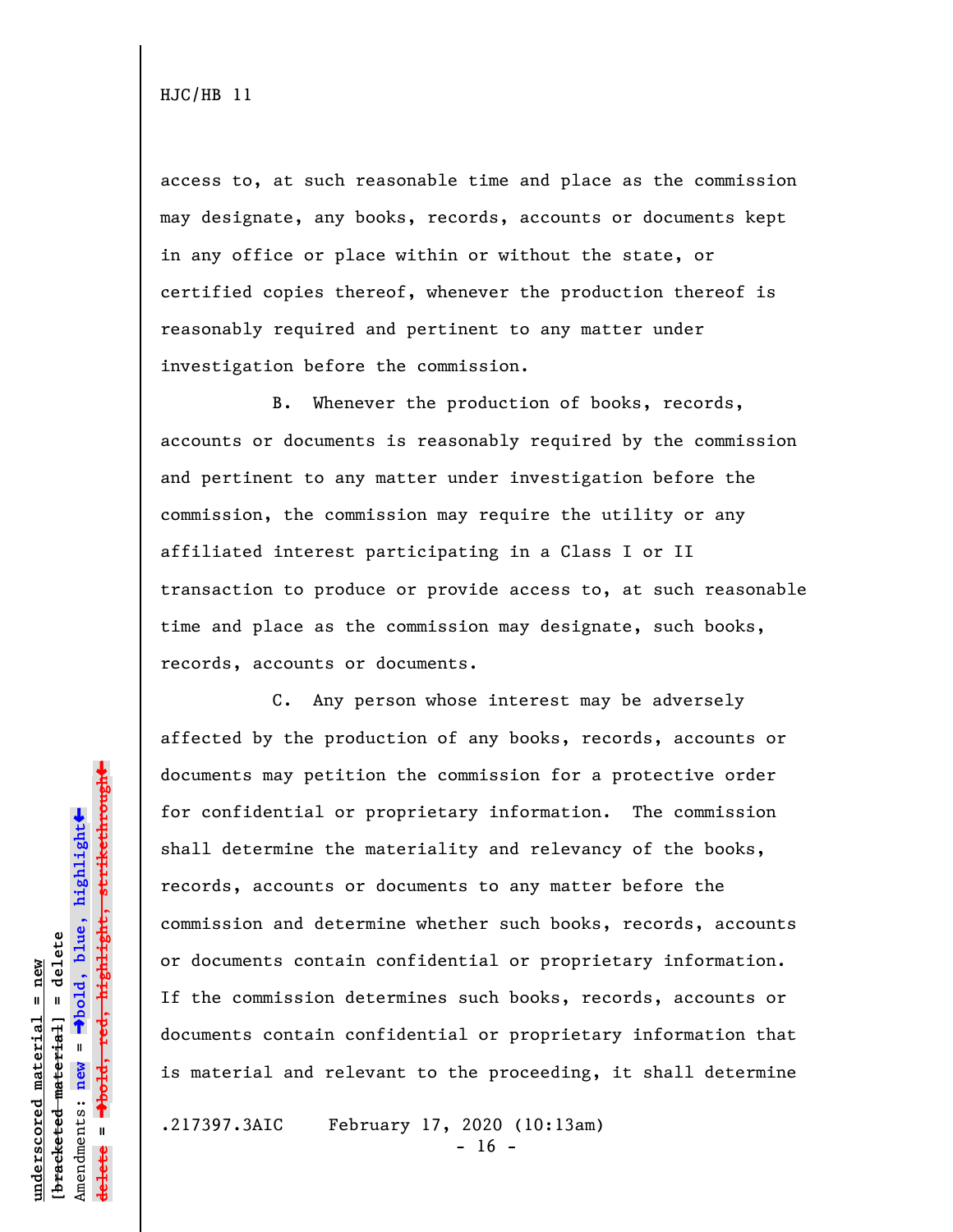whether the public interest requires that such books, records, accounts or documents be produced in any hearing or investigation held under the Public Utility Act or that an abstract of or the extraction of specific information from such books, records, accounts or documents be produced for use in any such hearing or investigation. Any books, records, accounts or documents determined under this section to contain confidential or proprietary information are not subject to the Public Records Act.

D. For so long as such information determined by the commission to contain confidential or proprietary information retains its confidential or proprietary character, any person who intentionally discloses such confidential or proprietary information is guilty of a misdemeanor and upon conviction shall be fined not less than five hundred dollars (\$500) nor more than five thousand dollars (\$5,000).

E. To carry out its duties, the office of public regulation commission regulatory affairs may seek an order from the commission for the production of books, records, accounts or documents in accordance with this section."

**SECTION 7.** Section 62-6-23 NMSA 1978 (being Laws 1941, Chapter 84, Section 35) is amended to read:

"62-6-23. AUTHORITY TO ENTER PREMISES.--The commission and its officers and employees  $[ $\theta$  +  $\theta$ ] or other persons authorized$ 

.217397.3AIC February 17, 2020 (10:13am) - 17 -

º**bold, red, highlight, strikethrough**  $\ddot{\bullet}$ º**bold, blue, highlight** bracketed material] = delete **[bracketed material] = delete** inderscored material = new **underscored material = new** Amendments: new = Amendments: **new** = **delete =**

 $\ddag$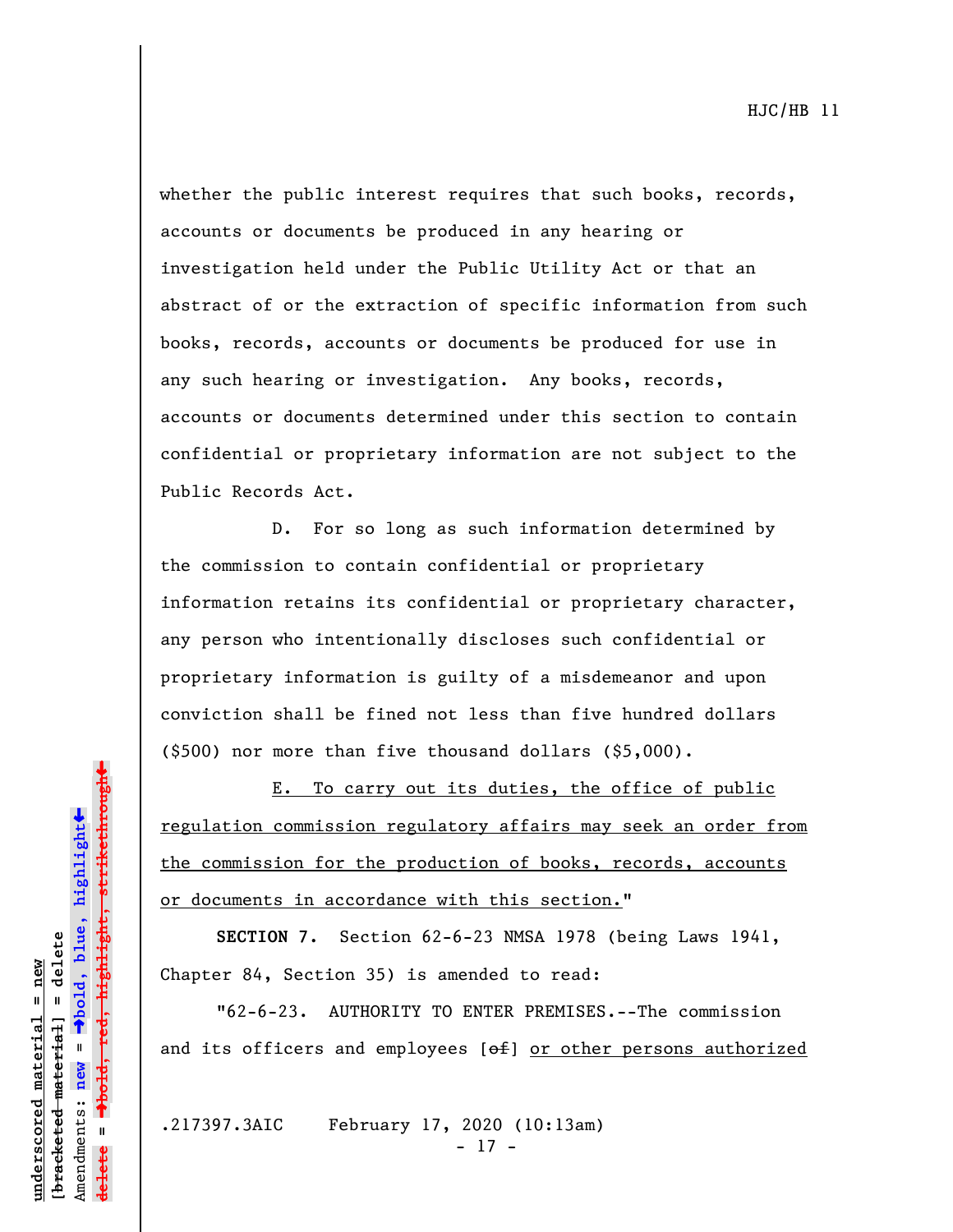by the commission may during all reasonable hours, after reasonable notice to the utility, enter upon any premises occupied by any utility for the purpose of making examinations and tests and exercising any power provided for in [this] the Public Utility Act and may set up and use on such premises any apparatus and appliances necessary therefor. [Such] The public utility shall have the right to be represented at the making of [such] the examination, tests and inspections and shall be given sufficient time before the making thereof to secure the presence of a representative of its selection."

**SECTION 8.** Section 62-8-7.1 NMSA 1978 (being Laws 1985, Chapter 221, Section 3, as amended) is amended to read:

"62-8-7.1. HEARING PROCEDURES FOR CHANGE OF RATES OF SMALL WATER AND SEWER UTILITIES.--

A. Whenever there is filed with the commission any schedule proposing any new rates pursuant to Section 62-8-7 NMSA 1978 by any public utility as defined in Paragraph (3) or (5) of Subsection G of Section 62-3-3 NMSA 1978 with equal to or fewer than an aggregate of one thousand five hundred service connections in any utility operating district or division in New Mexico averaged over the previous three consecutive years, the rates shall become effective as proposed by the utility without a hearing; provided that the utility shall be required to give written notice of the proposed rates to the ratepayers receiving service from the utility at least sixty days prior to

.217397.3AIC February 17, 2020 (10:13am)

- 18 -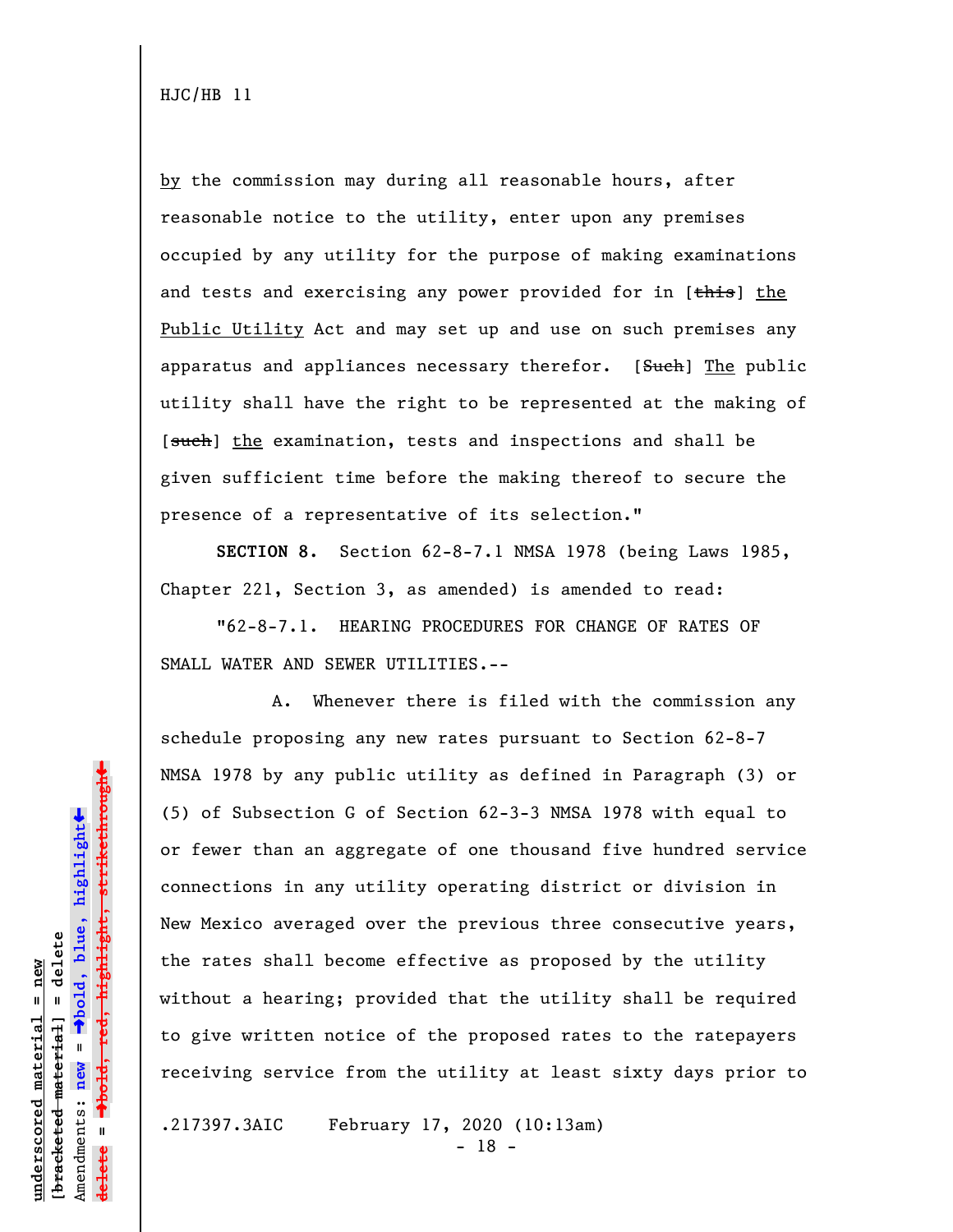filing the proposed rate change with the commission; and provided further that the commission shall enter upon a hearing concerning the reasonableness of any proposed rates filed by such a utility pursuant to Subsections C and D of Section 62-8-7 NMSA 1978 when a rate increase would have the effect of increasing the rates fifty percent or more in a twelve-month period or upon the filing with the commission of a protest seeking review of the proposed rates signed by ten percent or more of the ratepayers or twenty-five ratepayers, whichever is more, receiving service from such a utility if the commission determines there is just cause for reviewing the proposed rates. For purposes of this section, a "service connection" means a metered hookup to the utility's water system or a sewer tap to the utility's wastewater system, and each person who receives a separate bill equals one ratepayer and each person who receives multiple bills equals one ratepayer. The petition shall be signed by the person in whose name service is carried. The petition shall be filed no later than twenty days after the filing with the commission of the schedule proposing the new rates. In all other respects, Section 62-8-7 NMSA 1978 shall apply to such water utilities. If a utility provides both water and sewer service, the service connection revenues attributable to the provision of water service only shall determine whether the procedures specified in this subsection

.217397.3AIC February 17, 2020 (10:13am)

- 19 -

 $\ddag$ º**bold, red, highlight, strikethrough**  $\ddot{\bullet}$ º**bold, blue, highlight** bracketed material] = delete **[bracketed material] = delete** inderscored material = new **underscored material = new** Amendments: new = Amendments: **new** = **delete =**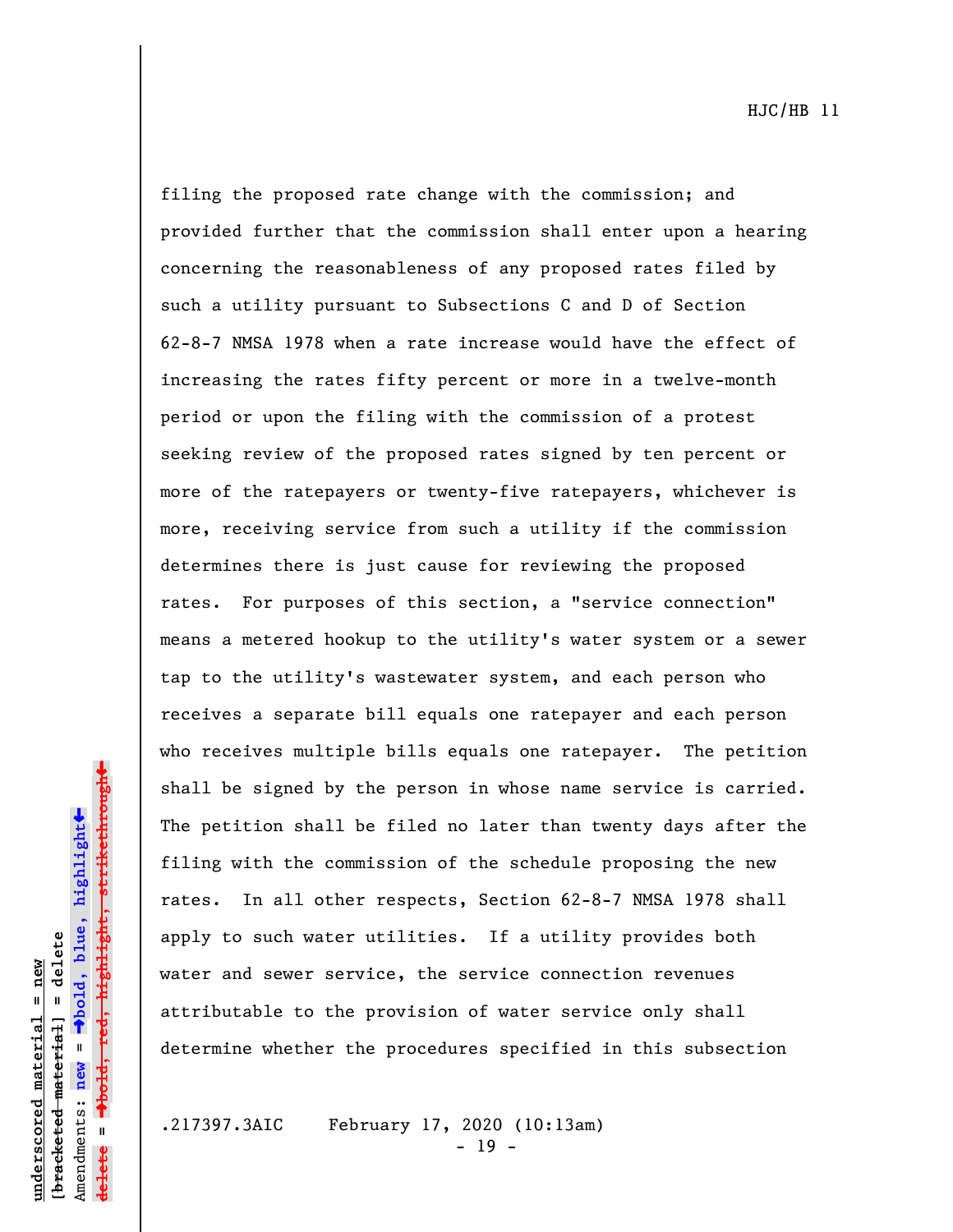shall apply to a schedule proposing new rates for water service, and the service connection revenues attributable to the provision of sewer service shall determine whether the procedures specified in this subsection shall apply to a schedule proposing new rates for sewer service. Nothing in this subsection shall prevent a utility from filing for a rate change pursuant to any other rule or procedure of the commission.

B. Whenever there is filed with the commission a schedule proposing new rates pursuant to Section 62-8-7 NMSA 1978 by a public utility as defined in Paragraph (3) or (5) of Subsection G of Section 62-3-3 NMSA 1978, with more than an aggregate of one thousand five hundred service connections and fewer than an aggregate of five thousand service connections in any utility operating district or division in New Mexico averaged over the previous three consecutive years, the rates shall become effective as proposed by the public utility without a hearing; provided that the public utility shall be required to give written notice of the proposed rates to the ratepayers receiving service from the public utility at least sixty days prior to filing the proposed rate change with the commission; and provided further that the commission shall enter upon a hearing concerning the reasonableness of proposed rates filed by such a public utility pursuant to Subsections C and D of Section 62-8-7 NMSA 1978 when a rate increase would

.217397.3AIC February 17, 2020 (10:13am)

 $- 20 -$ 

 $\ddag$ º**bold, red, highlight, strikethrough**  $\ddot{\bullet}$ º**bold, blue, highlight**  $b$ racketed material] = delete **[bracketed material] = delete** inderscored material = new **underscored material = new** Amendments: **new** = Amendments: new =  $\mathbf{I}$ **delete =** <del>ielete</del>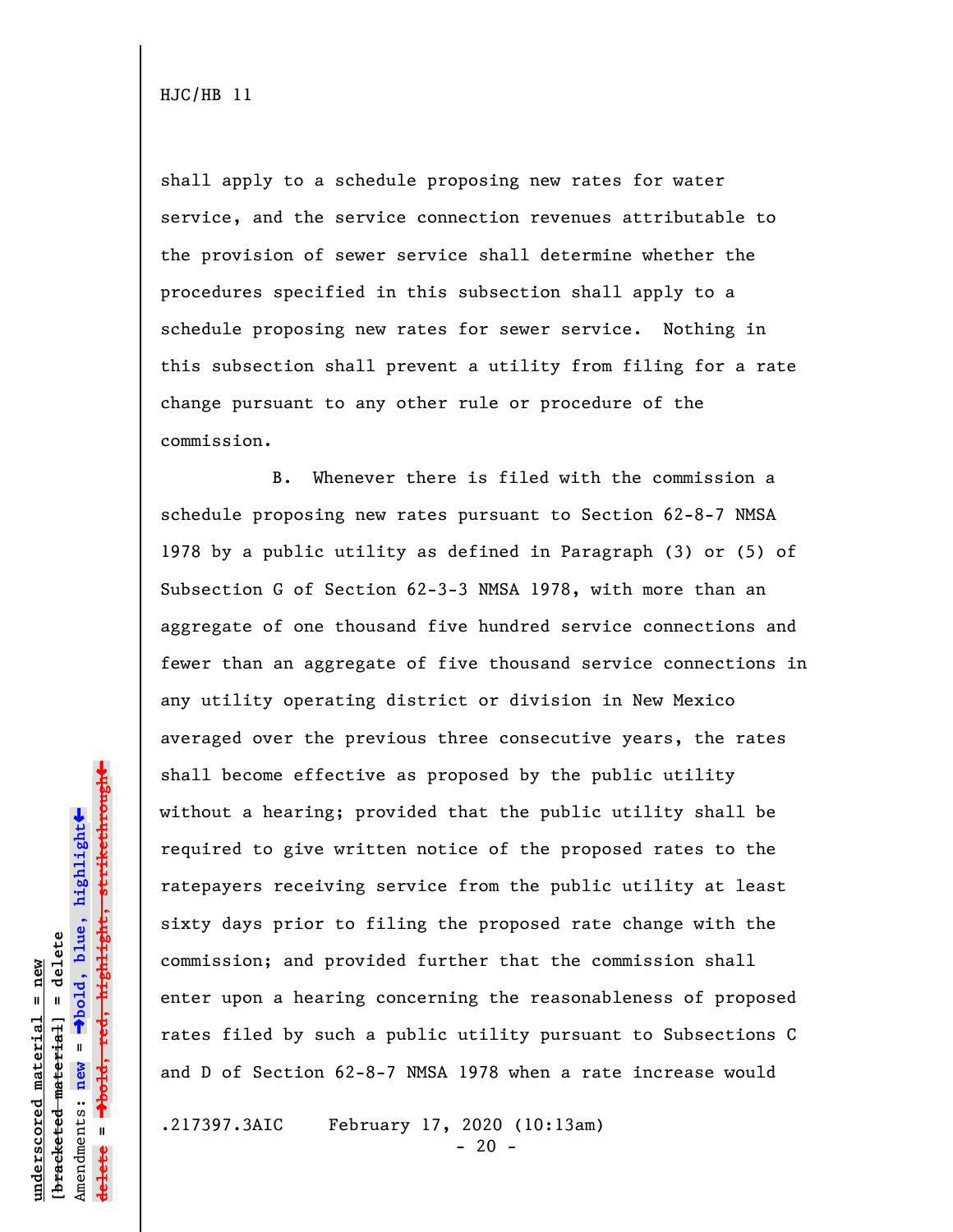have the effect of increasing rates more than eight percent in a twelve-month period, or upon the [commission staff's] office of public regulation commission regulatory affairs' motion or upon the filing with the commission of a protest seeking review of the proposed rates signed by ten percent or more of the ratepayers receiving service from the public utility, if the commission determines there is just cause for reviewing the proposed rates. The petition shall be signed by the person in whose name service is carried. The petition shall be filed no later than twenty days after the filing with the commission of the schedule proposing the new rates. In all other respects, Section 62-8-7 NMSA 1978 shall apply to such water utilities. If a public utility provides both water and sewer service, the service connection revenues attributable to the provision of water service only shall determine whether the procedure specified in this subsection shall apply to a schedule proposing new rates for water service, and the service connection revenues attributable to the provision of sewer service shall determine whether the procedures specified in this subsection shall apply to a schedule proposing new rates for sewer service. Nothing in this subsection shall prevent a public utility from filing for a rate change pursuant to any other rule or procedure of the commission.

C. Notwithstanding the provisions of Subsections A

.217397.3AIC February 17, 2020 (10:13am)

- 21 -

red<del>, highlight, strikethrough</del> º**bold, red, highlight, strikethrough**  $\ddot{\bullet}$ º**bold, blue, highlight** bracketed material] = delete **[bracketed material] = delete** inderscored material = new **underscored material = new** Amendments: **new** =  $\mathbf{I}$ Amendments: new **delete =**

»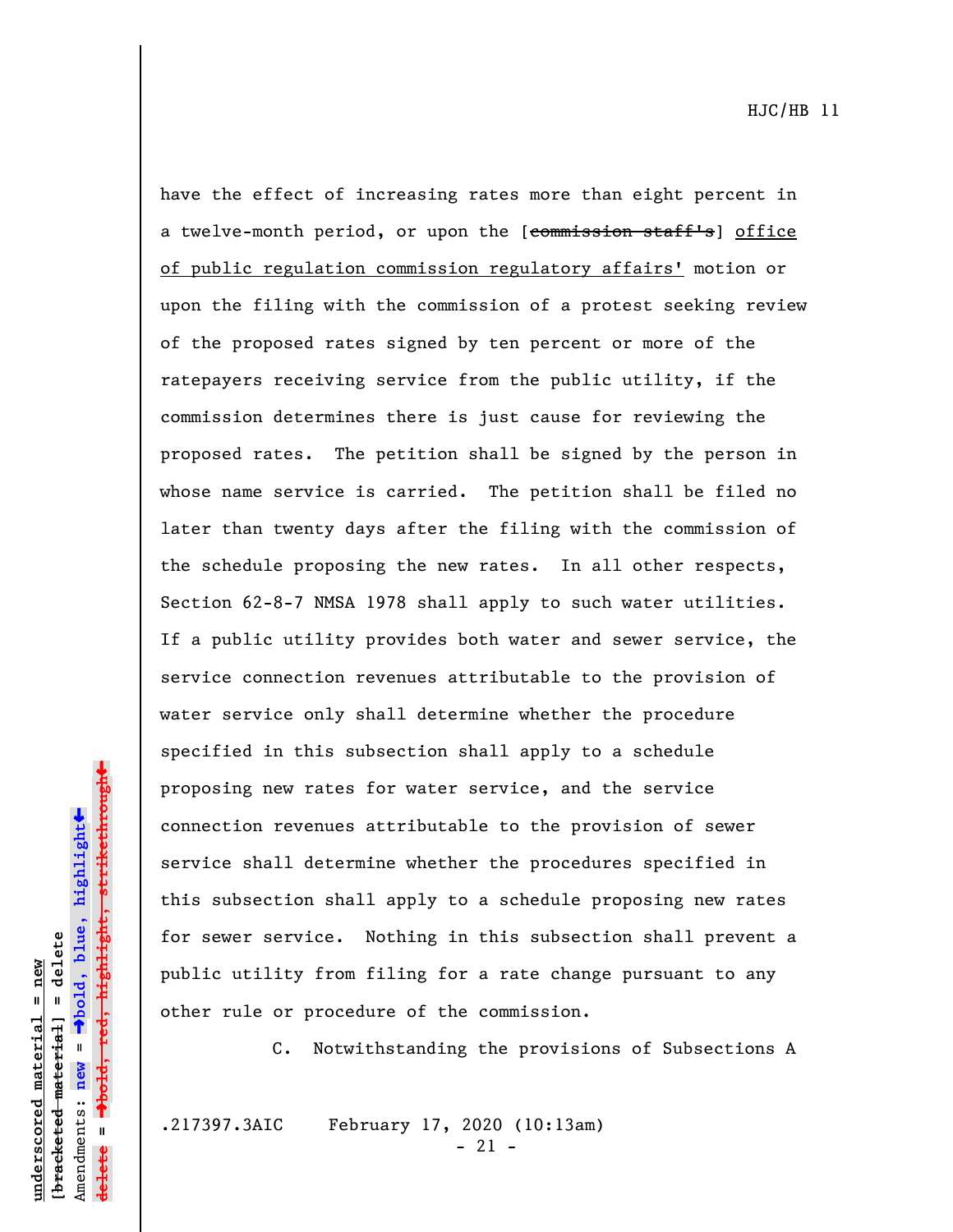and B of this section, a public utility, as defined in Paragraph (3) or (5) of Subsection G of Section 62-3-3 NMSA 1978, with fewer than an aggregate of five thousand service connections in any utility operating district or division in New Mexico averaged over the previous three consecutive years, that is currently in good standing with all applicable requirements of the commission, may adjust its charges for commodity and service by up to two percent in any calendar year without a hearing; provided that the public utility shall not have changed its rates in the prior twelve-month period; and provided further that the public utility shall be required to give written notice of the proposed rate adjustments to the ratepayers receiving service from the public utility prior to its effective date. The increased rates shall not become effective until at least thirty days after notice and filing with the commission. If a public utility provides both water and sewer service, the service connection revenues attributable to the provision of water service only shall determine whether the procedure specified in this subsection shall apply to any schedule proposing any new rate or rates for water service, and the service connection revenues attributable to the provision of sewer service shall determine whether the procedures specified in this subsection shall apply to any schedule proposing any new rate or rates for sewer service. Nothing in this subsection shall prevent a public utility from filing for

.217397.3AIC February 17, 2020 (10:13am)

 $- 22 -$ 

º**bold, red, highlight, strikethrough**  $\ddot{\bullet}$ º**bold, blue, highlight**  $b$ racketed material] = delete **[bracketed material] = delete** inderscored material = new **underscored material = new** Amendments: **new** =  $\mathbf{I}$ Amendments: new  $\mathbf{u}$ **delete =** <del>ielete</del>

 $\ddag$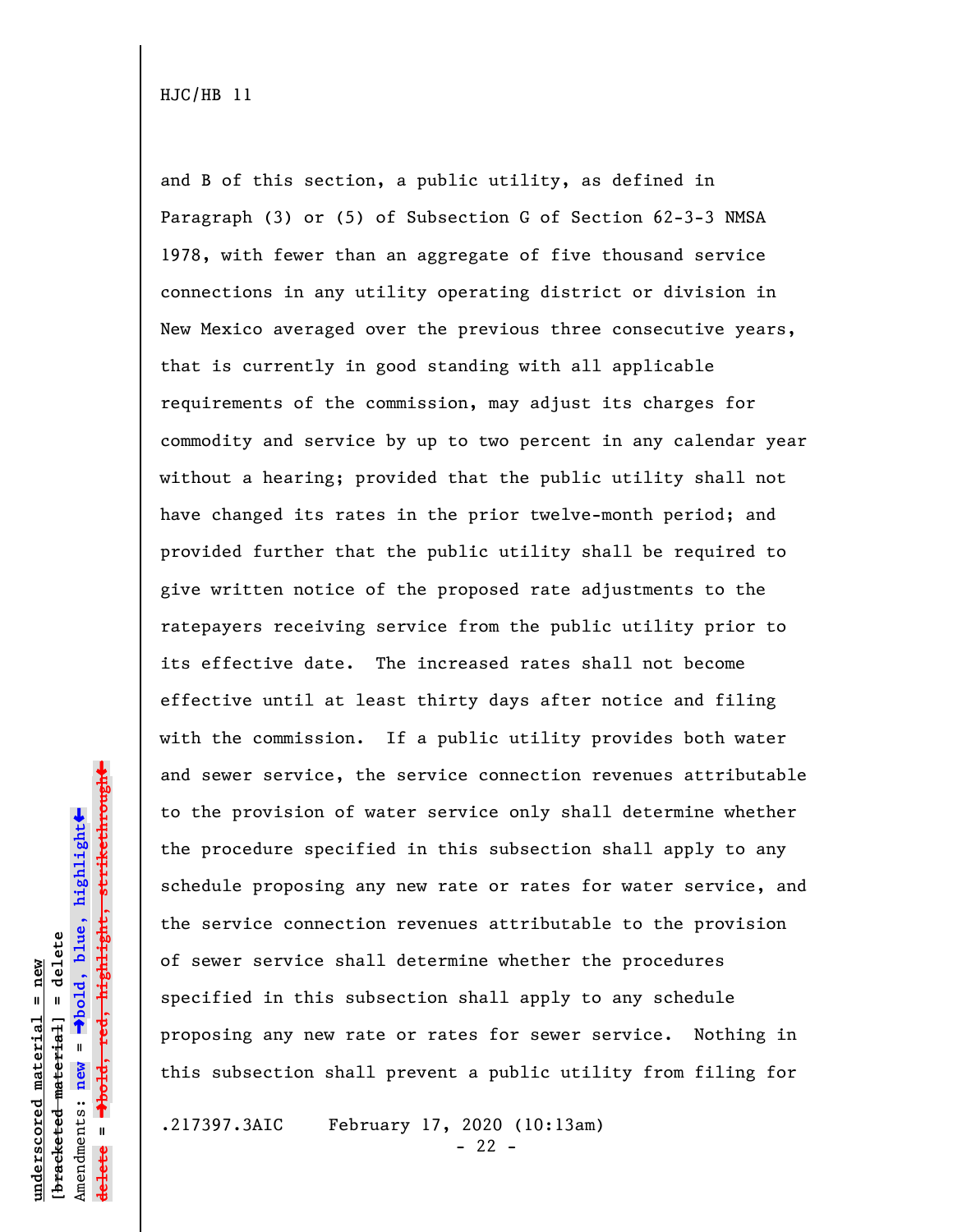a rate change pursuant to any other rule or procedure of the commission."

**SECTION 9.** Section 63-9H-7 NMSA 1978 (being Laws 1999, Chapter 295, Section 7, as amended) is amended to read:

"63-9H-7. REGULATION OF RETAIL RATES OF INCUMBENT RURAL TELECOMMUNICATIONS CARRIER.--

A. Rates for retail rural public telecommunications services provided by an incumbent rural telecommunications carrier shall be subject to regulation by the commission only in the manner and to the extent authorized by this section.

B. An incumbent rural telecommunications carrier shall file tariffs for all retail public telecommunications services that, other than residential local exchange service, shall be effective after ten days' notice to its customers and the commission. An incumbent rural telecommunications carrier shall remain subject to complaint by an interested party subject to Section 63-9H-10 NMSA 1978.

C. An incumbent rural telecommunications carrier may increase its rates for residential local exchange service in the manner provided in Subsection B of this section to comply with requirements imposed by any federal or state law or rule. The procedures of Subsections D, E and F of this section shall not apply to increases under this subsection.

D. Except as provided in Subsection C of this

.217397.3AIC February 17, 2020 (10:13am)

 $- 23 -$ 

 $\ddag$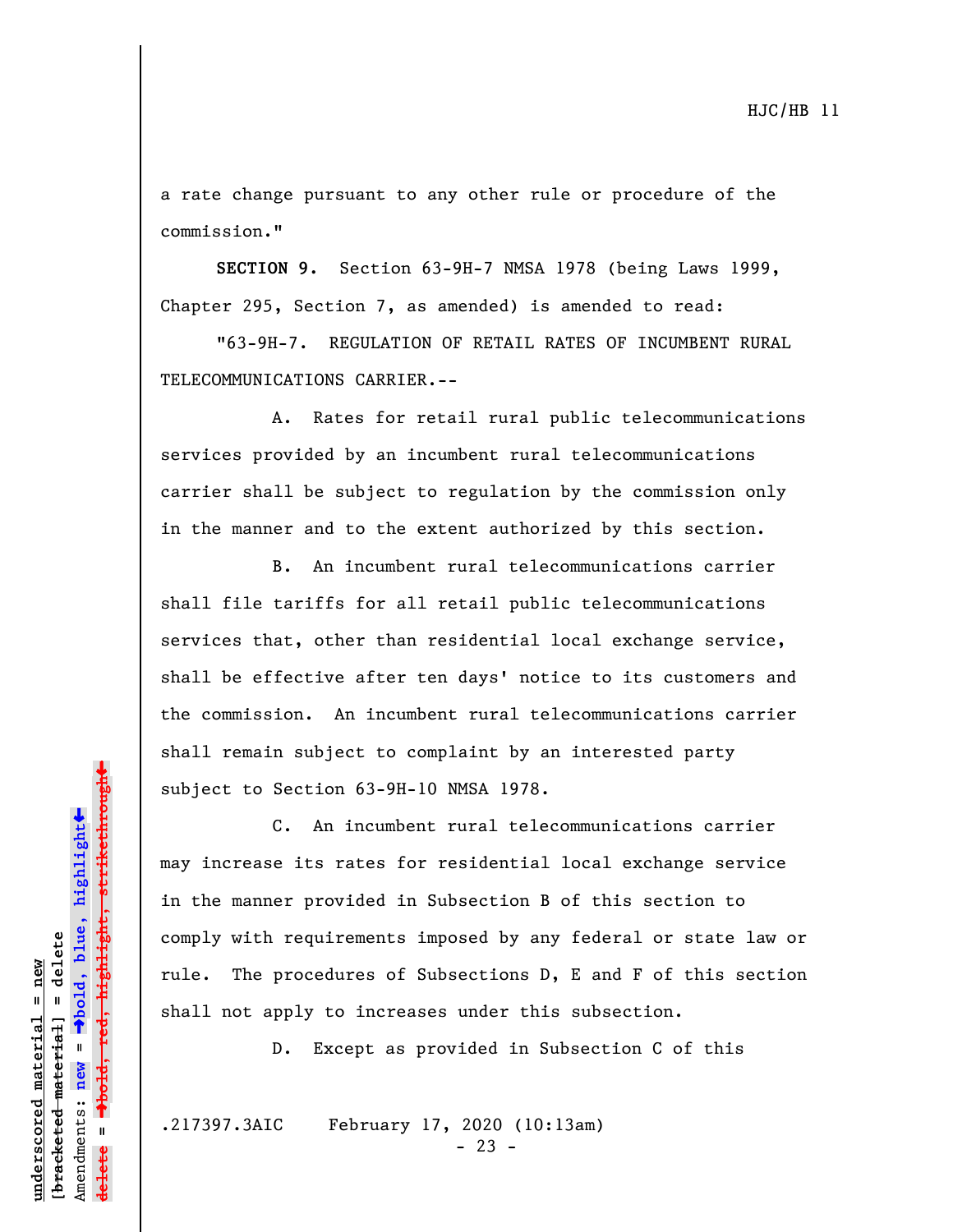section, rates for residential local exchange service may be increased by an incumbent rural telecommunications carrier only after sixty days' notice to all affected subscribers. The notice of increase shall include:

(1) the reasons for the rate increase;

(2) a description of the affected service;

(3) an explanation of the right of the subscriber to petition the commission for a public hearing on the rate increase;

(4) a list of local exchange areas that are affected by the proposed rate increase; and

(5) the dates, times and places for the public informational meetings required by this section.

E. An incumbent rural telecommunications carrier that proposes to increase its rates for residential local exchange service pursuant to Subsection D of this section shall hold at least one public informational meeting in each public regulation commissioner's district as established by the Public Regulation Commission Apportionment Act in which there is a local exchange area affected by the rate change.

F. Residential local exchange service rates increased by an incumbent rural telecommunications carrier pursuant to Subsections D and E of this section shall be reviewed by the commission only upon written protest signed by two and one-half percent of all affected subscribers or upon

.217397.3AIC February 17, 2020 (10:13am)

 $- 24 -$ 

» $\rightarrow$ bold, red, highlight, strikethrough º**bold, red, highlight, strikethrough**  $\ddot{\bullet}$ º**bold, blue, highlight**  $b$ racketed material] = delete **[bracketed material] = delete** inderscored material = new **underscored material = new** Amendments: **new** = Amendments: new =  $\mathbf{u}$ **delete =**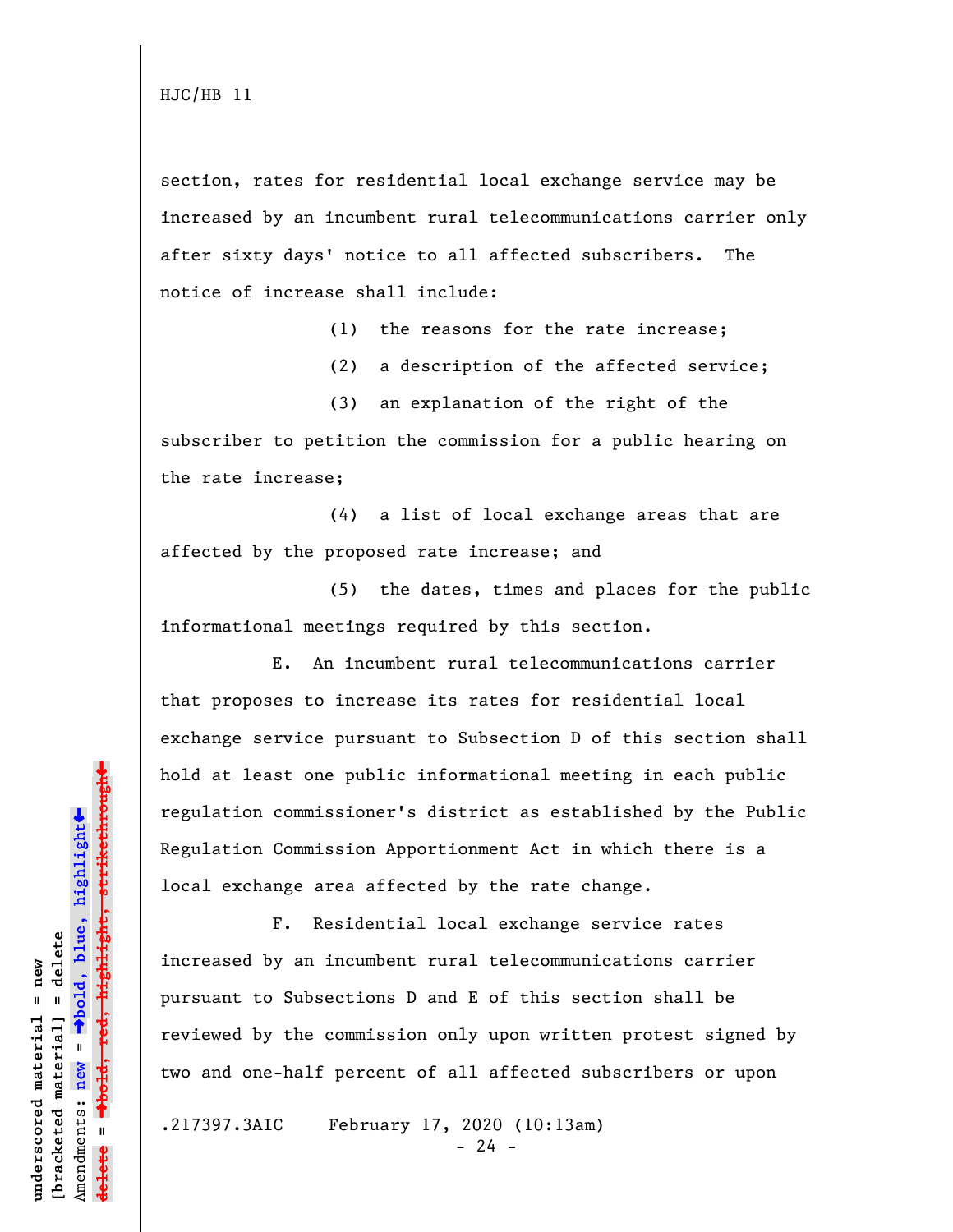the [commission staff's own] office of public regulation commission regulatory affairs' motion for good cause. The protest shall specifically set forth the particular rate or charge as to which review is requested, the reasons for the requested review and the relief that the persons protesting desire. If a proper protest is presented to the commission within sixty days from the date notice of the rate change was sent to affected subscribers of an incumbent rural telecommunications carrier, the commission may accept and file the complaint and, upon proper notice, may suspend the rates at issue during the pendency of the proceedings and reinstate the rates previously in effect and shall hold and complete a hearing thereon within ninety days after filing to determine if the rates as proposed are fair, just and reasonable. The commission may, within sixty days after close of the hearing, enter an order adjusting the rates at issue, except that the commission shall not set any rate below the intrastate cost of providing the service, which shall include the cost methodology and rate of return authorized by the federal communications commission. In the order, the commission may order a refund of amounts collected in excess of the rates and charges as approved at the hearing, which may be paid as a credit against billings for future services. If the complaint is denied, the commission shall enter an order denying the complaint within

**underscored material = new [bracketed material] = delete**

 $b$ racketed material] = delete inderscored material = new

Amendments: **new** =

Amendments: new =

**delete =**

º**bold, blue, highlight**

º**bold, red, highlight, strikethrough**

 $\ddot{\bullet}$ 

 $\ddag$ 

.217397.3AIC February 17, 2020 (10:13am)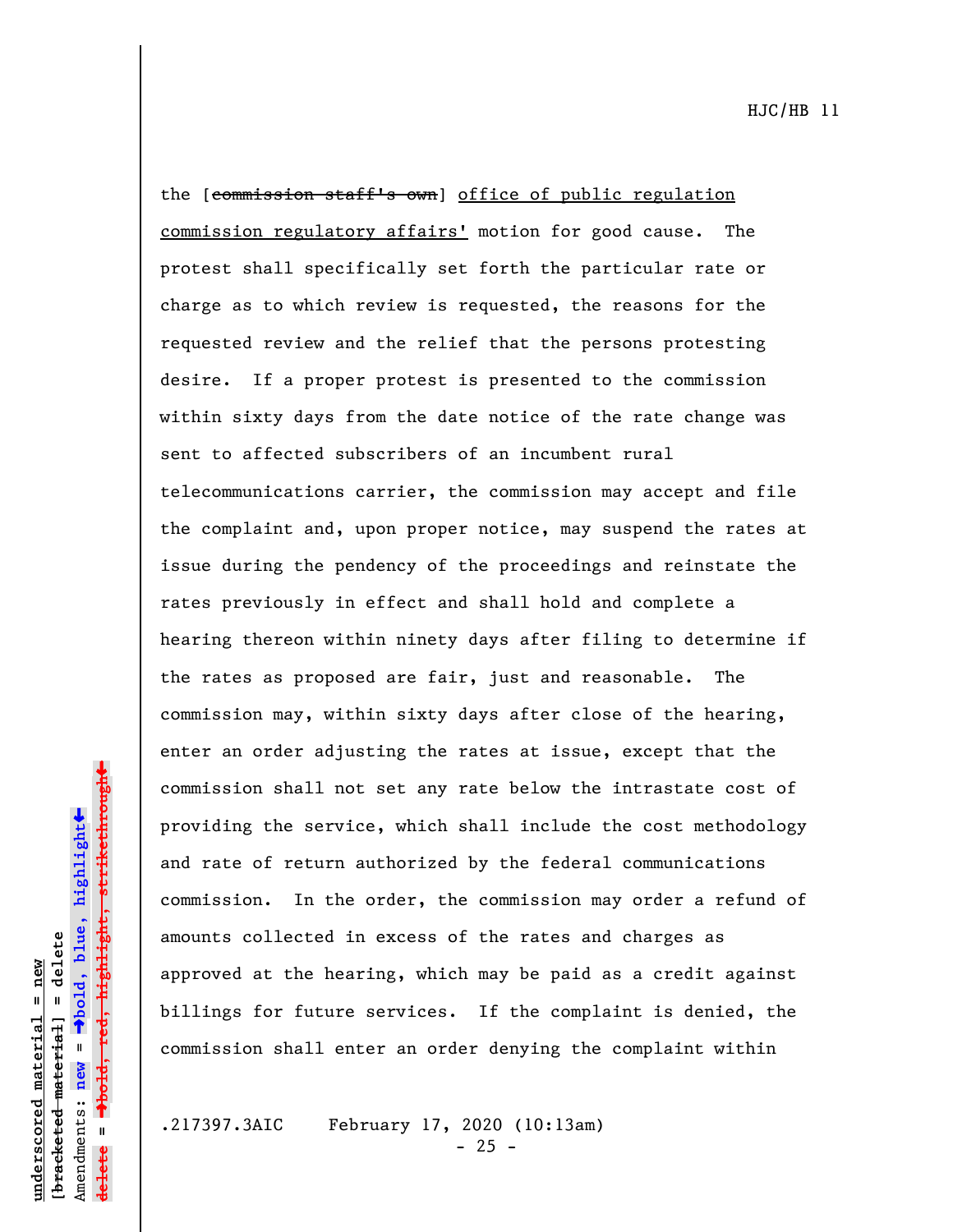sixty days after the close of the hearing, and the rates shall be deemed approved. For purposes of this section, cost shall also include a reasonable amount of joint and common costs incurred by the telecommunications carrier in its operations and may include other accounting adjustments authorized by the commission.

G. An incumbent rural telecommunications carrier may at any time elect to file an application with the commission requesting the commission to prescribe fair, just and reasonable rates for the carrier, based on [the carrier's revenue, expenses and investment in accordance with traditional rate-making principles] factors that may include the carrier's revenues, expenses or investment, in accordance with traditional rate-making principles, in a manner consistent with the policy calling for relaxed regulation of incumbent rural telecommunications carriers expressed in Section 63-9H-2 NMSA 1978 and Subsection C of Section 63-9H-4 NMSA 1978. The commission shall decide cases filed under this subsection with reasonable promptness but no later than nine months following the filing of an application, unless the commission finds that a longer time will be required, in which case the commission may extend the period for an additional three months.

H. Rates for local exchange, vertical and long distance service to retail end-user customers may be reduced to a level equal to, but not below, the intrastate cost, which

.217397.3AIC February 17, 2020 (10:13am)

 $- 26 -$ 

 $\ddag$ º**bold, red, highlight, strikethrough**  $\ddot{\bullet}$ º**bold, blue, highlight**  $b$ racketed material] = delete **[bracketed material] = delete** inderscored material = new **underscored material = new** Amendments: **new** =  $\mathbf{I}$ Amendments: new  $\mathbf{I}$ **delete =** <del>ielete</del>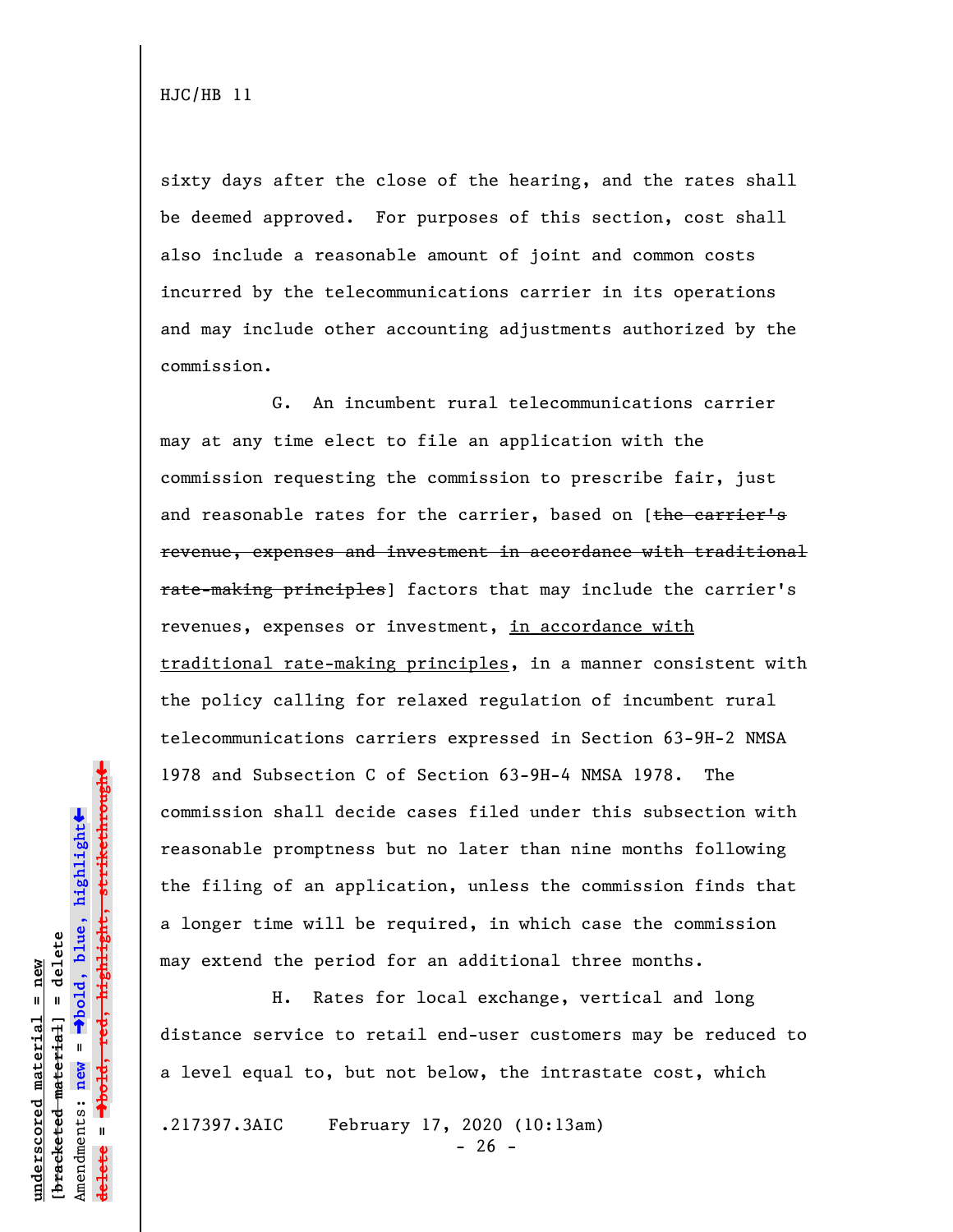shall include the cost methodology and rate of return authorized by the federal communications commission. If an incumbent rural telecommunications carrier loses its exemption pursuant to Section 251 of the federal act, the rate for a service, excluding basic service, must cover the cost of the service, including the imputed rate of wholesale service elements as may be required by the commission. The cost of long distance service must also include any interexchange access rates charged to another telecommunications carrier for the service.

I. An incumbent rural telecommunications carrier operating pursuant to this section shall have the ability to offer or discontinue offering special incentives, discounts, packaged offerings, temporary rate waivers or other promotions, or to offer individual contracts."

**SECTION 10.** Section 65-2A-4 NMSA 1978 (being Laws 2003, Chapter 359, Section 4, as amended by Laws 2013, Chapter 73, Section 3 and by Laws 2013, Chapter 77, Section 3) is amended to read:

"65-2A-4. POWERS AND DUTIES OF THE COMMISSION.--

A. In accordance with the Motor Carrier Act, the commission shall:

(1) issue operating authorities for a motor carrier operating in New Mexico;

.217397.3AIC February 17, 2020 (10:13am)  $- 27 -$ 

»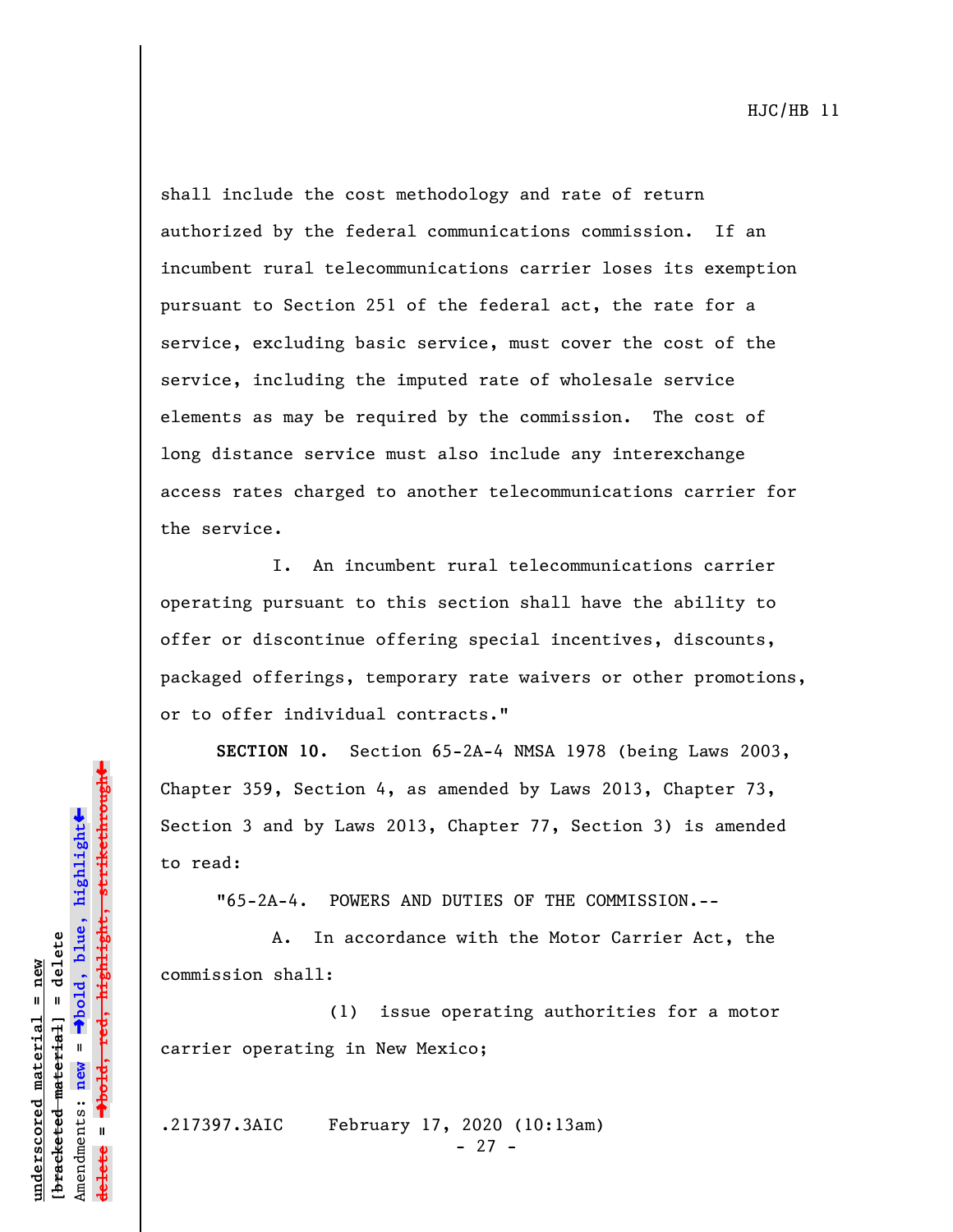(2) establish minimum requirements for financial responsibility for motor carriers; provided that the financial responsibility standards required shall not be inconsistent with applicable federal standards;

(3) establish safety requirements for intrastate motor carrier motor vehicles and drivers subject to the jurisdiction of the commission; provided that the safety requirements shall not be inconsistent with or more stringent than applicable federal safety standards;

(4) establish reasonable requirements with respect to continuous and adequate service to be provided under an operating authority;

(5) regulate the rates of tariffed service carriers to the extent provided in the Motor Carrier Act, including rates and terms of service for storing household goods and motor vehicles;

(6) determine matters of public interest and other matters relating to authorities, rates, territories, nature of service and other terms of service of motor carriers;

(7) have jurisdiction to determine any matter under the Motor Carrier Act relating to any transportation service carrier that has not obtained an appropriate operating authority from the commission;

(8) subpoena witnesses and records, enforce its subpoenas through a court and, through the court, seek a

.217397.3AIC February 17, 2020 (10:13am)

- 28 -

 $\ddag$ º**bold, red, highlight, strikethrough**  $\ddot{\bullet}$ º**bold, blue, highlight** bracketed material] = delete **[bracketed material] = delete** inderscored material = new **underscored material = new** Amendments: **new** =  $\mathbf{I}$ Amendments: new  $\mathbf{u}$ **delete =**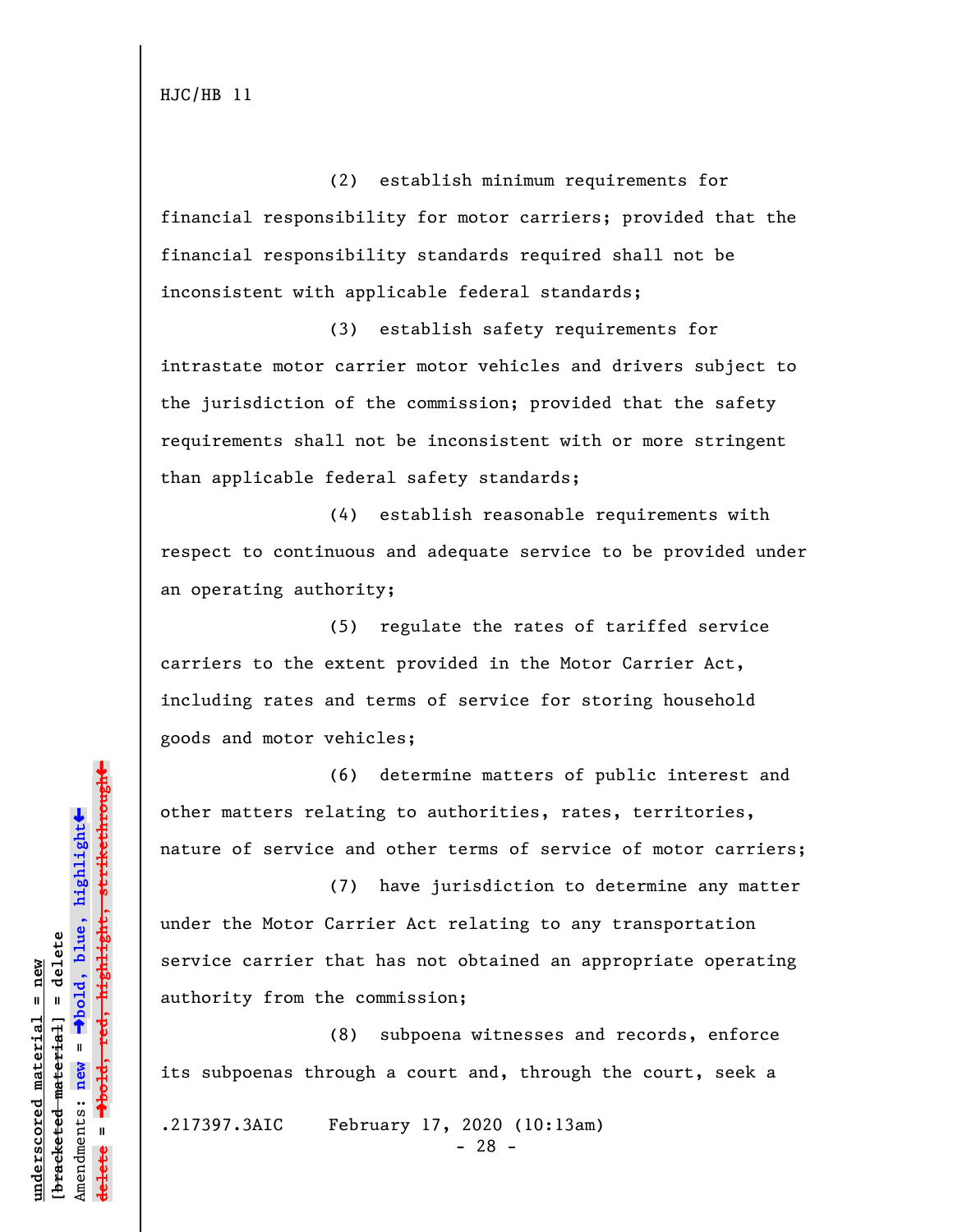remedy for contempt;

(9) hold a public hearing specific to a protest or a request by the [transportation division of the commission] office of public regulation commission regulatory affairs that has been filed within the notice period in opposition to or in consideration of an application;

(10) create a statewide tariff for household goods service carriers establishing maximum rates that may be charged by carriers; and

(11) adopt rules, issue orders and conduct activities necessary to implement and enforce the Motor Carrier Act.

B. The commission may:

(1) designate inspectors who may inspect the records of a motor carrier subject to the Motor Carrier Act and who shall have the powers of peace officers in the state's political subdivisions with respect to a law or rule that the commission is empowered to enforce pursuant to Section 65-1-6 NMSA 1978, excluding the enforcement authority granted to the [motor transportation] New Mexico state police division of the department of public safety;

(2) institute civil actions in the district court of Santa Fe county in its own name to enforce the Motor Carrier Act, its orders and rules, and in the name of the state

.217397.3AIC February 17, 2020 (10:13am)

- 29 -

»red<del>, highlight, strikethrough</del> º**bold, red, highlight, strikethrough**  $\ddot{\bullet}$ º**bold, blue, highlight** bracketed material] = delete **[bracketed material] = delete** inderscored material = new **underscored material = new** Amendments: **new** =  $\mathbf{I}$ Amendments: new **delete =**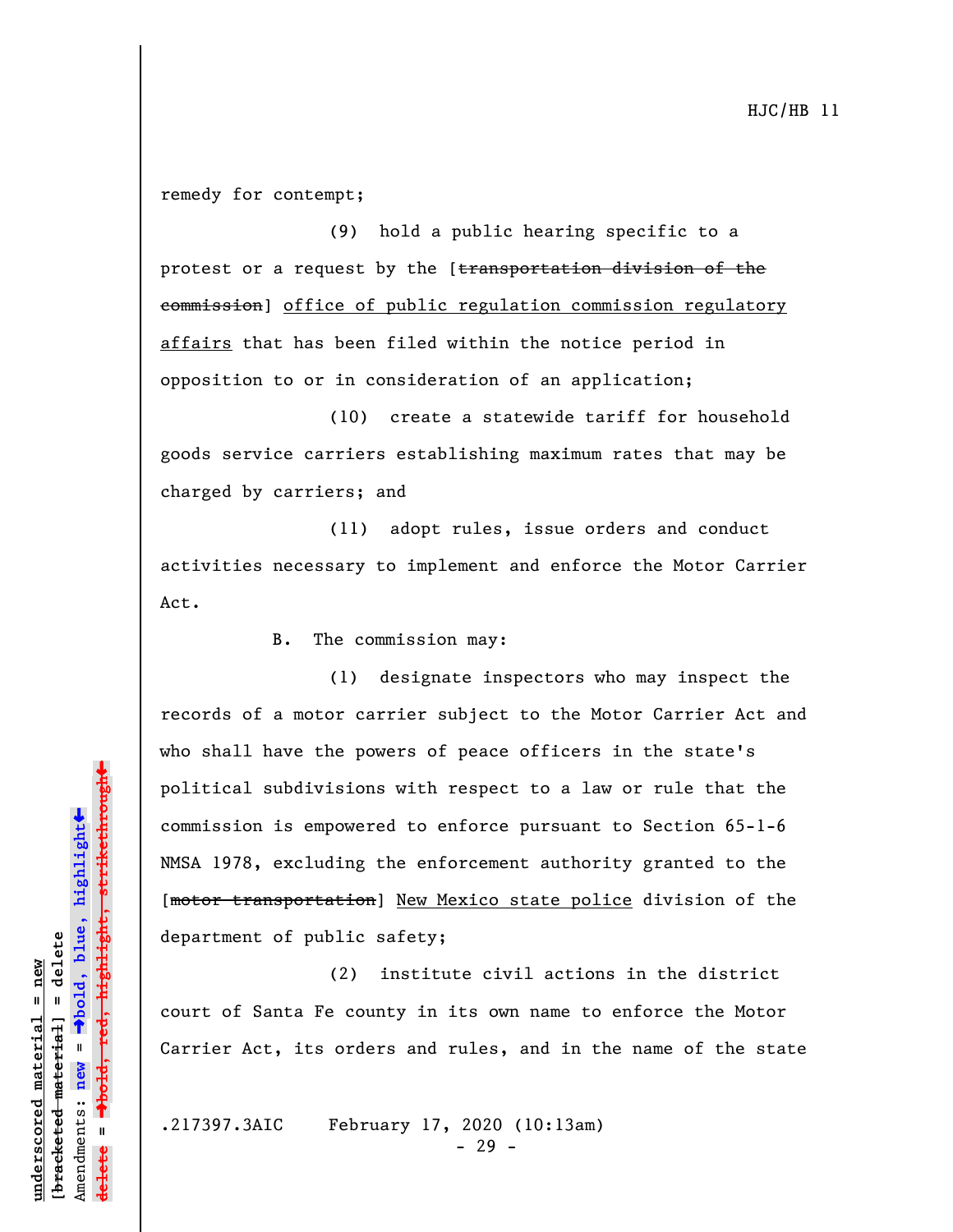to recover assessments of administrative fines;

(3) from time to time, modify the type and nature of service, territory and terms of service of operating authorities previously issued, and change or rescind rates previously approved;

(4) establish statewide tariffs as needed for voluntary and optional use by tariffed service carriers; and

(5) adopt rules to implement these powers." **SECTION 11.** Section 65-2A-5 NMSA 1978 (being Laws 2003, Chapter 359, Section 5, as amended by Laws 2013, Chapter 73, Section 4 and by Laws 2013, Chapter 77, Section 4) is amended to read:

"65-2A-5. APPLICATIONS IN GENERAL--MINISTERIAL GRANTS OF AUTHORITY--WHEN PUBLIC HEARINGS REQUIRED.--

A. A person shall file an application for any matter for which commission approval is required. An application shall be made in writing, verified and in a form that contains information and is accompanied by proof of service upon interested persons as required by the commission.

B. The commission shall simplify to the extent possible the process for approving applications. The commission may hold a public hearing on its own initiative or specific to an objection that has been filed within the notice period in opposition to or in consideration of an application.

C. The commission shall hold a public hearing on an

.217397.3AIC February 17, 2020 (10:13am)

 $-30 -$ 

 $\ddag$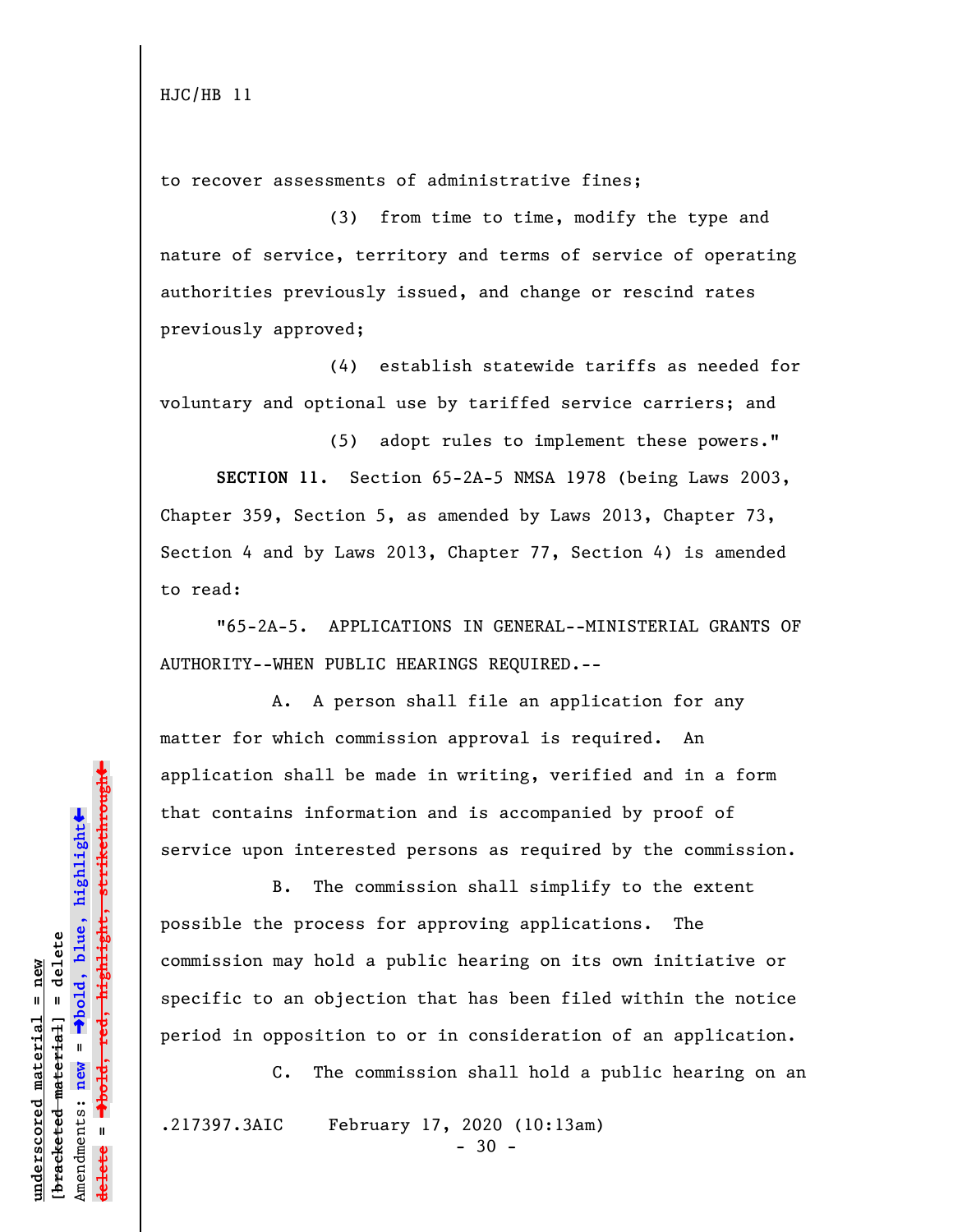application whenever a protest is filed concerning the application during the notice period or the [transportation division of the commission] office of public regulation commission regulatory affairs requests a hearing during the notice period.

D. The commission may approve or deny an application in whole or in part, or allow or require particular terms of service as it may find reasonable and appropriate. If no objection, protest or request for hearing by the [transportation division of the commission] office of public regulation commission regulatory affairs is filed during the notice period, the commission may grant the application by ministerial action, if the application complies with the provisions of the Motor Carrier Act and the rules of the commission regarding fitness, ability, financial responsibility and safety."

**SECTION 12.** Section 65-2A-11 NMSA 1978 (being Laws 2003, Chapter 359, Section 11, as amended by Laws 2013, Chapter 73, Section 10 and by Laws 2013, Chapter 77, Section 10) is amended to read:

"65-2A-11. TEMPORARY AUTHORITY.--

A. The commission may without notice grant temporary authority to an applicant for a certificate or permit or for amendment, lease or transfer of all or part of a

.217397.3AIC February 17, 2020 (10:13am)

 $-31 -$ 

»º**bold, red, highlight, strikethrough** red<del>, highlight, strikethrough</del>  $\ddot{\bullet}$ º**bold, blue, highlight** bracketed material] = delete **[bracketed material] = delete** inderscored material = new **underscored material = new** Amendments: **new** =  $\mathbf{u}$ Amendments: new **delete =**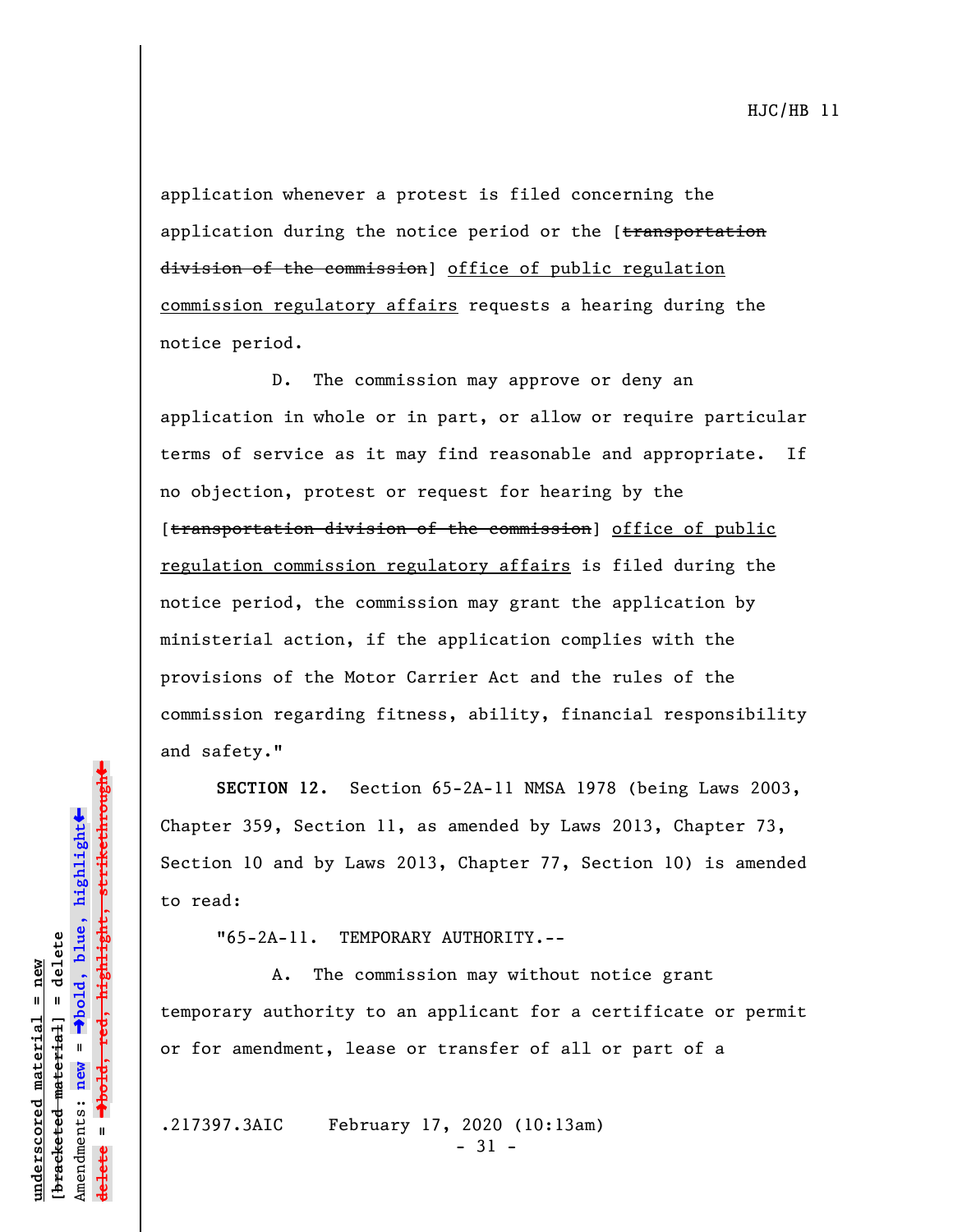certificate or permit for a period not to exceed the duration of the application process, if it finds that:

(1) the notice period for such application has not yet expired, the application is one directly involving public safety, a governmental program or a specific public event, there is an urgent and immediate public need for such service and the public may be harmed by waiting for the notice period to expire;

(2) the applicant for temporary authority has a complete application for a certificate or permit or for amendment, lease or transfer of all or part of a certificate or permit, pending before the commission;

(3) the applicant is fit to provide the transportation service requested, is able to provide any certificated service requested and is in compliance with the safety and financial responsibility requirements of the Motor Carrier Act and the rules of the commission; and

(4) satisfactory proof of urgent and immediate need has been made by verified proof as the commission shall by rule prescribe.

B. An applicant for temporary authority as a tariffed service carrier shall file tariffs covering the transportation services for which temporary authority is being sought.

C. If a hearing is held before a hearing examiner .217397.3AIC February 17, 2020 (10:13am) - 32 -

 $\ddag$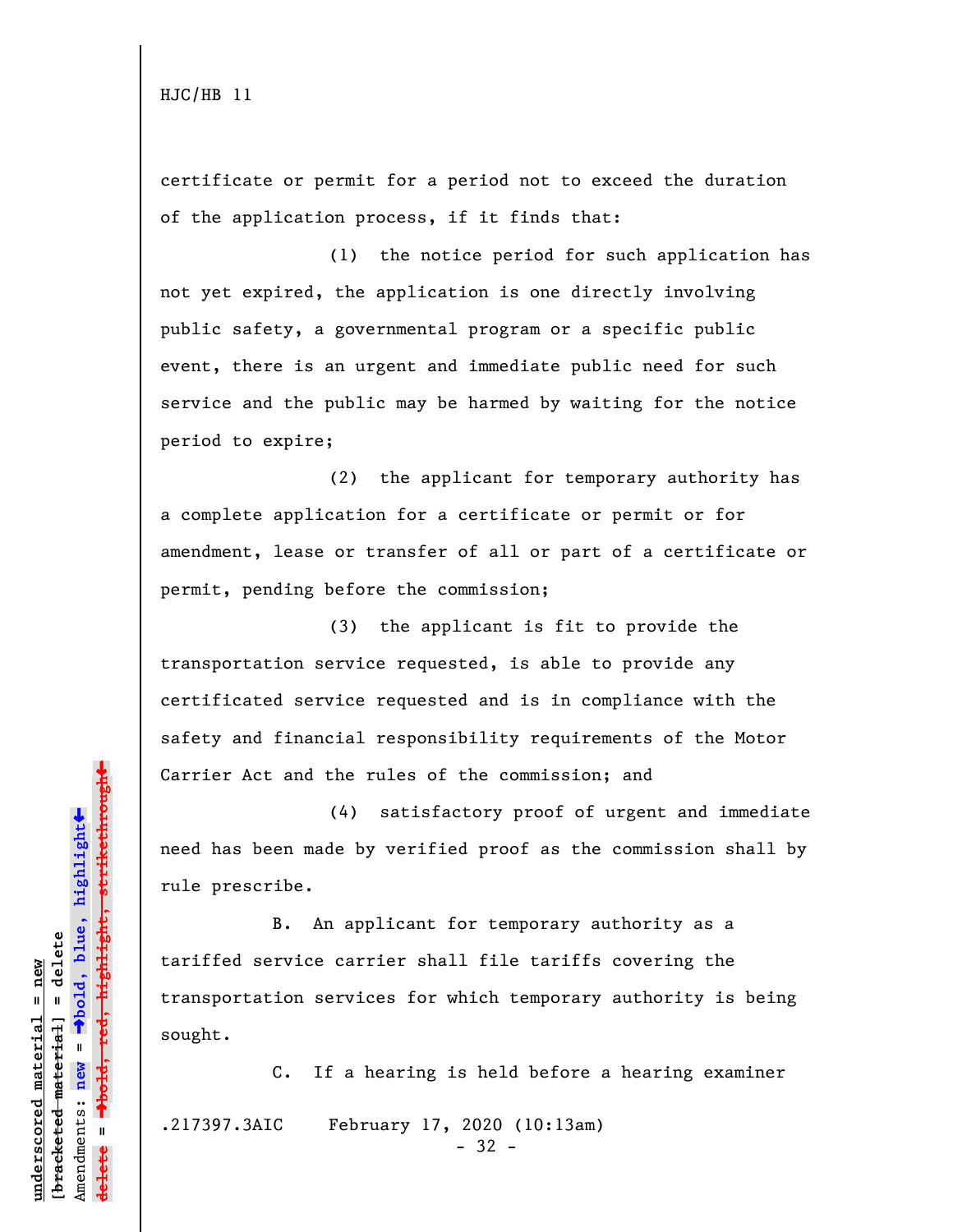for any reason on an application for a certificate or permit or for amendment, lease or transfer of all or part of a certificate or permit or for a tariff rate increase, the applicant may move in such proceeding for a grant of temporary authority or rate approval for a period not to exceed the duration of the application process, and any protesting carrier or the [transportation division of the commission] office of public regulation commission regulatory affairs may move in such proceeding for reconsideration or modification of any grant of temporary authority previously granted by the commission or the hearing examiner. The hearing examiner in the proceeding shall hold an expedited preliminary public hearing on the grant of temporary authority on the issues in the proceeding and the testimony evidence presented in the hearing on such procedural basis as the commission shall by rule prescribe.

D. Motor carriers operating under temporary authority shall comply with the requirements of the Motor Carrier Act and the rules of the commission.

E. A grant of temporary authority shall not create a presumption that permanent authority will be granted."

**SECTION 13.** Section 65-2A-13 NMSA 1978 (being Laws 2003, Chapter 359, Section 13, as amended by Laws 2013, Chapter 73, Section 12 and by Laws 2013, Chapter 77, Section 12) is amended

.217397.3AIC February 17, 2020 (10:13am)

- 33 -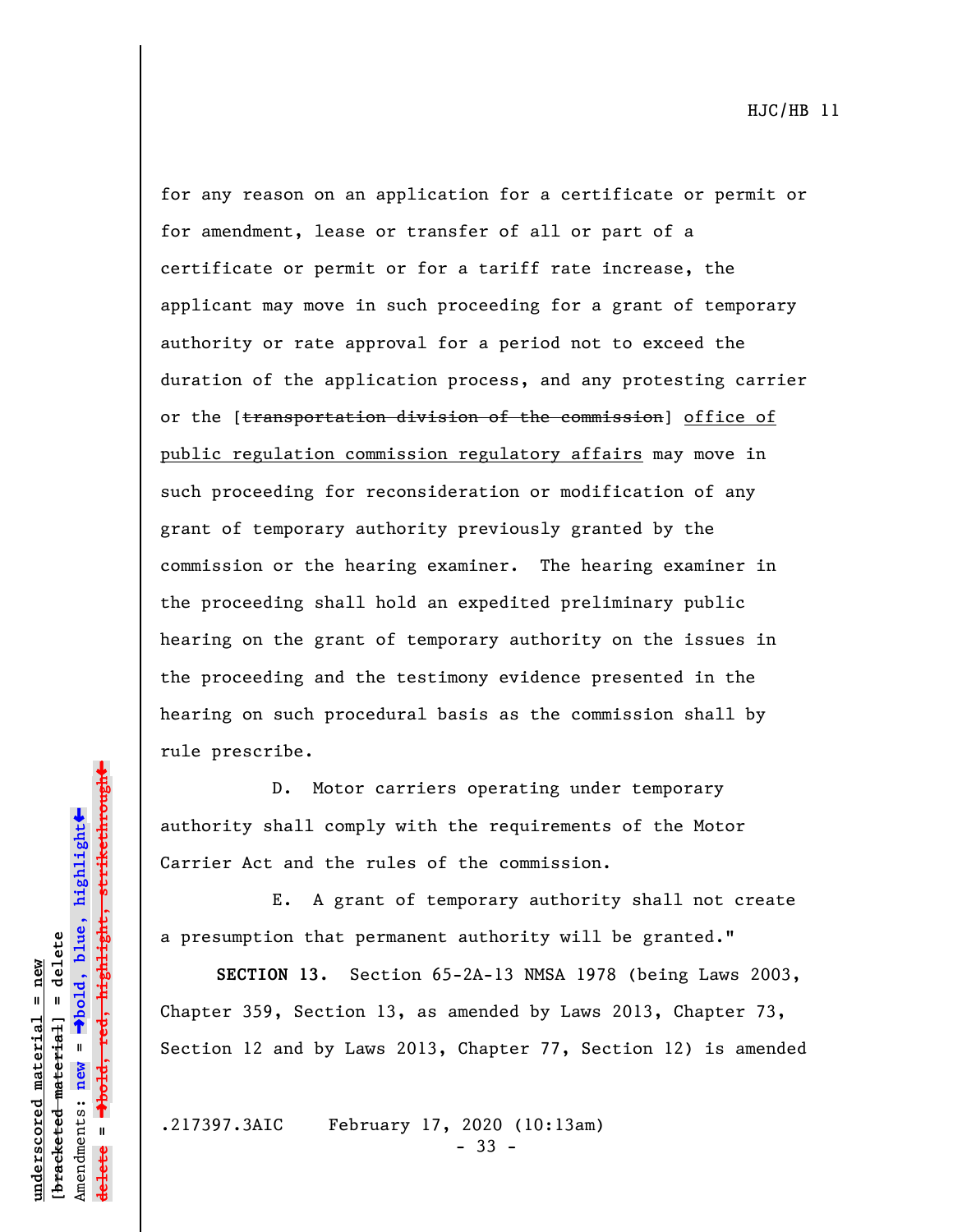to read:

"65-2A-13. PROTESTS, OBJECTIONS AND HEARINGS.--

A. Any interested person or any member of the public may provide information to the commission or express an objection to any application for a certificate or permit, or for amendment, lease or transfer of a certificate or permit, during the notice period for the application by filing a written objection in regard to the application. The commission shall consider any objections filed in regard to determining whether to hold a hearing on the application. The commission is not required to hold a hearing pursuant to any objection but may, in its discretion or on its own motion for any reason, hold a hearing on any application for a certificate or permit or for an amendment, lease or transfer of a certificate or permit.

B. The commission shall hold a hearing on an application whenever a protest is filed within the notice period or the [transportation division of the commission] office of public regulation commission regulatory affairs files a request for a hearing relative to an application within the notice period. The commission shall allow a protesting carrier to proceed as an intervenor in the application proceeding.

C. In any hearing held on an application:

(1) the applicant has the burden of proving that the applicant meets the requirements of the Motor Carrier

.217397.3AIC February 17, 2020 (10:13am)

- 34 -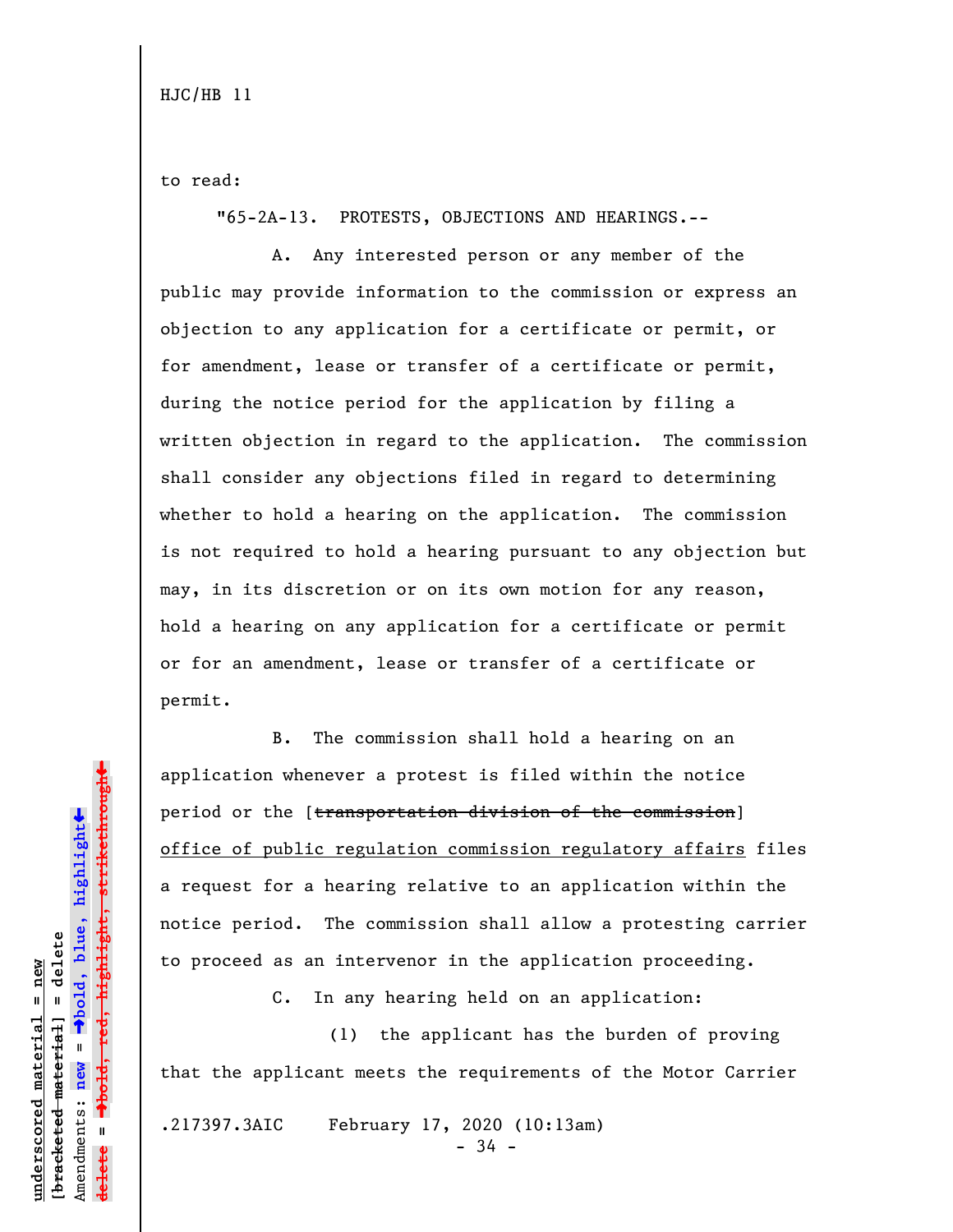Act and the rules of the commission for the application at issue, the burden of demonstrating with reasonable specificity the nature and scope of its proposed transportation service, the burden of proving any particular factual matters that the commission or the [transportation division of the commission] office of public regulation commission regulatory affairs may identify and require, the burden of proving any additional allegations and matters of public interest that it may raise and, if the application pertains to ambulance service, the burden of proving that the ambulance service that currently exists in the territory sought in the application is inadequate and that the proposed service is directly responsive to a public need and demand for the service proposed;

(2) a protesting carrier has the burden of proving all matters of fact pertaining to its full-service operation within its certificated full-service territory, the burden of proving the potential impairment or adverse impact on its existing full-service operation by the transportation service proposed by the applicant and the burden of proving all other allegations and matters of public interest that it may raise. The protesting carrier's proof should include, without limitation, a demonstration with reasonable specificity of the nature of the existing full service being provided, the volume of passengers transported, economic analysis related to

.217397.3AIC February 17, 2020 (10:13am)

- 35 -

 $\ddag$ º**bold, red, highlight, strikethrough**  $\ddot{\bullet}$ º**bold, blue, highlight** bracketed material] = delete **[bracketed material] = delete** inderscored material = new **underscored material = new** Amendments: new = Amendments: **new** = **delete =**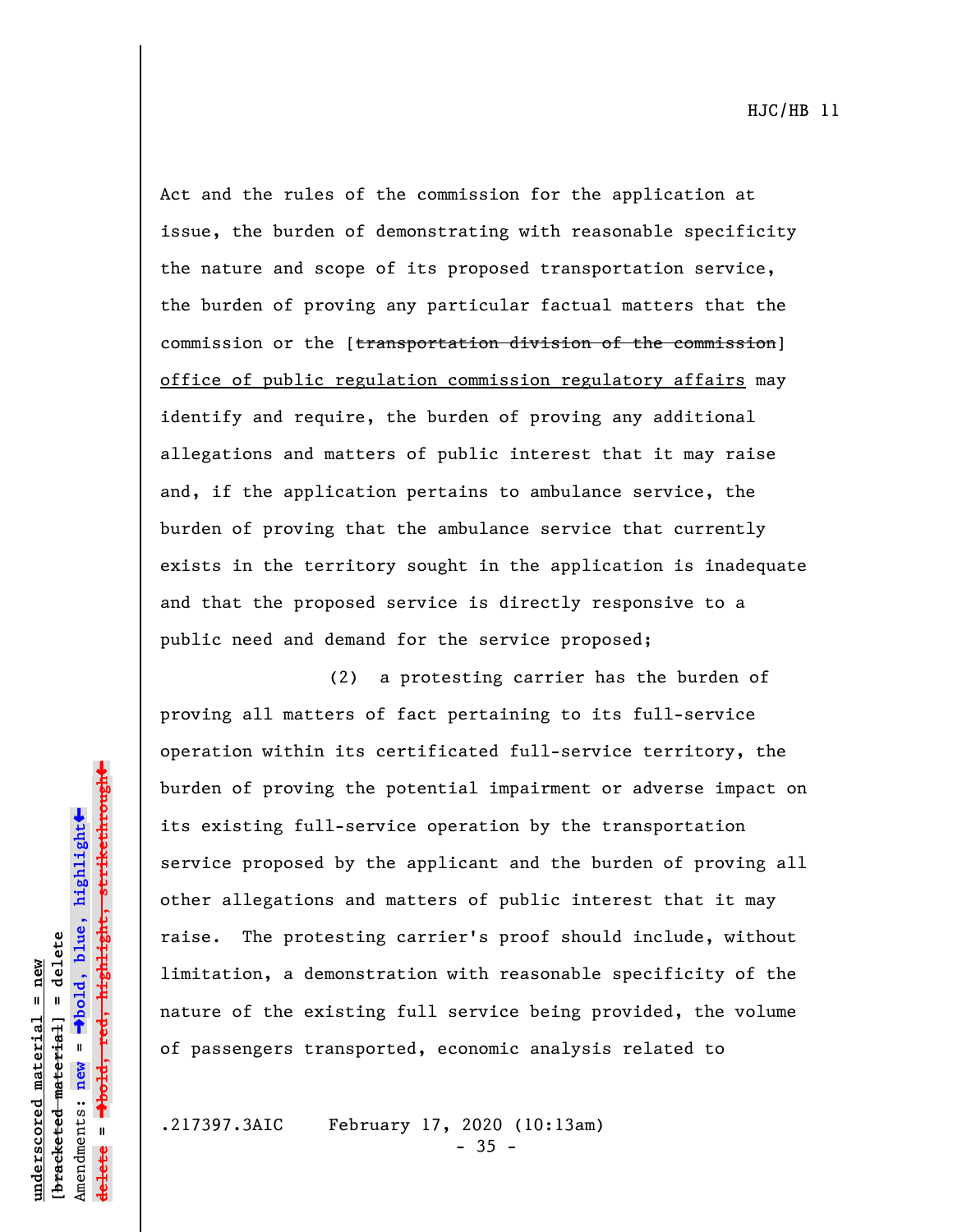expenses and revenues of the full-service operation and the anticipated economic, business or functional effect of the proposed service on the existing provision of, or rates for, full-service transportation within the full-service territory;

(3) the commission may allow other interested persons to intervene, either generally or on the basis of specific facts or issues. A permissive intervenor has the burden of proof for its position on all factual matters and legal issues that it alleges and on which it is permitted to intervene; and

(4) all parties to a hearing may base their demonstration and proof on business data, experienced persons and mathematical calculations. Expert testimony shall not be required of any party but may be provided at the option of a party.

D. The commission shall not grant an application:

(1) for a certificate or permit for ambulance service, or for amendment, lease or transfer of such a certificate or permit, if it finds after hearing that the existing ambulance service is provided on a reasonably continuous and adequate basis in the territory in which the new service is sought or that the holder of the certificate or lessee providing the existing ambulance service in such territory is willing and able to provide, and does subsequently provide, reasonably continuous and adequate service within such

.217397.3AIC February 17, 2020 (10:13am)

- 36 -

 $\ddag$ º**bold, red, highlight, strikethrough**  $\ddot{\bullet}$ º**bold, blue, highlight**  $b$ racketed material] = delete **[bracketed material] = delete** inderscored material = new **underscored material = new** Amendments: **new** =  $\mathbf{I}$ Amendments: new  $\mathbf{I}$ **delete =**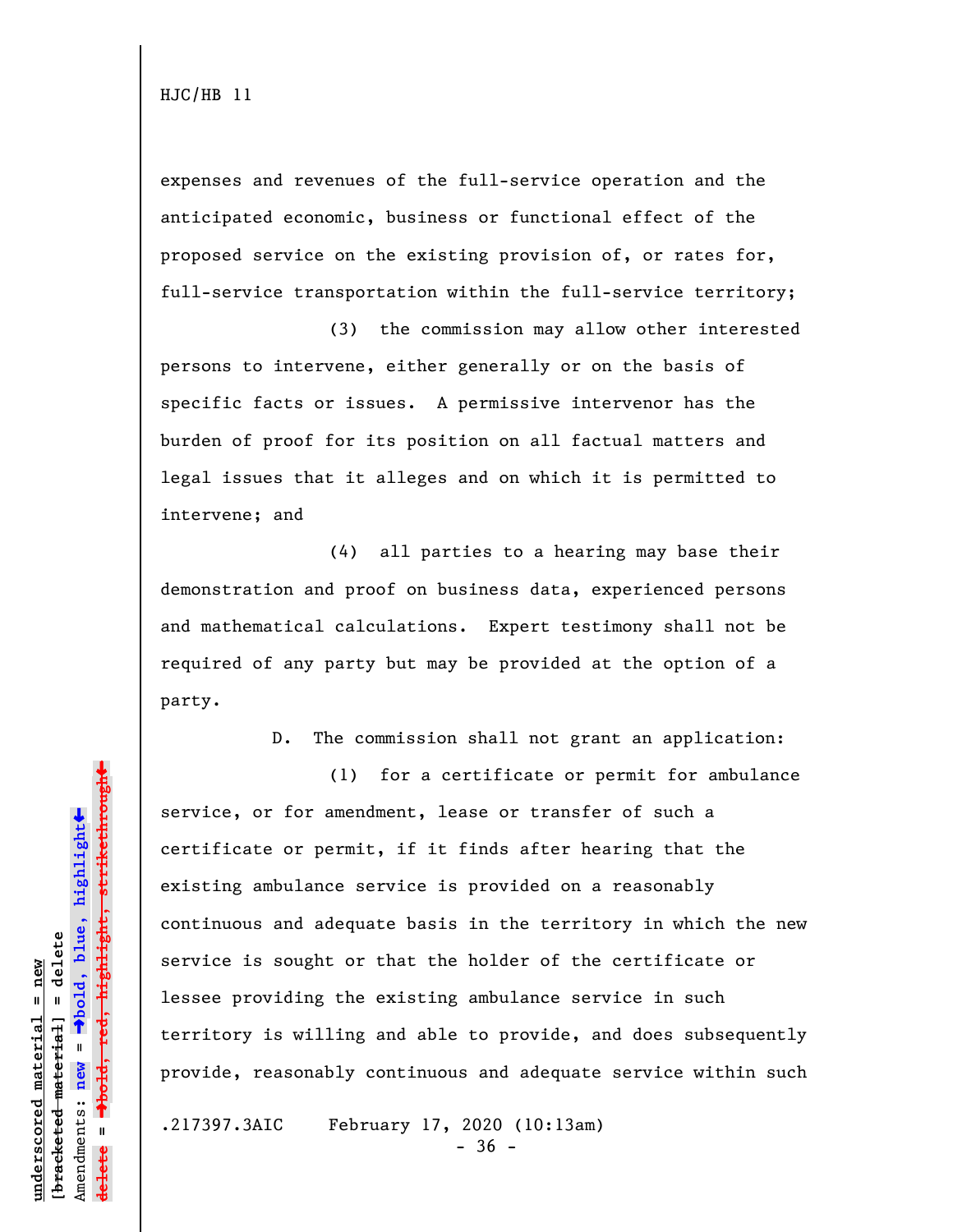territory, as specified by commission order;

(2) for a new certificate for general taxicab service within the full-service territory of a protesting municipal taxicab service carrier; or

(3) for a certificate for any passenger service other than those identified in Paragraphs (1) and (2) of this subsection, or for a permit for passenger service other than for an ambulance service pursuant to a public-charge contract, or for amendment, lease or transfer of such a certificate or permit, within a protesting full-service carrier's full-service territory, if it finds after hearing that the grant of the application presents a reasonable potential to impair, diminish or otherwise adversely affect the existing provision of full-service passenger service to the public in the full-service territory or if the application is otherwise contrary to the public interest in the full-service territory. In considering the potential effect on provision of transportation services to the public in regard to such an application, the commission shall consider all evidence presented pertaining to such potential effect, including evidence of the effect that diversion of revenue or traffic may have on the provision of full-service passenger service to the community. Diversion of revenue or traffic from an existing motor carrier shall not, however, be sufficient grounds for

.217397.3AIC February 17, 2020 (10:13am)

- 37 -

»bold, red, highlight, strikethrough º**bold, red, highlight, strikethrough**  $\ddot{\bullet}$ º**bold, blue, highlight** bracketed material] = delete **[bracketed material] = delete** inderscored material = new **underscored material = new** Amendments: **new** = Amendments: new = **delete =**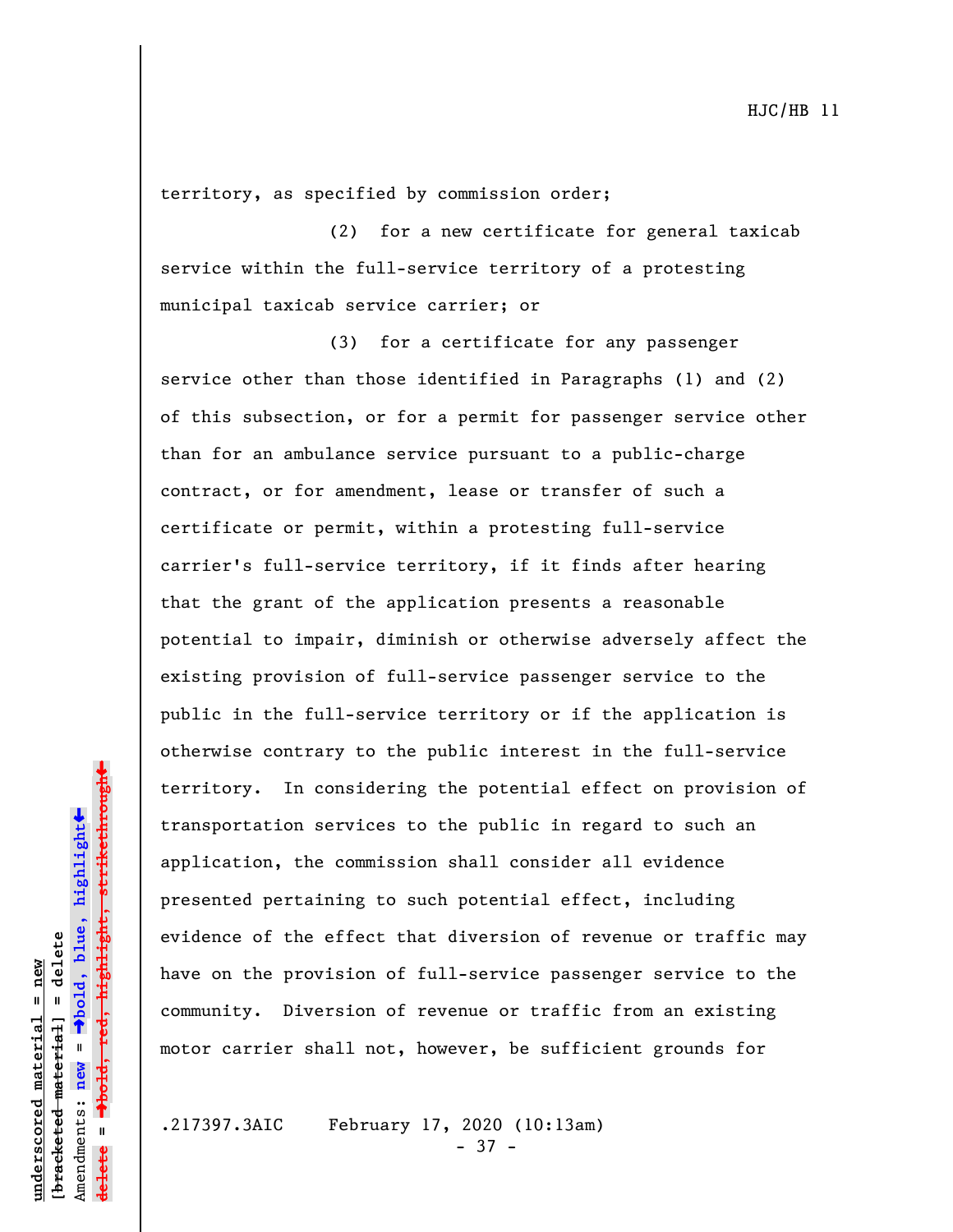denying the application without a showing that the diversion presents a reasonable potential to affect the provision of full-service passenger service to the community."

**SECTION 14.** Section 65-2A-15 NMSA 1978 (being Laws 2003, Chapter 359, Section 15, as amended by Laws 2013, Chapter 73, Section 14 and by Laws 2013, Chapter 77, Section 14) is amended to read:

"65-2A-15. MULTIPLE OPERATING AUTHORITIES AND BUSINESS TRADE NAMES ALLOWED.--

A. A person may simultaneously hold certificates for different kinds of certificated services, permits for different contracts and warrants for different kinds of warranted service within the same territory.

B. Any motor carrier that holds more than one certificate for the same kind and nature of certificated service in the same territory or more than one permit for the same contract shall file an application with the commission to consolidate such operating authorities.

C. The commission shall not grant any new operating authority to a motor carrier that duplicates the operating authority of the same kind and for the same territory already held by that motor carrier.

D. Certificated service carriers holding both a certificate and permit or warrant for related services may use the same vehicles and may transport passengers and property, or

.217397.3AIC February 17, 2020 (10:13am)

- 38 -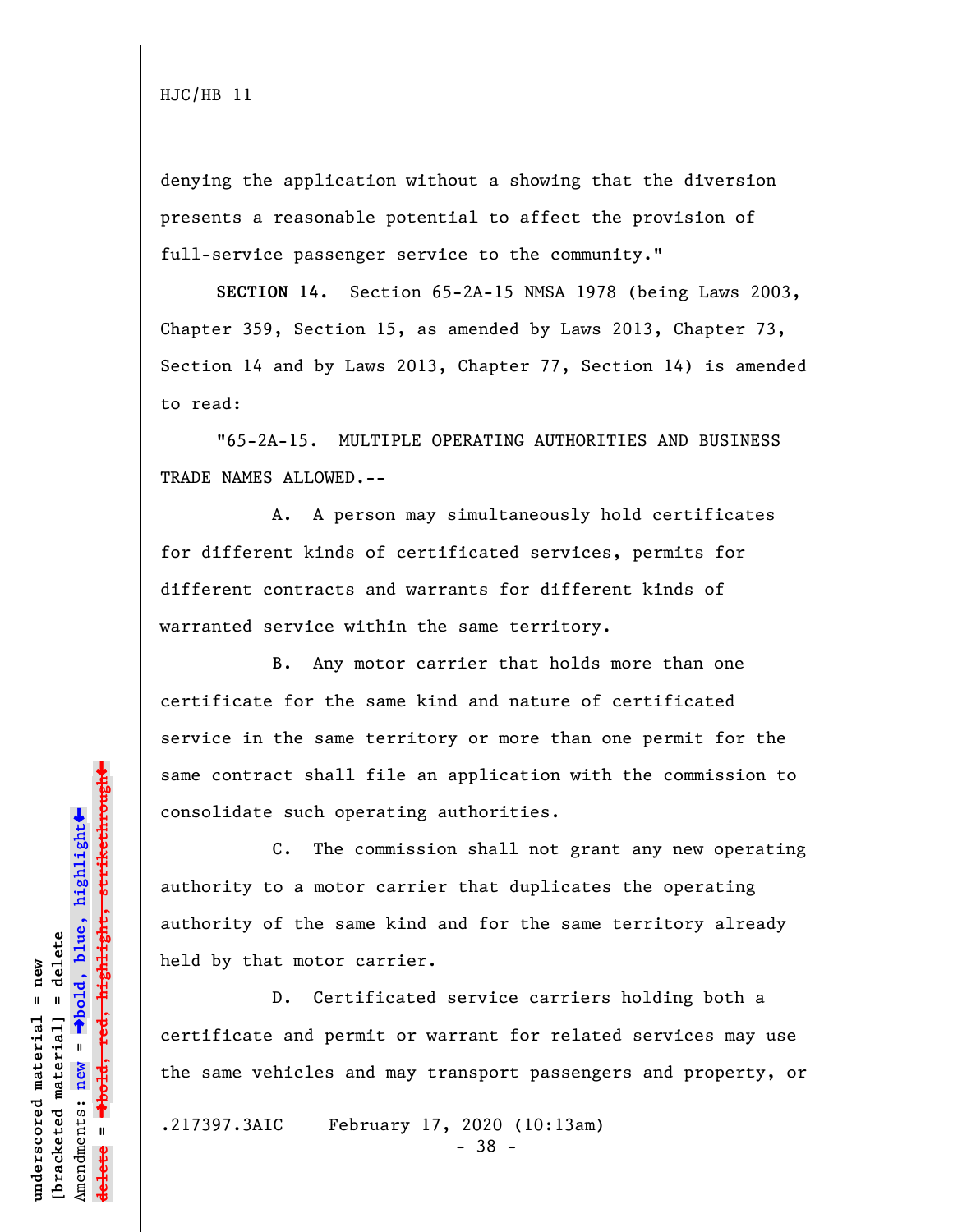mixed loads of household goods and property, pursuant to those authorities in the same vehicles and on the same trip.

E. Every certificated, permitted or warranted service carrier shall file with [the transportation division of] the commission all business trade names under which the carrier operates its service or services authorized and shall provide [the transportation division of] the commission with proof of financial responsibility for all business trade names in addition to its legal name. The commission shall accept business trade names as submitted by a carrier. Filing with [the transportation division of] the commission shall not, by itself, establish or otherwise affect the ownership or right to use a business trade name under the intellectual property laws of the state of New Mexico."

**SECTION 15.** Section 65-2A-20 NMSA 1978 (being Laws 2003, Chapter 359, Section 20, as amended by Laws 2013, Chapter 73, Section 18 and by Laws 2013, Chapter 77, Section 18) is amended to read:

"65-2A-20. TARIFFS.--

A. A tariffed service carrier shall not commence operations or perform a new service under its operating authority without having an approved tariff on file with the commission.

B. A tariffed service carrier shall file with the

.217397.3AIC February 17, 2020 (10:13am)

- 39 -

»red, highlight, strikethrough º**bold, red, highlight, strikethrough**  $\ddot{\bullet}$ º**bold, blue, highlight** bracketed material] = delete **[bracketed material] = delete** inderscored material = new **underscored material = new** Amendments: **new** =  $\mathbf{u}$ Amendments: new **delete =**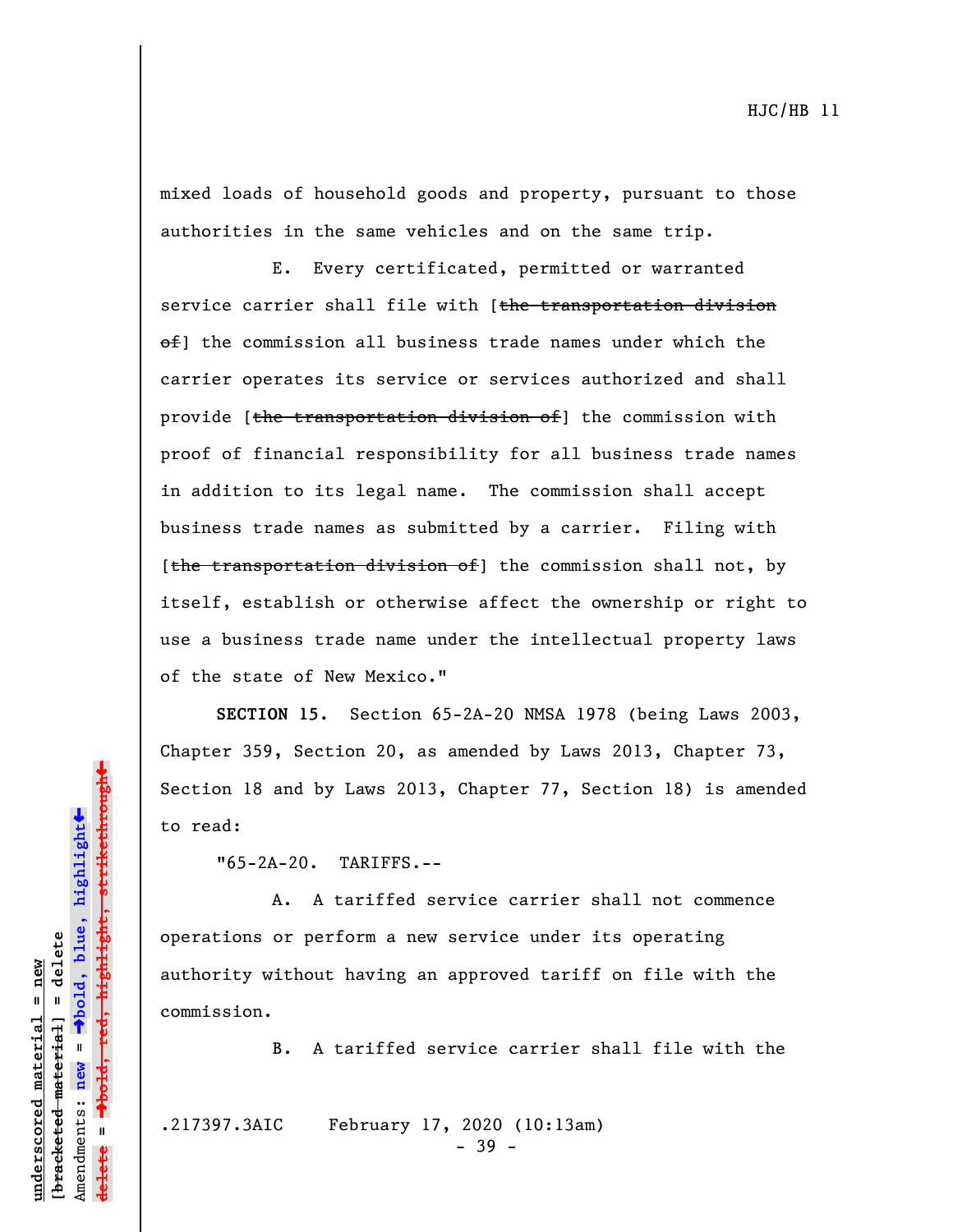commission proposed tariffs showing the rates for transportation and all related activities and containing a description of the type and nature of the service, territory and all terms of service for transportation and related services. The rates shall be stated in terms of United States currency. Tariffs for individual carriers shall also include the carrier's legal name, all business trade names used by the carrier, contact information, information for service of process, the territory authorized for each transportation service listed in the tariff and any terms of service contained in the operating authorities for that particular carrier. Each tariffed service carrier operating pursuant to a statewide tariff shall file with the commission a tariff statement referencing the statewide tariff being used and include the carrier's legal name, all business trade names used by the carrier, contact information, information for service of process, the territory authorized for that carrier and any terms of service contained in the operating authority for that particular carrier.

C. A tariffed service carrier shall not charge, or permit its agents, employees or contract drivers to charge, a different or additional rate, or to use different or additional practices or terms of service, for transportation or for a service rendered to or for the user of the service other than the rates and terms of service specified in approved tariffs in

.217397.3AIC February 17, 2020 (10:13am)

 $- 40 -$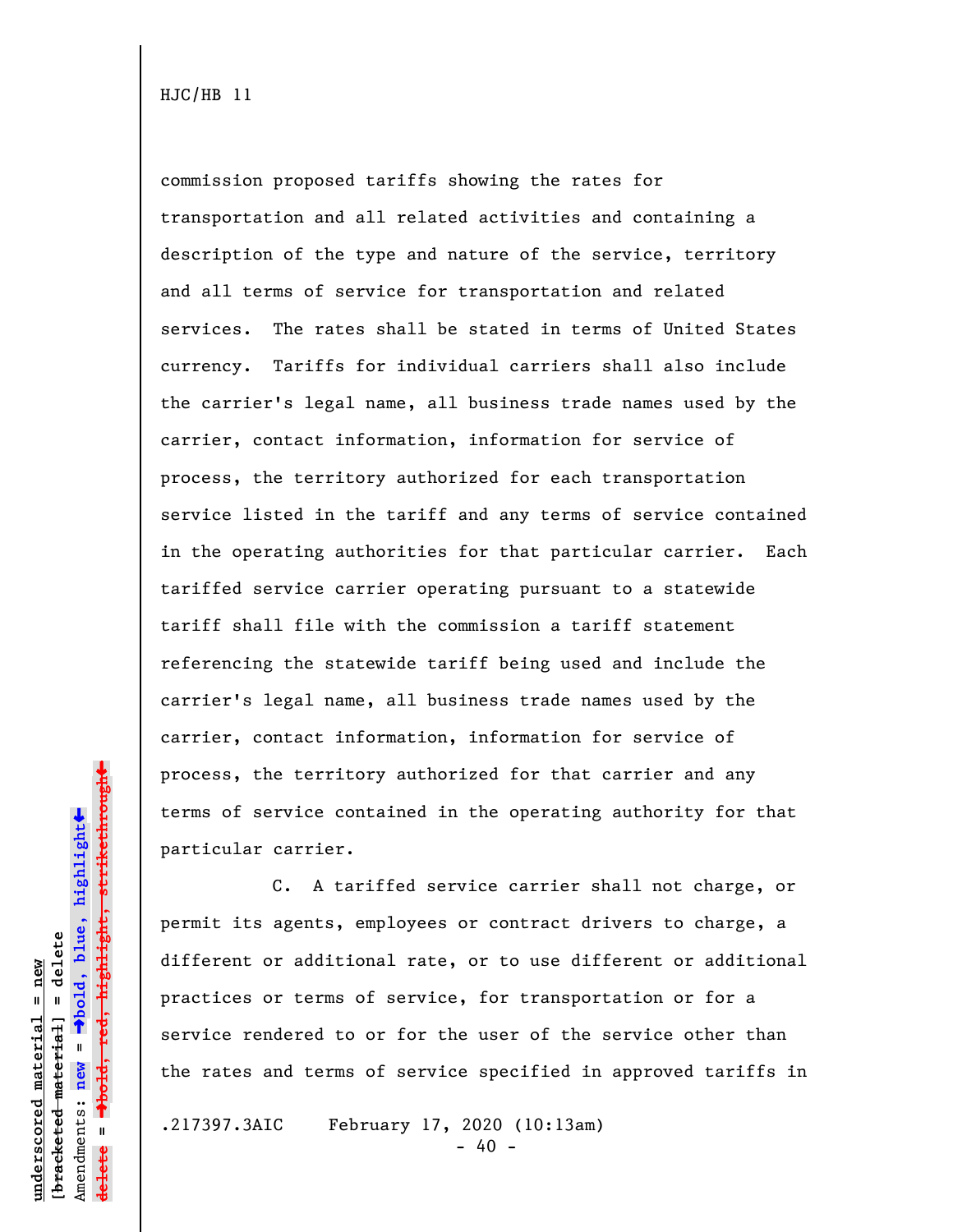effect at the time, except:

(1) for ambulance and household goods service carriers, in accordance with rates and terms of service established by federal or state law for federal or state governmental programs or operations; and

(2) for tariffed passenger service carriers other than ambulance service carriers, in accordance with the rates and terms of service established by governmental programs or operations in which they voluntarily participate.

D. A tariffed service carrier shall not pay or refund, directly or indirectly to any person, a portion of the rate specified in its approved tariff, offer to a person privileges or facilities, perform a service or remit anything of value, except:

(1) in accordance with tariffs approved by the commission;

(2) for ambulance and household goods service carriers, in accordance with rates and terms of service established by federal and state law for federal and state governmental entities, programs or operations;

(3) for tariffed passenger service carriers other than ambulance service carriers, in accordance with the rates and terms of service established by governmental programs or operations in which they voluntarily participate; or

.217397.3AIC February 17, 2020 (10:13am)

- 41 -

»º**bold, red, highlight, strikethrough** highlight, strikethrou  $\ddot{\bullet}$ º**bold, blue, highlight** bracketed material] = delete **[bracketed material] = delete** inderscored material = new **underscored material = new** Amendments: **new** =  $\mathbf{u}$ Amendments: new **delete =**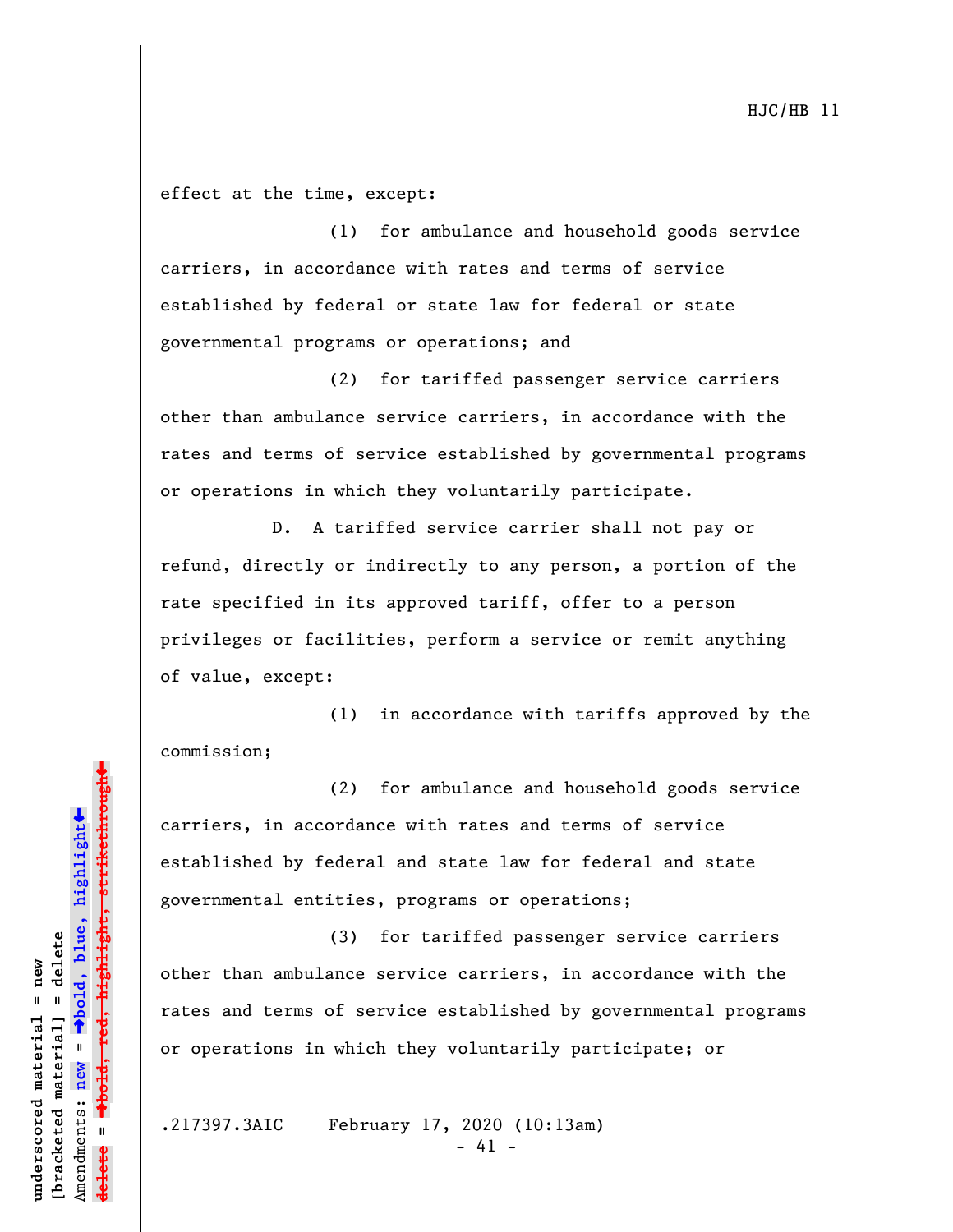(4) in settling or resolving a claim by a customer.

E. The commission shall post on its internet  $[web]$ site] website electronic copies of all currently approved individual and statewide tariffs, and all tariff statements filed by carriers using statewide tariffs, in a manner to facilitate public access, review and comparison of rates and terms of service. A certificated passenger service carrier other than an ambulance service carrier shall post its tariff rates in each vehicle used in the provision of its transportation service.

F. A tariffed service carrier shall file an application with the commission for any change in the tariff, accompanied by the proposed tariff, at least twenty days prior to implementation of the amended rates and terms of service contained in the tariff. Except as provided in this section, an amended tariff shall be approved and become effective twenty days after filing of the application for a change in the tariff. The commission shall post notice of each application for a change in a tariff along with a copy of the proposed tariff on the commission [web site] website.

G. No changes in terms of service disapproved by [the transportation division of] the commission as inconsistent with the Motor Carrier Act, rule of the commission, the individual operating authority of the carrier or otherwise in

.217397.3AIC February 17, 2020 (10:13am)  $- 42 -$ 

º**bold, red, highlight, strikethrough**  $\ddot{\bullet}$ º**bold, blue, highlight**  $b$ racketed material] = delete **[bracketed material] = delete** inderscored material = new **underscored material = new** Amendments: **new** =  $\mathbf{u}$ Amendments: new  $\mathbf{I}$ **delete =**

 $\ddag$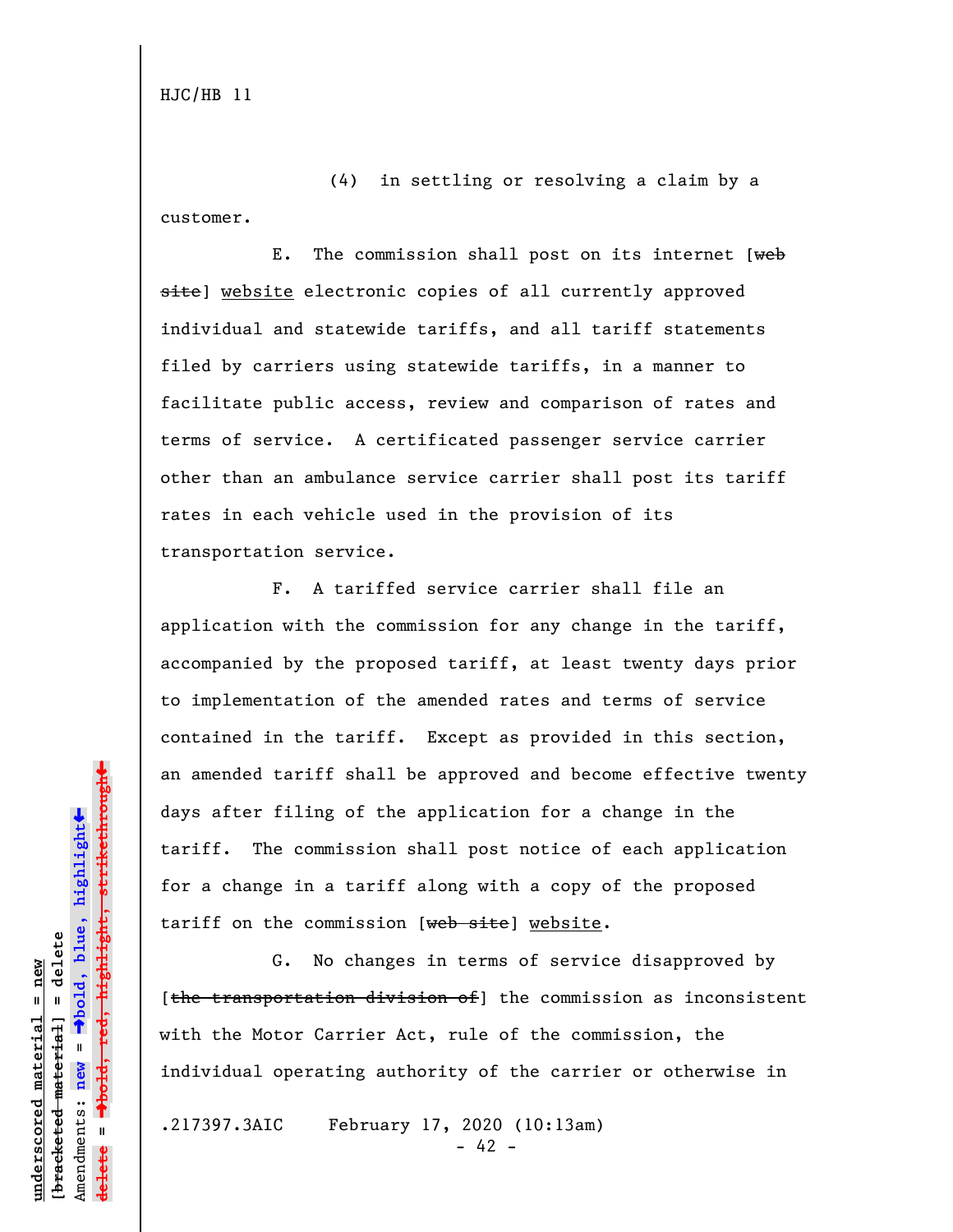violation of law shall become effective or be part of the approved tariff. The following terms of service contained in a tariff shall not be considered inconsistent with, or predatory or discriminatory in nature under the Motor Carrier Act or commission rule:

(1) a carrier may decline or terminate service under circumstances that reasonably appear to present a physical danger to the driver, to another employee of the carrier or to passengers or, for carriers other than ambulance service carriers, a danger to the condition of the motor vehicle or cargo;

(2) a carrier is not responsible for cancellations or delays due to weather or road conditions when reasonably required for safety or when due to road construction, road closures, law enforcement stops or similar matters beyond the control of the carrier;

(3) a passenger service carrier may require that all firearms carried by any passenger other than an authorized law enforcement officer be unloaded and placed in a locked area of the vehicle during transport, along with all ammunition and any other weapons; or

(4) a passenger service carrier other than an ambulance service carrier may decline or terminate service when the passenger cannot give an adequate description of, or

.217397.3AIC February 17, 2020 (10:13am)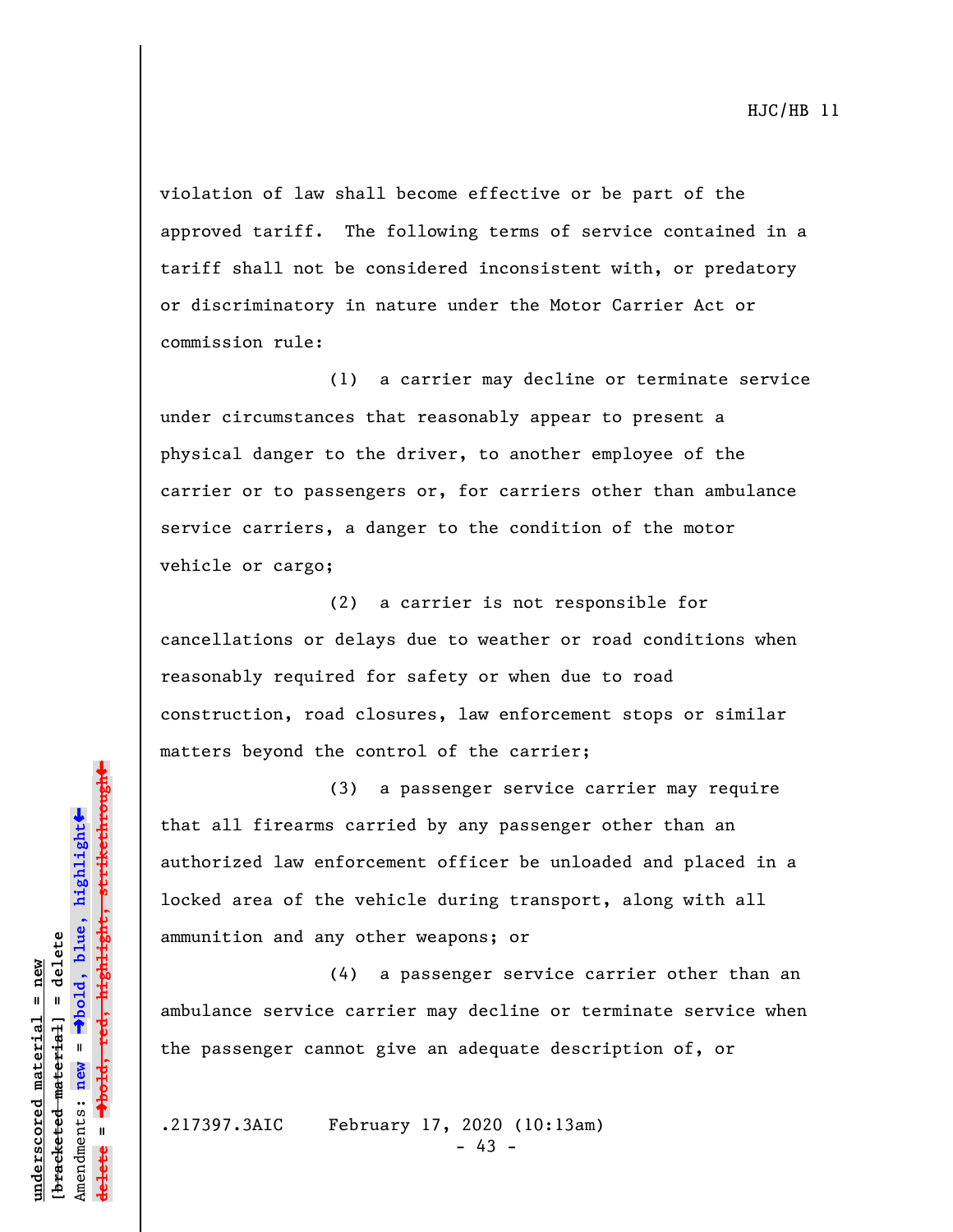direction to, the destination or cannot transfer into or out of the motor vehicle without requiring physical assistance from the driver.

H. An application for amendment of tariff rates that increases any tariff rate to a level greater than that previously approved by the commission for a full-service carrier or a towing service providing nonconsensual tows shall not become effective until approved by the commission as reasonable under Section 65-2A-21 NMSA 1978. The commission shall hold a hearing appropriate to the type of transportation service provided by the carrier for any such application, if requested by the applicant or by the [transportation division of the commission] office of public regulation commission regulatory affairs, or if ordered in the discretion of the commission. The commission may provide for reasonable periodic rate increases for full-service carriers or towing services providing nonconsensual tows pursuant to a rate escalator or adjustment clause for any or all rates of a carrier on such basis as the commission finds reasonable.

I. A person may make a complaint in writing to the commission that a rate or term of service contained in a tariff, or a rate otherwise charged or practice otherwise effected, is inconsistent with or in violation of the Motor Carrier Act, commission rule or the operating authority or current tariff of the motor carrier. The commission may

.217397.3AIC February 17, 2020 (10:13am)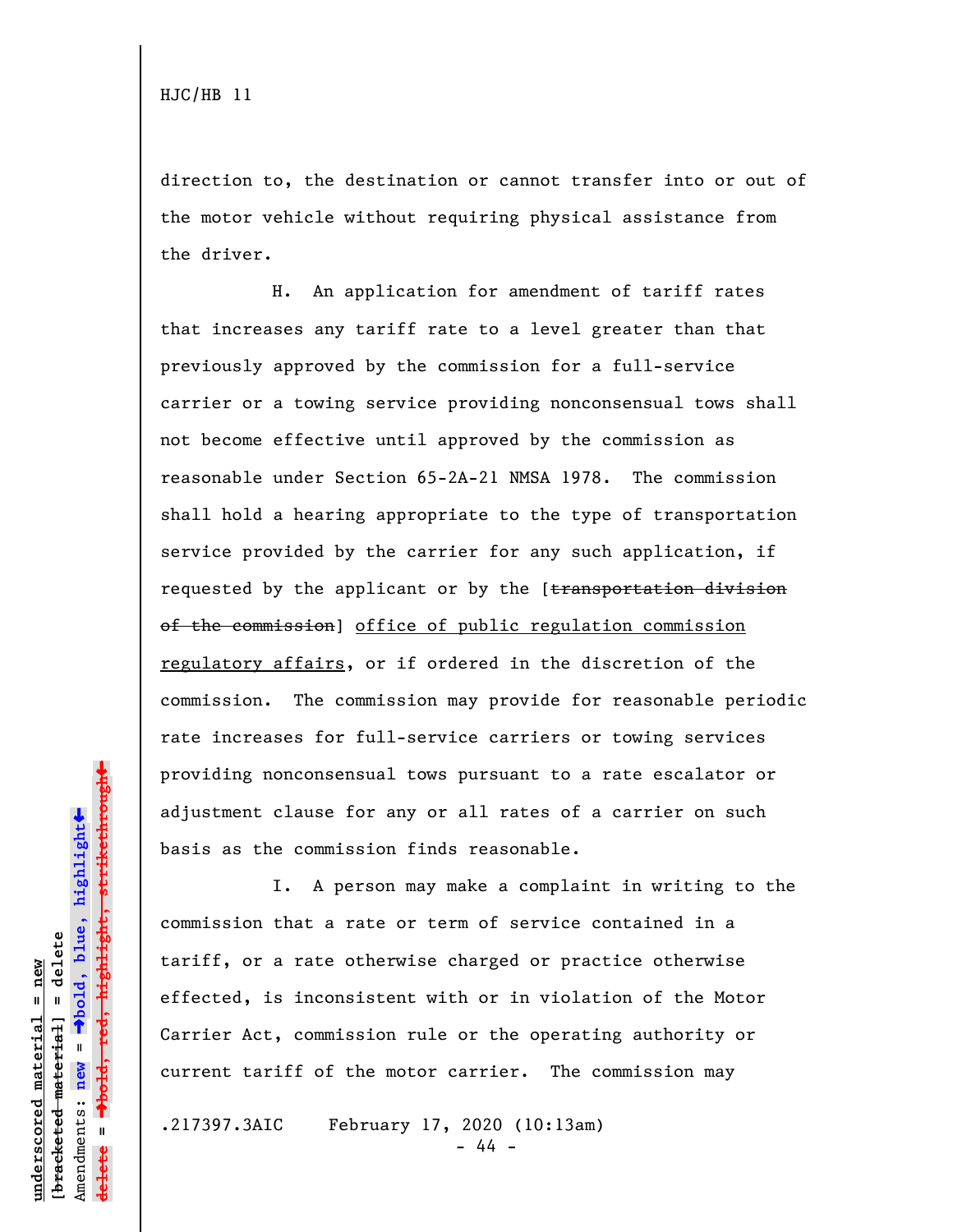suspend the operation of a rate, term of service or practice for a period not to exceed sixty days to investigate its reasonableness. If the commission finds that a rate charged by a tariffed carrier, or a term of service or practice effected by a tariffed carrier, is unauthorized, predatory or discriminatory, the commission shall prescribe the rate or the maximum or minimum rate to be observed or the terms of service to be made effective."

**SECTION 16.** Section 65-7-19 NMSA 1978 (being Laws 2016, Chapter 80, Section 19) is amended to read:

"65-7-19. TRANSPORTATION [DIVISION] FUND CREATED-- ASSESSMENT AND COLLECTION OF FEES.--

A. The "transportation [division] fund" is created in the state treasury for the purpose of ensuring the safety and financial responsibility of transportation network companies and transportation network company drivers. The fund shall consist of fees collected pursuant to the Transportation Network Company Services Act, administrative fines collected under that act, appropriations, gifts, grants, donations and earnings on investment of the fund. Balances in the fund shall not revert to the general fund or any other fund at the end of any fiscal year.

B. The transportation [division] fund shall be administered by the public regulation commission. Money in the

.217397.3AIC February 17, 2020 (10:13am)

 $- 45 -$ 

»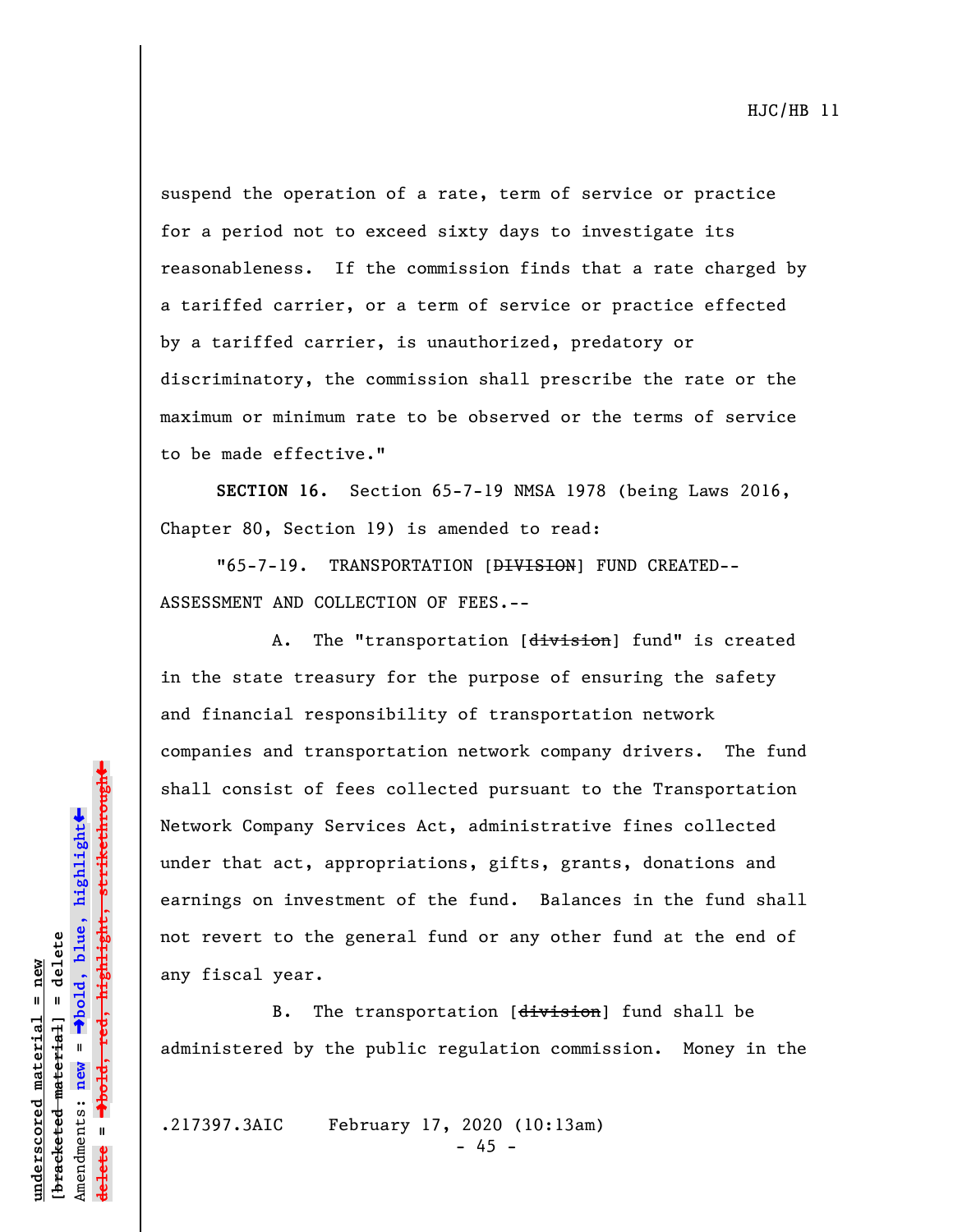fund is appropriated to the commission to carry out its duties pursuant to the provisions of the Transportation Network Company Services Act. Not more than five percent of the fees collected pursuant to this section shall be used by the commission for administrative purposes.

C. Payments from the transportation [division] fund shall be made upon vouchers issued and signed by the [director of the administrative services division of] chief of staff of the commission resources division of the public regulation commission or the [director's] chief of staff's authorized representative upon warrants drawn by the secretary of finance and administration."

**SECTION 17.** Section 70-3-21 NMSA 1978 (being Laws 2004, Chapter 80, Section 1) is amended to read:

"70-3-21. PIPELINE SAFETY FUND--CREATED--ASSESSMENT AND COLLECTION OF FEES.--

A. The "pipeline safety fund" is created in the state treasury for the purpose of enhancing the staffing and training of the Hfl<sup>+</sup>commission staff for carrying out the<sup>+</sup>Hfl pipeline safety **Hfl**º**[bureau] duties**»**Hfl Hfl**º**bureau**»**Hfl** of the commission with the goal of assuming the function of inspection of interstate as well as intrastate pipelines. The fund shall consist of fees collected pursuant to Subsection D of this section, appropriations, gifts, grants, donations and earnings from investment of the fund. Balances in the fund shall not be

.217397.3AIC February 17, 2020 (10:13am)

- 46 -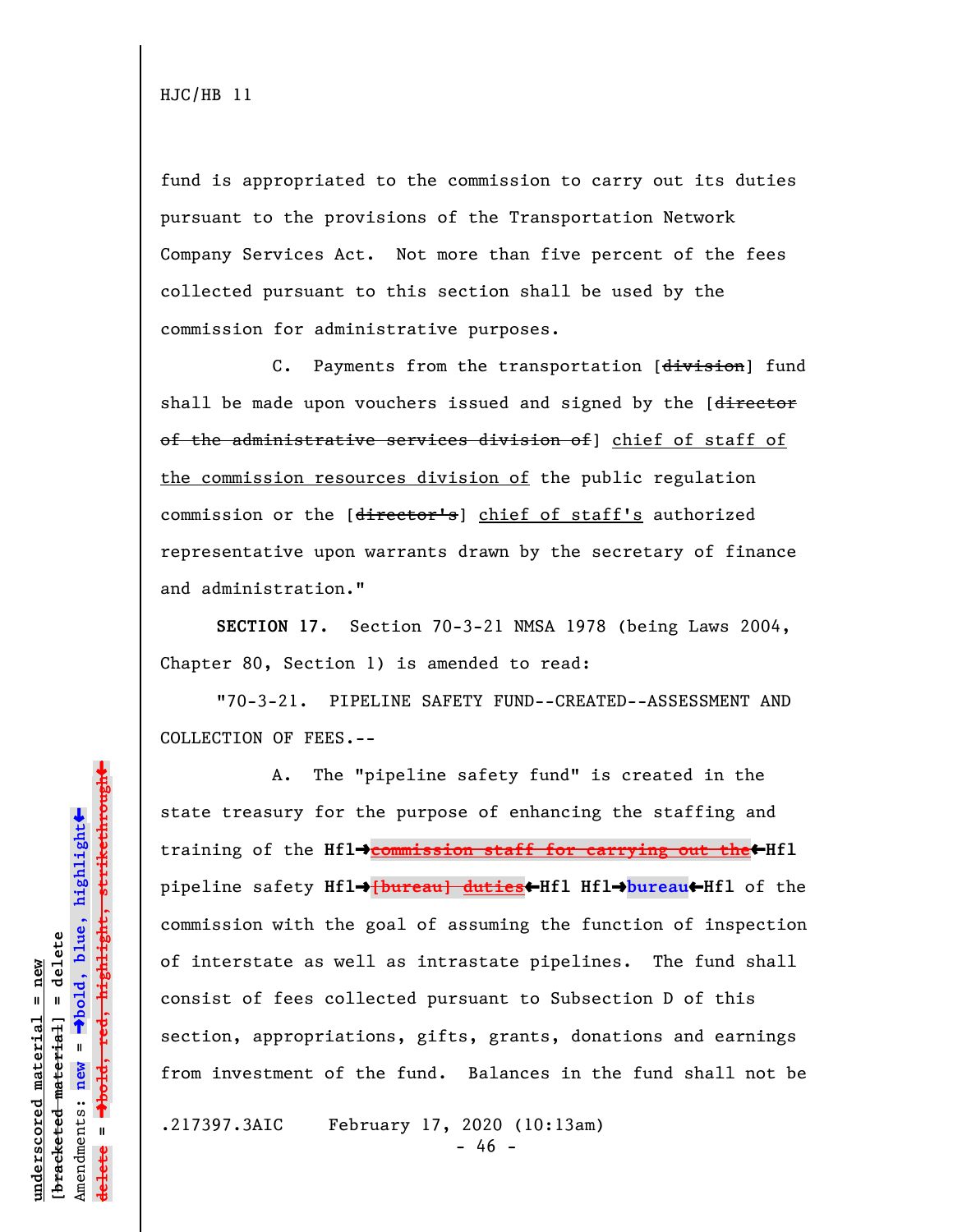transferred to the general fund at the end of any fiscal year.

B. The pipeline safety fund shall be administered by the commission. Money in the fund is appropriated to the commission to carry out its duties pursuant to the provisions of the Pipeline Safety Act and Chapter 62, Article 14 NMSA 1978. Not more than five percent of the fees collected pursuant to Subsection D of this section shall be used by the commission for administrative purposes.

C. Payments from the pipeline safety fund shall be made upon vouchers issued and signed by the [director] chief of staff of the [administrative services] commission resources division of the commission or the [director's] chief of staff's authorized representative upon warrants drawn by the secretary of finance and administration.

D. The commission shall collect annual pipeline safety fees for the duties relating to inspection of intrastate pipelines from persons subject to the Pipeline Safety Act in accordance with and not to exceed the following amounts:

(1) for the transportation of gas:

(a) two dollars (\$2.00) per domestic

service line;

(b) thirty-five dollars (\$35.00) per commercial service line;

(c) thirty-five dollars (\$35.00) per

.217397.3AIC February 17, 2020 (10:13am)

- 47 -

»º**bold, red, highlight, strikethrough** highlight, strikethrough  $\ddot{\bullet}$ º**bold, blue, highlight** bracketed material] = delete **[bracketed material] = delete** inderscored material = new **underscored material = new** Amendments: **new** =  $\mathbf{I}$ Amendments: new **delete =**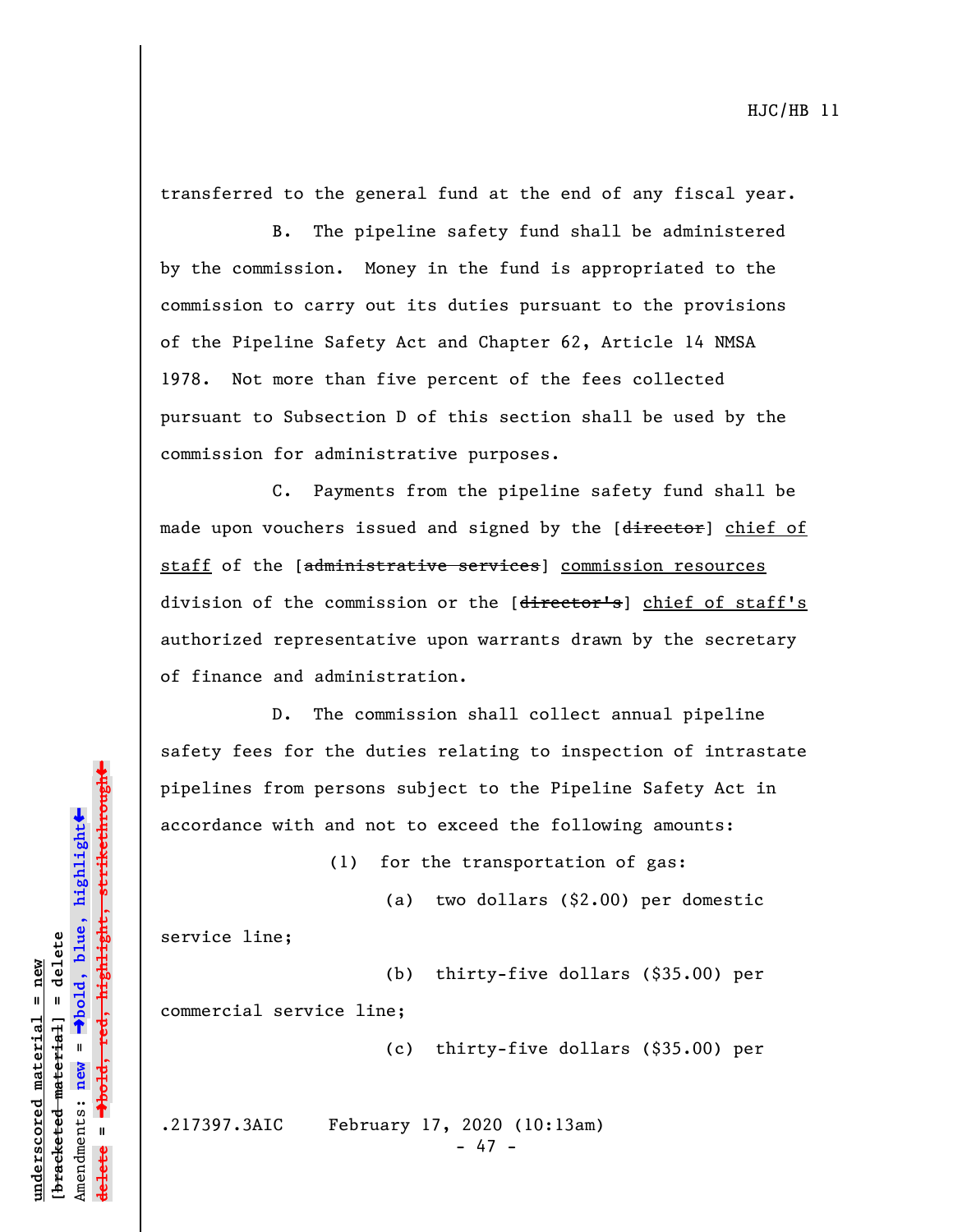mile of line for the transportation of gas subject to inspection by the Hfl<sup>+</sup>*[pipeline safety bureau] commission*<sup>+</sup>Hfl **Hfl→pipeline safety bureau←Hfl**, with a minimum assessment of four hundred dollars (\$400); and

(d) one hundred dollars (\$100) per master meter, direct sales lateral or liquified petroleum gas system; and

(2) for the transportation of oil, thirty-five dollars (\$35.00) per mile of transmission line subject to inspection by the **Hfl**º**[pipeline safety bureau] commission**»**Hfl Hfl→pipeline safety bureau←Hfl**, with a minimum assessment of four hundred dollars (\$400). A fee shall not be assessed on mileage under the jurisdiction of or inspected by the federal department of transportation.

E. The commission shall annually conduct a public review of the fees collected and payments made from the fund and provide a summary to the legislative finance committee and the department of finance and administration. Based upon its findings, the commission shall adjust the annual fee rates authorized by Subsection D of this section in order to collect only that amount estimated to be necessary to carry out the provisions of the Pipeline Safety Act and Chapter 62, Article 14 NMSA 1978; provided that the fees shall not be greater than the amounts set forth in Subsection D of this section."

**SECTION 18.** TEMPORARY PROVISION--EXEMPT, CLASSIFIED AND

.217397.3AIC February 17, 2020 (10:13am)

- 48 -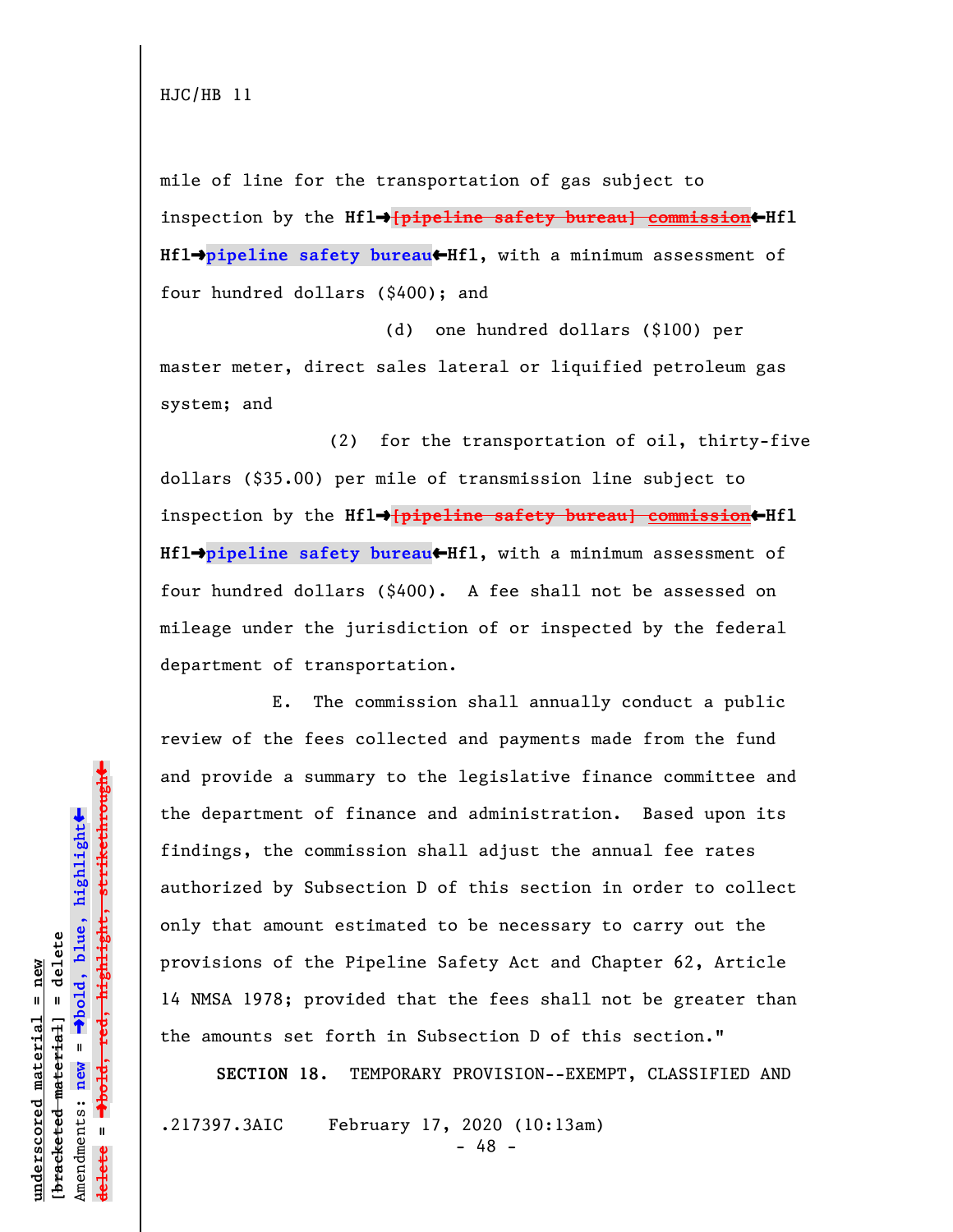PROBATIONARY PERSONNEL AND POSITIONS--APPOINTMENT--ADDITIONAL PERSONNEL.--On the effective date of this act:

A. all classified employees and probationary employees employed by the public regulation commission shall continue to hold their present position classifications according to the Personnel Act and shall be transferred to the newly created commission resources division of the public regulation commission or the newly created office of public regulation commission regulatory affairs as provided in this section;

B. all classified employees, classified positions, filled or not filled, and probationary employees of the legal division, transportation division, utility division and administrative services division of the public regulation commission, whose functions are being transferred to the office of public regulation commission regulatory affairs, shall be transferred to the office of public regulation commission regulatory affairs;

C. all classified employees, classified positions, filled or not filled, and probationary employees of the consumer relations division of the public regulation commission shall be transferred to the office of public regulation commission regulatory affairs;

**Hfl**º**D. all classified employees, classified**

.217397.3AIC February 17, 2020 (10:13am)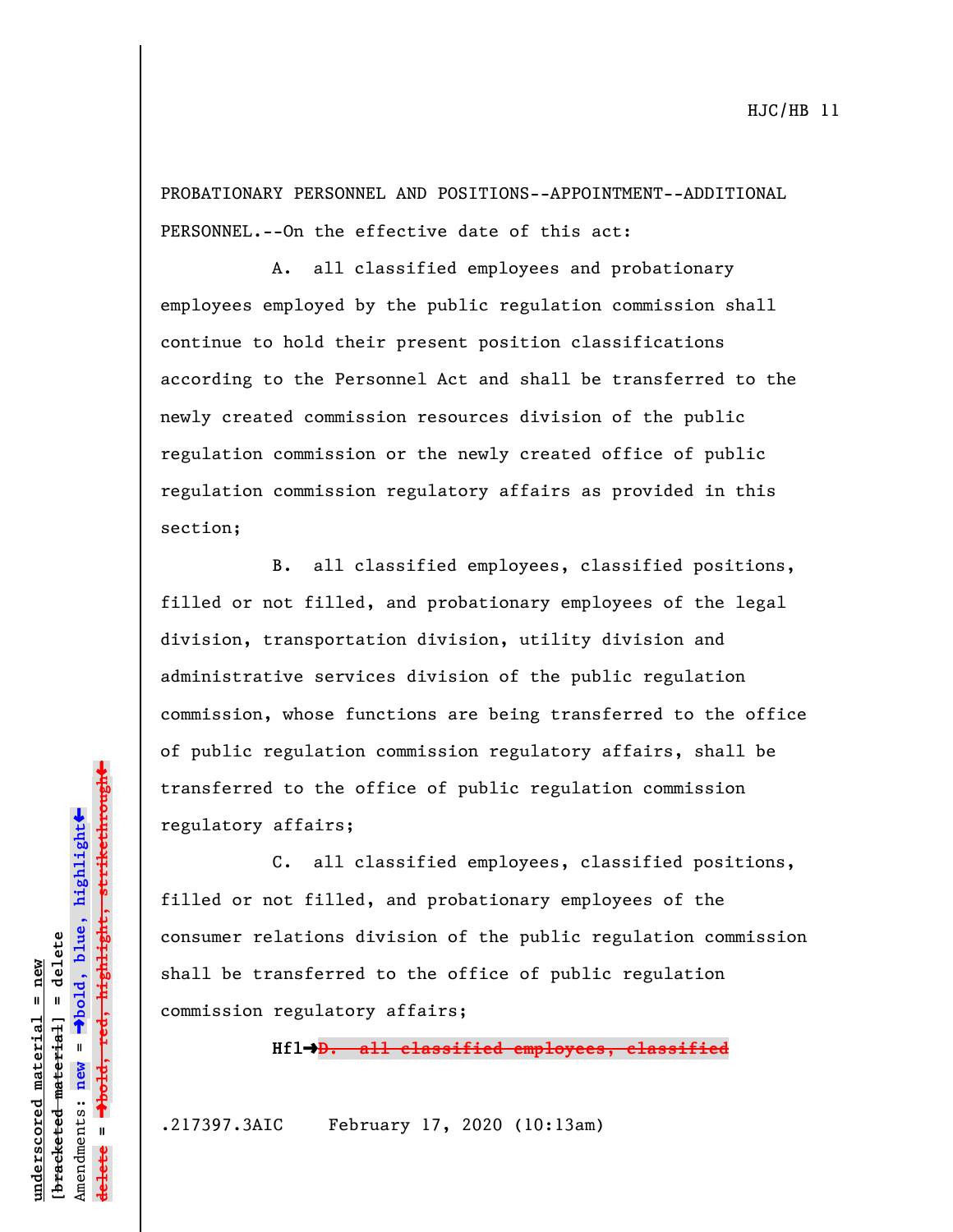**positions, filled or not filled, and probationary employees of the legal division, transportation division, utility division or administrative services division of the public regulation commission, whose functions are not being transferred to the office of public regulation commission regulatory affairs, shall be transferred to the commission resources division of the public regulation commission;**»**Hfl**

**Hfl**º**D. all classified employees, probationary employees, temporary employees and classified positions, filled or not filled, of the public regulation commission, whose functions are not being transferred to the office of public regulation commission regulatory affairs, including hearing examiners, advisory staff, staff in the office of the general counsel and the public relations specialist position, shall be** transferred to the commission resources division;<sup>+</sup>Hfl

E. all classified employees, classified positions, probationary employees and duties of the pipeline safety bureau **Hfl**º**and the fire marshal division**»**Hfl** shall remain in the public regulation commission under the direction of the chief of staff of the commission resources division;

F. the governor shall provide the commission with a list of finalists for appointment to the newly created position of chief of staff of the commission resources division and shall appoint the newly created position of director of the office of public regulation commission regulatory affairs as .217397.3AIC February 17, 2020 (10:13am)

 $\ddag$ º**bold, red, highlight, strikethrough**  $\ddot{\bullet}$ º**bold, blue, highlight**  $b$ racketed material] = delete **[bracketed material] = delete** inderscored material = new **underscored material = new** Amendments: new = Amendments: **new** =  $\mathbf{I}$ **delete =** lelete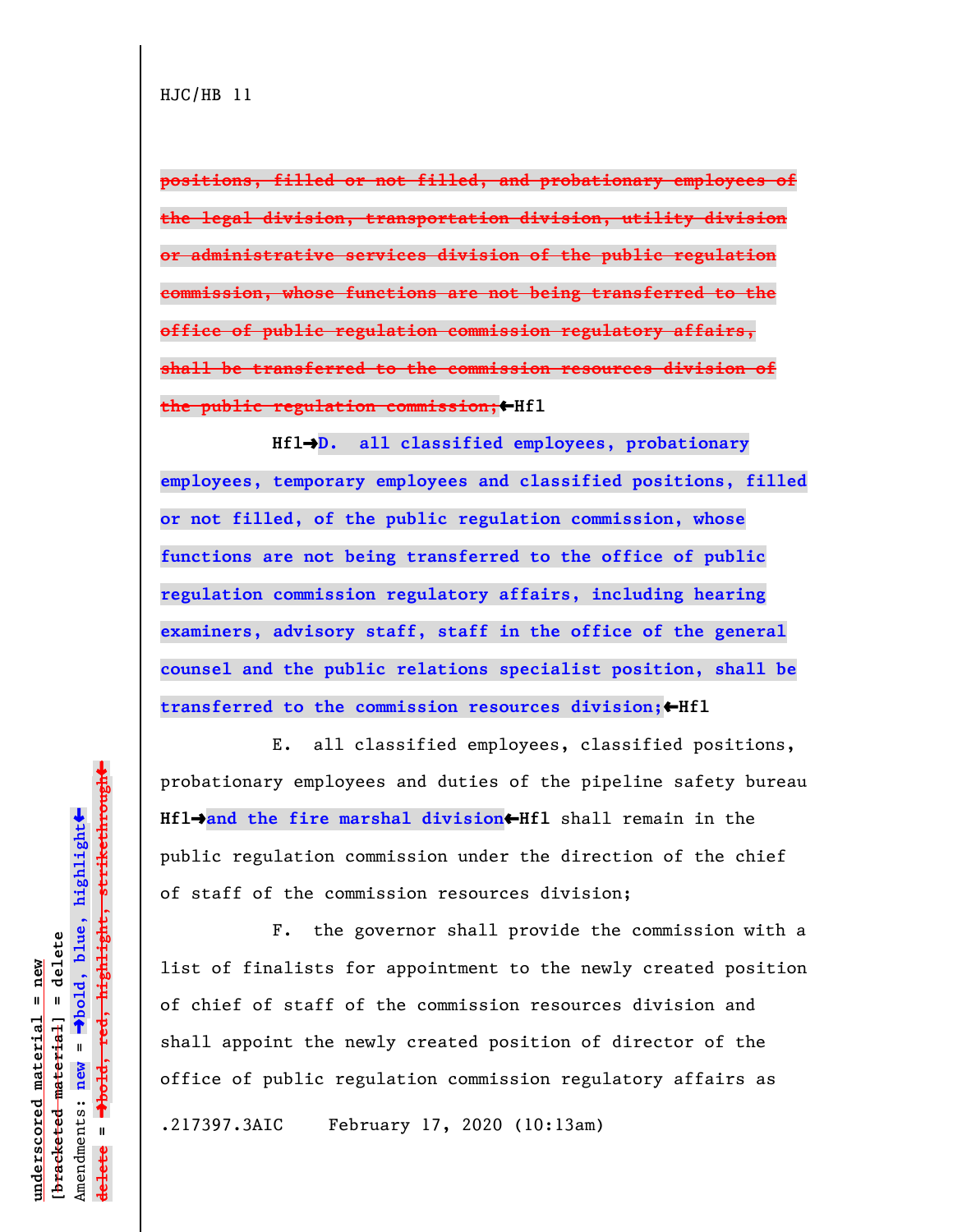soon as practical;

G. after appointment, the chief of staff of the commission resources division may hire additional personnel in accordance with the Personnel Act;

H. after appointment, the director of the office of public regulation commission regulatory affairs may hire division directors for the newly created divisions and additional personnel in accordance with the Personnel Act;

I. subject to the Personnel Act, any qualified person, including present or past employees of the public regulation commission, may apply for any position in the commission resources division or the office of public regulation commission regulatory affairs; and

J. the executive assistants selected by each commissioner shall remain exempt employees of the public regulation commission.

**SECTION 19.** TEMPORARY PROVISION--TRANSFER OF APPROPRIATIONS, EQUIPMENT, SUPPLIES, RECORDS, MONEY AND CONTRACTS TO THE OFFICE OF PUBLIC REGULATION COMMISSION REGULATORY AFFAIRS.--On the effective date of this act:

A. all money, appropriations made before or after the effective date of this act, records, furniture, equipment, supplies and other property of the legal division, transportation division, utility division, administrative

.217397.3AIC February 17, 2020 (10:13am)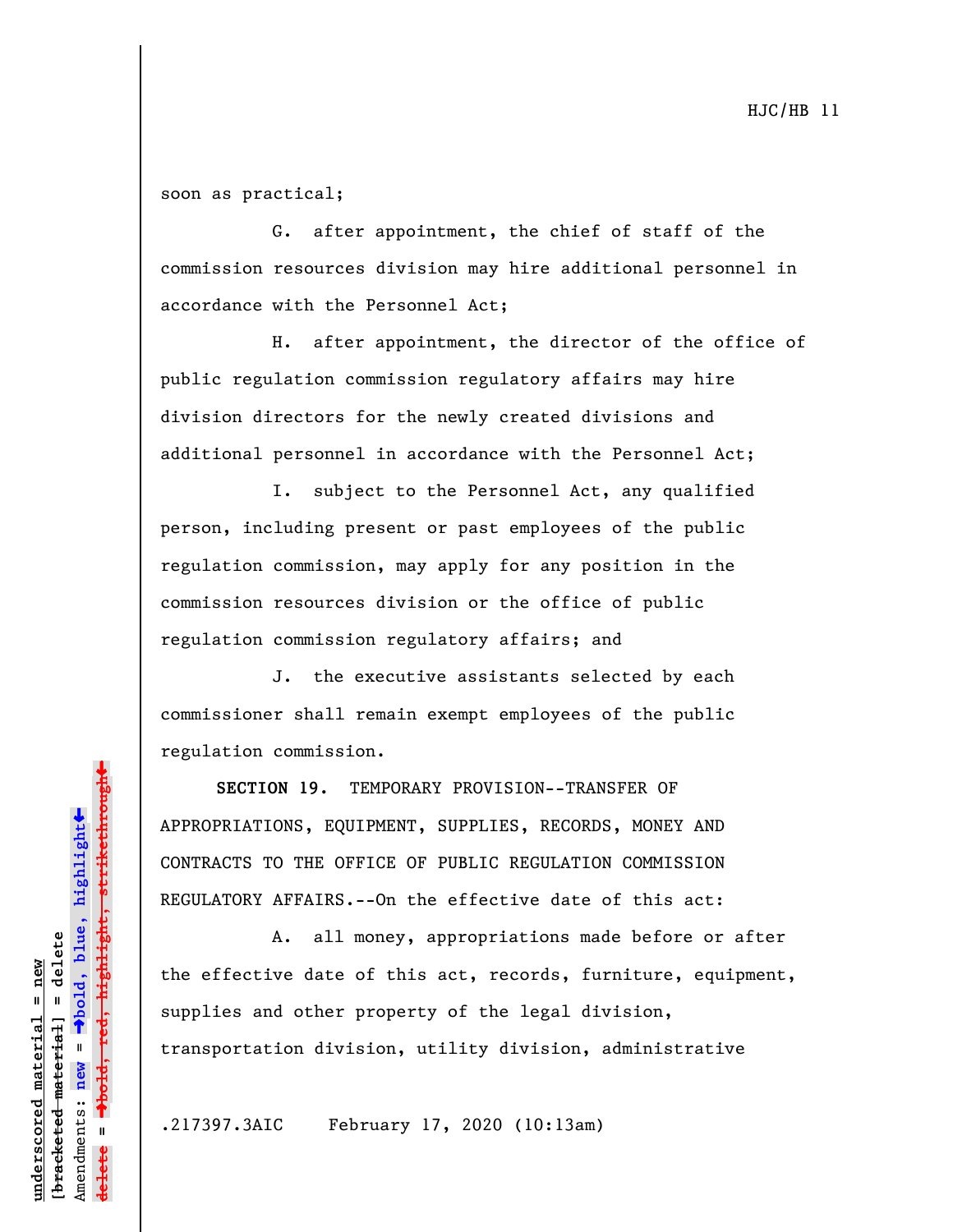services division and consumer relations division of the public regulation commission related to duties **Hfl**º**or personnel**»**Hfl** transferred to the office of public regulation commission regulatory affairs, as necessary, shall be transferred to the office of public regulation commission regulatory affairs;

B. all existing contracts and agreements in effect pertaining to the duties of the legal division, transportation division, utility division, administrative services division and consumer relations division of the public regulation commission transferred to the office of public regulation commission regulatory affairs shall be binding and effective on the office of public regulation commission regulatory affairs; and

C. the rules, orders and decisions of the legal division, transportation division, utility division and consumer relations division of the public regulation commission shall remain in effect until repealed or amended.

**SECTION 20.** REPEAL.--Sections 8-8-5 through 8-8-8 and 8-8-10 through 8-8-13 NMSA 1978 (being Laws 1998, Chapter 108, Sections 5 through 8 and 10 through 12; Laws 2000, Chapter 100, Section 1 and Laws 2000, Chapter 102, Section 1; and Laws 1998, Chapter 108, Section 13, as amended) are repealed.

**Hfl**º**SECTION 21. EMERGENCY.--It is necessary for the public peace, health and safety that this act take effect immediately.**»**Hfl**

.217397.3AIC February 17, 2020 (10:13am)